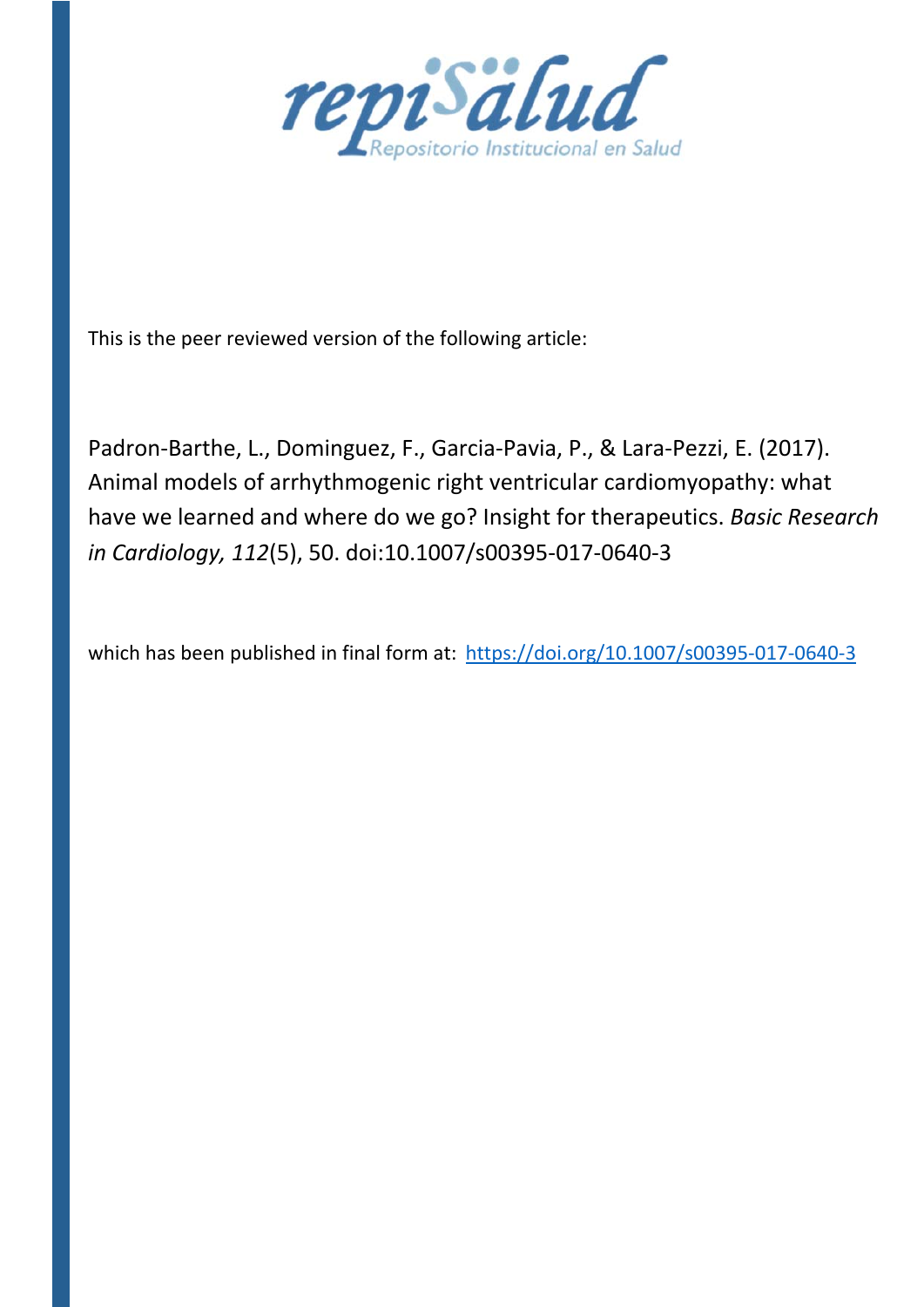**Animal models of arrhythmogenic right ventricular cardiomyopathy: what have we learned and where do we go? Insight for therapeutics.** 

Authors: Laura Padrón-Barthe, PhD<sup>1,#</sup>, Fernando Domínguez, MD<sup>1,2,#</sup>, Pablo Garcia-Pavia, MD, PhD<sup>1,2,3\*</sup> and Enrique Lara-Pezzi, PhD<sup>1,4,5\*</sup>

# **Affiliations:**

<sup>1</sup>CIBER Cardiovascular Diseases (CIBERCV), Madrid, Spain;

<sup>2</sup>Heart Failure and Inherited Cardiac Diseases Unit. Department of Cardiology.

Hospital Universitario Puerta de Hierro Majadahonda, Madrid, Spain;

<sup>3</sup>Francisco de Vitoria University, Madrid, Spain;

<sup>4</sup>Centro Nacional de Investigaciones Cardiovasculares Carlos III, Madrid, Spain; <sup>5</sup>Faculty of Medicine, National Heart & Lung Institute, Imperial College, London, UK.

# **# L P-B and FD contributed equally to this work**

## **\* PG-P and E L-P are co-correspondig authors.**

## **\*Correspondence**:

Enrique Lara-Pezzi, PhD, Myocardial Pathophysiology Area, Centro Nacional de Investigaciones Cardiovasculares Carlos III, Melchor Fernandez Almagro, 3, 28029 Madrid, Spain, elara@cnic.es.

Pablo Garcia-Pavia, MD, PhD, Inherited Cardiac Diseases Unit. Department of Cardiology. Hospital Universitario Puerta de Hierro, Manuel de Falla, 2. Majadahonda, Madrid, 28222, Spain, [pablogpavia@yahoo.es](mailto:pablogpavia@yahoo.es)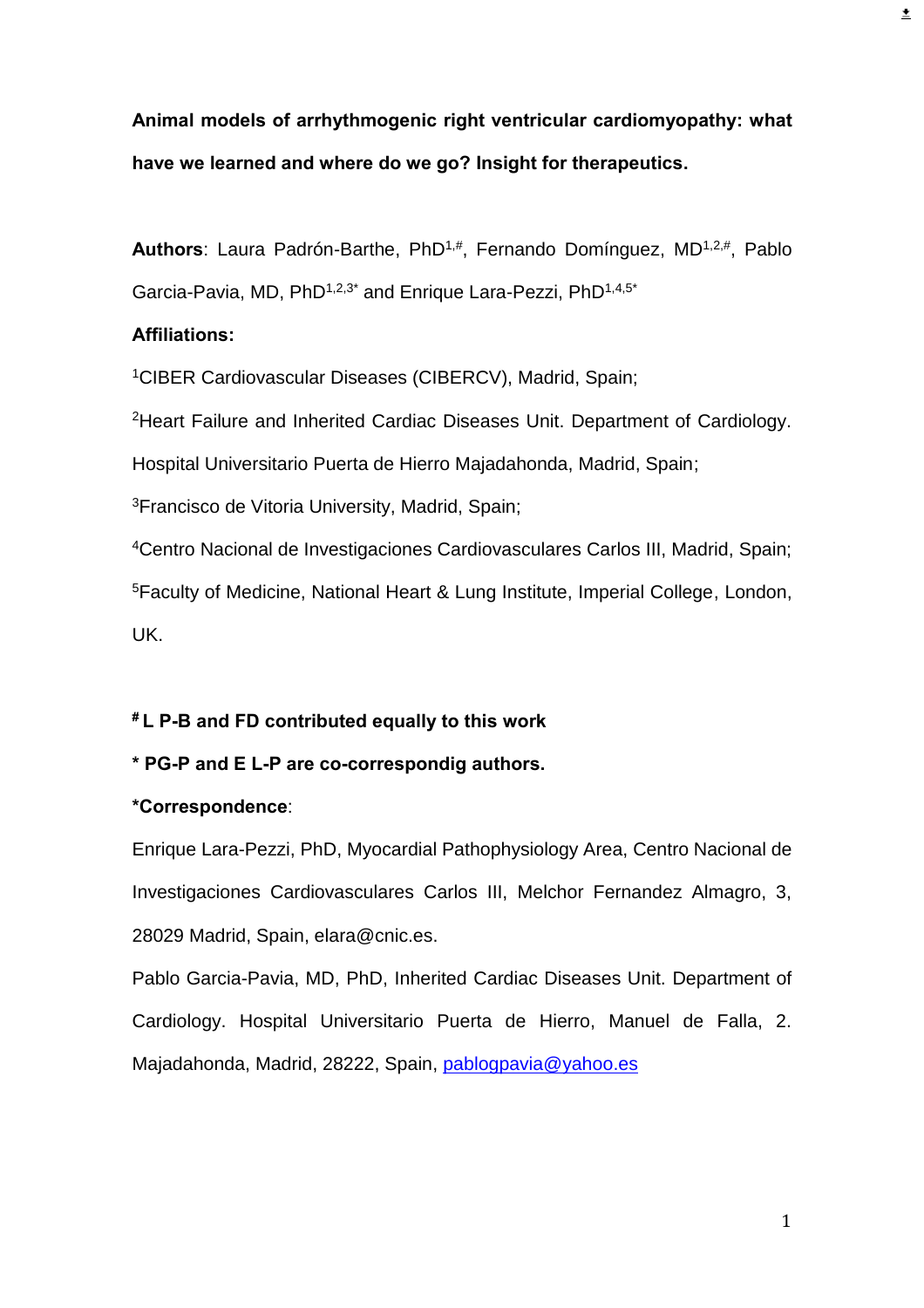**Funding:** This work was supported in part by the Instituto de Salud Carlos III (ISCIII) [grants PI14/0967, and RD012/0042/0066], the Todos somos Raros program [grant to PG-P], and the Spanish Society of Cardiology [2014 Basic Research Grant to PG-P]. ISCIII grants are supported by the Plan Estatal de I+D+I 2013-2016 – European Regional Development Fund (FEDER) "A way of making Europe".

Keywords: ARVC, animal models, exercise, therapies, desmosomes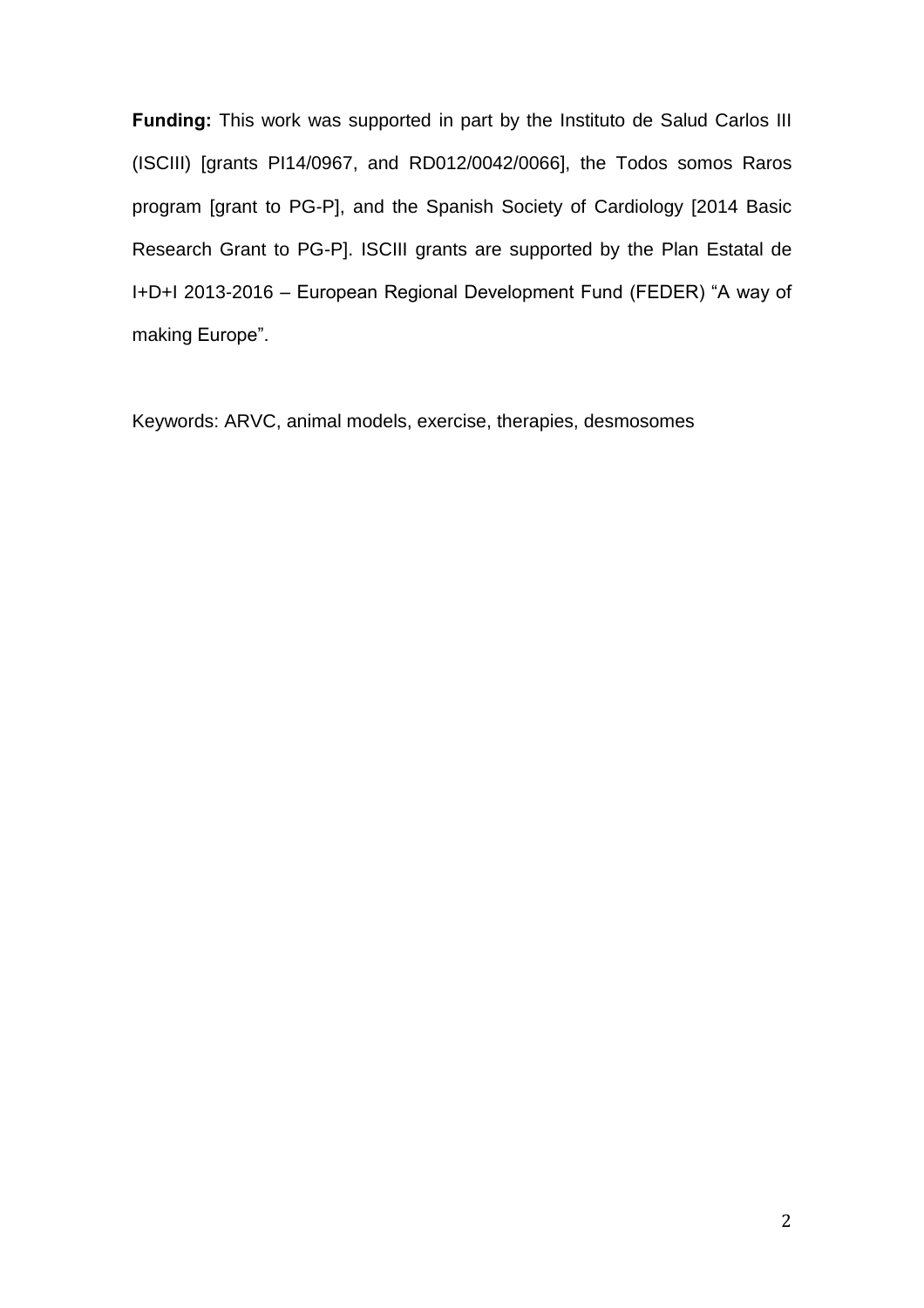#### **ABSTRACT**

Arrhythmogenic right ventricular cardiomyopathy (ARVC) is a rare geneticallydetermined cardiac heart muscle disorder characterized by fibro-fatty replacement of the myocardium that results in heart failure and sudden cardiac death (SCD), predominantly in young males. The disease is often caused by mutations in genes encoding proteins of the desmosomal complex, with a significant minority caused by mutations in non-desmosomal proteins. Existing treatment options are based on SCD prevention with the implantable cardioverter defibrillator, antiarrhythmic drugs and anti-heart failure medication. Heart transplantation may also be required and there is currently no cure. Several genetically modified animal models have been developed to characterize the disease, assess its progression and determine the influence of potential environmental factors. These models have also been very valuable for translational therapeutic approaches, to screen new treatment options that prevent and/or reverse the disease. Here we review the available ARVC animal models reported to date, highlighting the most important pathophysiological findings and discussing the effect of treatments tested so far in this setting. We also describe gaps in our knowledge of the disease, with the goal of stimulating research and improving patient outcomes.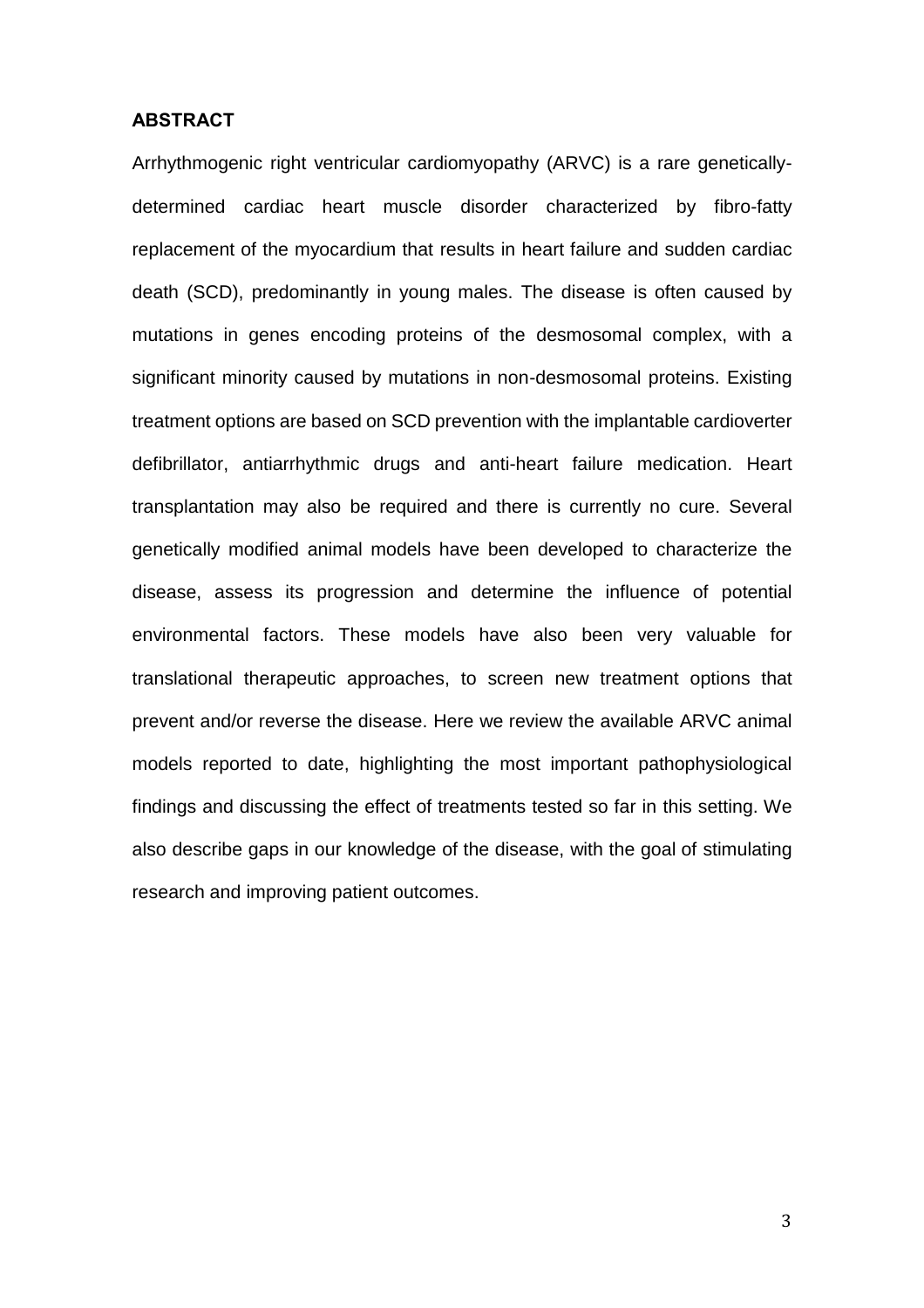## **INTRODUCTION**

Arrhythmogenic right ventricular cardiomyopathy (ARVC) is an inherited heart muscle disease characterized by the progressive degeneration of cardiac myocytes, which are replaced by fibro-fatty tissue [44, 61]. While the disease was initially named because of right ventricle (RV) involvement [43], it can also affect the left ventricle, in which case it is frequently termed arrhythmogenic cardiomyopathy (AC) [25, 69]. Patients with right ventricular arrhythmias and left ventricular involvement have a worse prognosis [56]. ARVC is distinguished from dilated cardiomyopathy by a greater propensity towards arrhythmia [62, 69]. However, current diagnostic ARVC criteria focus on the RV and non-classical disease patterns could still be underdiagnosed [44]. ARVC can be a devastating disease since the first symptom is often sudden cardiac death (SCD) [71]. Clinical manifestations, such as dizziness, heart palpitations and SCD appear in young men from an average age of 31 [56]. Early manifestations of ARVC are frequently subclinical and escape detection by conventional imaging and surface electrocardiogram (ECG). Thus, in the early "hidden phase" of the disease, patients are asymptomatic even if they are at high risk for ventricular arrhythmia and SCD. Pathologically, the disease is characterized by myocardial atrophy, fibro-fatty replacement and chamber dilation [3, 44].

ARVC is a significant cause of premature SCD in young people and athletes, accounting for more than 10% of overall cases in these individuals, a five-fold increased risk as compared with non-athletes [5, 15]. Indeed, restriction from strenuous exercise is recommended for affected individuals and healthy mutation carriers in order to delay the progression of the disease [45]. Current treatment options for ARVC include the implantable cardioverter defibrillator (ICD) and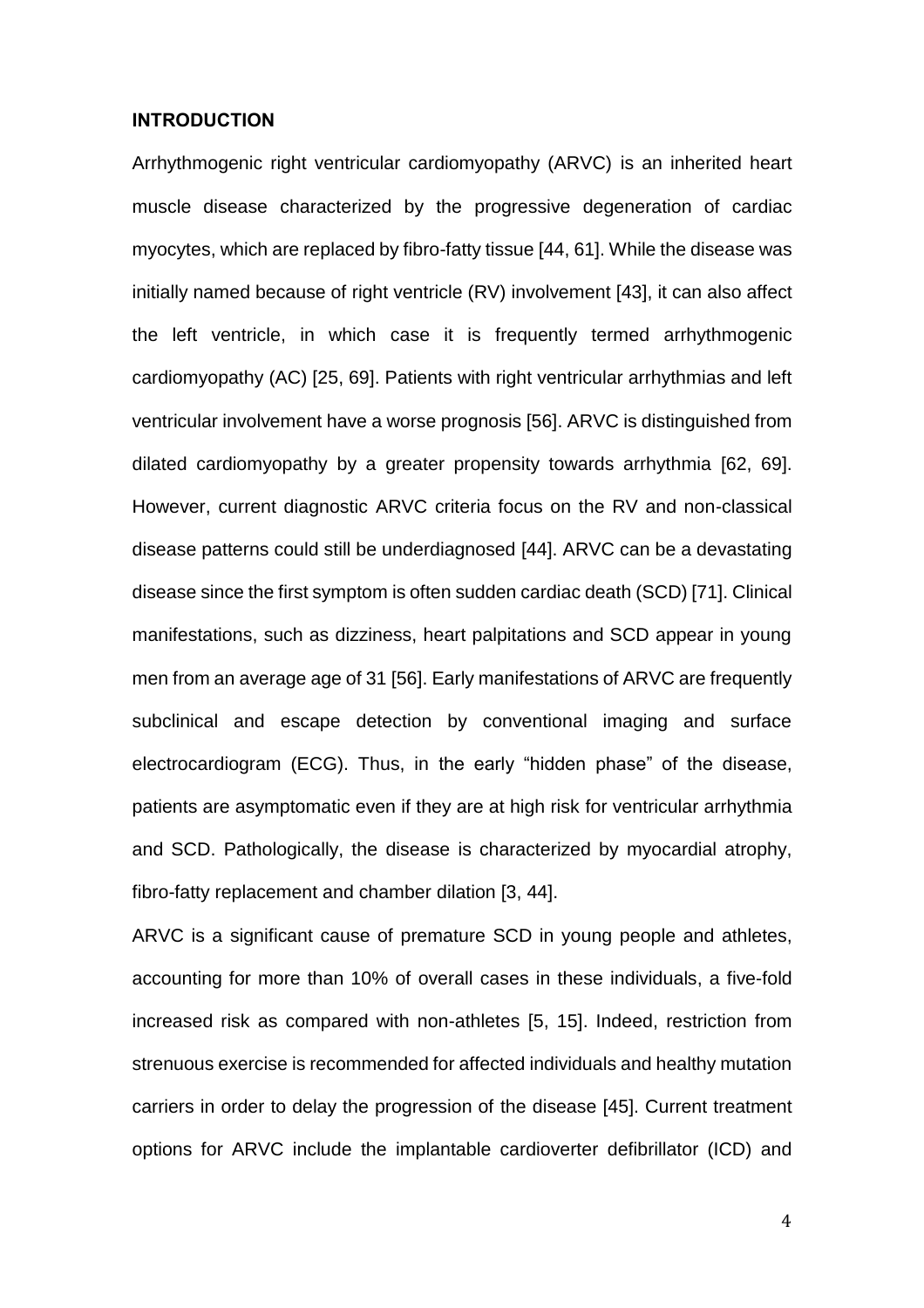ventricular arrhythmia catheter ablation, as well as antiarrhythmic and anti-heart failure drugs to treat ventricular dysfunction and heart failure. These measures, however, do not completely prevent ARVC and treatment focuses on slowing disease progression by decreasing the burden of arrhythmias with antiarrhythmic drugs and preventing SCD with ICDs. Heart transplantation is often considered in the case of end-stage heart failure or an arrhythmia storm. Because the early molecular and cellular events underlying ARVC onset as well as its progression remain largely unknown, the current therapeutic modalities are mostly palliative (Figure 1). For these reasons, animal models are invaluable to help gain a deeper understanding of the molecular pathophysiological mechanisms of ARVC and to assist in the development of potential therapies that could ultimately be translated into clinical practice.

Up to 60% of ARVC cases are attributed to mutations in genes encoding proteins of the desmosomal complex [34], an anchoring structure crucial for cell-to-cell adhesion, with the remaining cases caused by mutations in proteins beyond the desmosome. Desmosomes are complex structures that function to connect neighbouring cells to each other. In the heart, desmosomes are composed of five proteins (Figure 2) and are indispensable for electrical conduction and mechanical contraction in myocardial cells [58]. To date, human genetic studies of ARVC have identified 15 independent loci and 13 dominant ARVC-causing genes [17, 38, 63]. Different genotypes of ARVC are classified into several groups based on the causative mutated gene involved (Table 1) [58].

This review focuses on the currently available animal, mostly mouse, models employed to study ARVC, and the pathophysiological mechanisms that have been reported to date. Based on the results obtained using a variety of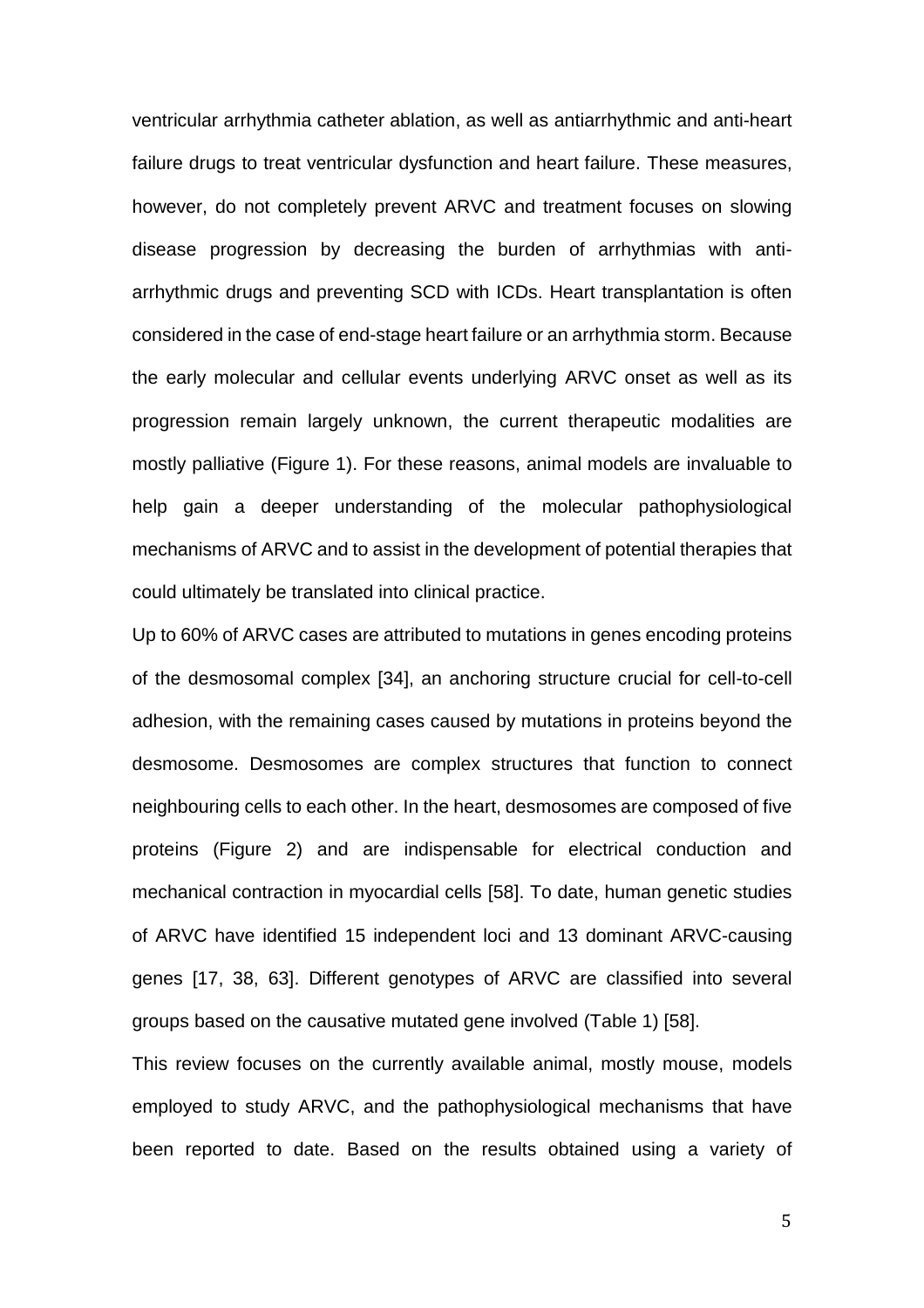approaches, we discuss the utility and suitability of different models of ARVC in translational studies, including the role of exercise and new therapeutic targets.

## **Desmosomal ARVC models**

The genetic basis of ARVC is largely attributed to mutations in the desmosomal complex. Desmosomes are multiprotein structures of the cell membrane that act as specialized cell-cell junctions, providing structural and functional integrity to adjacent cells. They are particularly abundant in epithelial cells and cardiomyocytes [27]. Desmosomes are composed of transmembrane desmosomal cadherins (desmocollin 2 and desmoglein 2), armadillo proteins (junctional plakoglobin [ $\gamma$ -catenin] and plakophilin 2) and the centralized plakin protein, desmoplakin, which links the junctional complex to the intermediate filament, desmin, maintaining the mechanical integrity of cardiac muscle [58] (Figure 2). They differ from other intercellular junctions since they resist mechanical stress, adopting a strongly adhesive state. In desmosomal ARVC, mechanical stress in contracting cardiomyocytes results in desmosomal instability, ultimately leading to cardiac dysfunction and cell death.

The main function of desmosomes is thus to mechanically link tissues that experience mechanical stress. However, in many diseases related to the desmosome it is often difficult to ascribe all aspects of the phenotype to defective cell adhesion. Indeed, because desmosomes also participate in intracellular signaling networks, it is frequently not clear whether the symptoms that occur in human diseases that target desmosomes arise primarily from loss of adhesion or from modulation of desmosomal signaling pathways [26]. Desmosomal cadherins are involved in regulating crucial cellular processes such as proliferation,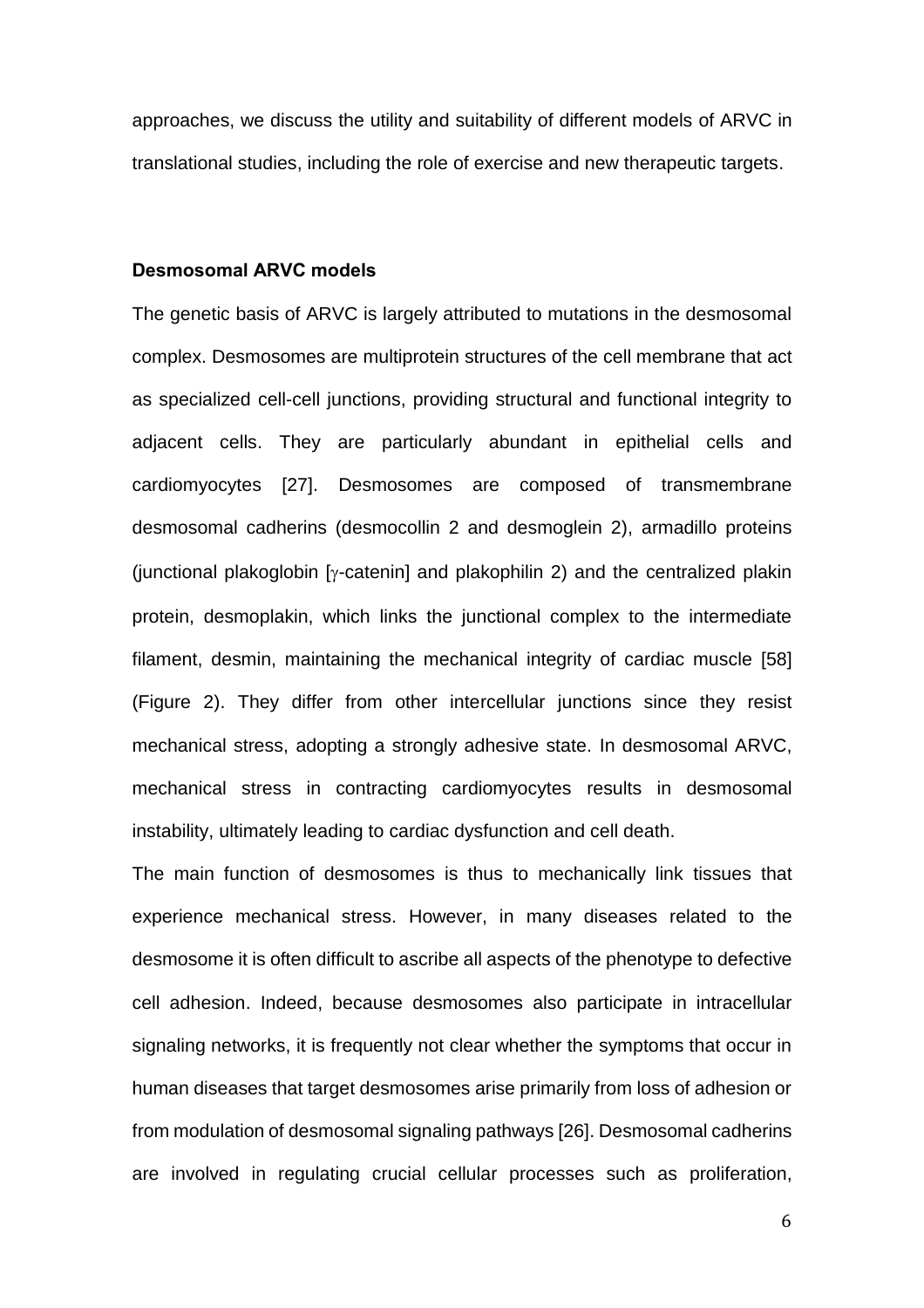differentiation and morphogenesis. While the mechanisms remain elusive, they may achieve this by regulating the availability of signaling molecules [58]. As we will discuss later, plakoglobin is closely related to  $\beta$ -catenin and has a role in  $Wnt/\beta$ -catenin signaling [24] (Figure 2). Desmosomes have also a critical role in embryonic development. Accordingly, it has been observed that homozygous null mutations in the genes encoding the desmosomal complex are embryonic lethal in mice [23, 24, 30, 66], whereas heterozygous null alleles for plakoglobin or plakophilin 2 cause little, if any, phenotypic changes without further stressors like ageing or exercise [24, 66, 75]. Further research is needed to define the signaling capacity of desmosomes and to specify the downstream consequences of their signaling activity.

## Desmoplakin

Desmoplakin is the most abundant component of the desmosome [55]. It is encoded by the DSP gene, a member of the plakin family of coil-coiled proteins that lacks a transmembrane domain and resides in the cytoplasmic surface of the desmosome. Desmoplakin facilitates the association of the desmosome with intermediate filaments for desmosome assembly, cytoskeletal linkage and embryonic development [23]. Mutations in DSP can lead to ARVC in an autosomal dominant manner or to a more complex syndrome, called Carvajal syndrome, when inherited in an autosomal recessive manner. Carvajal patients present dilated cardiomyopathy, woolly hair and palmoplantar keratoderma [8]. No animal model is currently available for this syndrome.

It has been described that systemic null mutations in DSP in mouse embryos lead to early lethality at embryonic day 6.5 [23]. In heterozygous mice expressing a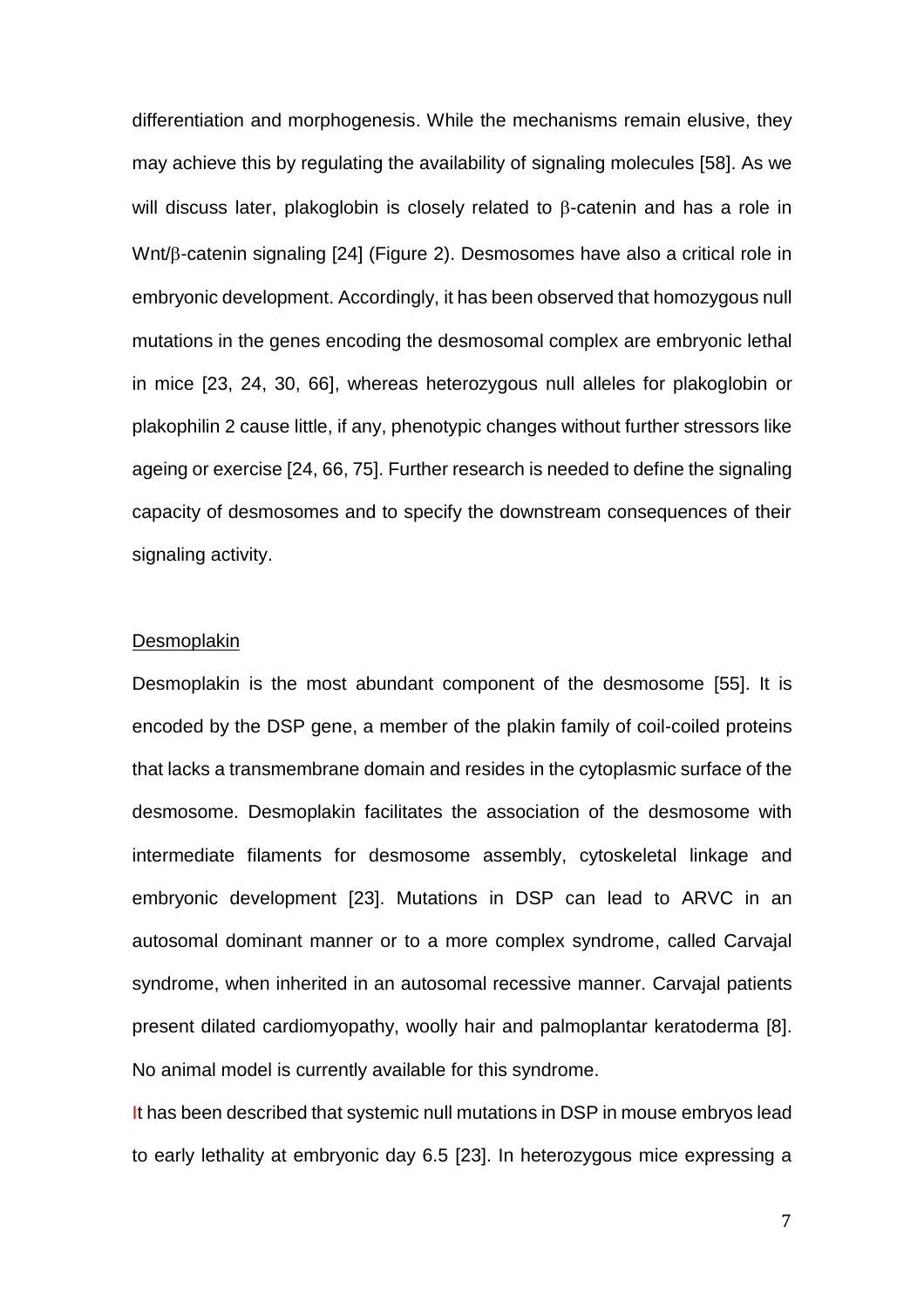point mutation or a disrupted form of DSP [24, 75], plakoglobin is mislocalized to the nucleus, where it suppresses  $Wnt/B$ -catenin canonical signaling. Inhibition of this pathway, a key regulator of the transcriptional switch from myogenesis to adipogenesis, leads to enhanced adipogenesis, fibrogenesis, and myocyte apoptosis, all of which are characteristic features of human ARVC. Moreover, reduced expression of DSP has been shown to cause mislocalization of the gap junctional protein connexin 43 in a cardiomyocyte-specific DSP haploinsufficiency mouse model [28], which presents significant alterations in conduction-repolarization kinetics that precedes morphological changes detectable on conventional cardiac imaging. In the cardiomyocyte-specific DSPknockout mouse (DSP-cKO) [41], which models a biventricular form of human ARVC, mutant hearts harbor defects in desmosomal structural integrity, a primary causes of dysfunction in this model. Furthermore, connexin 40 expression is dramatically downregulated in cardiomyocytes of the ventricular conduction system in DSP-cKO hearts, illustrating the importance for anchoring desmosomes in the cardiac conduction system. Moreover, the  $Wnt/\beta$ -catenin signaling pathway is unimpaired and the mechanism by which the adipogenesis switch occurs is different to that of the models described above. The authors of this study posit that a dose-dependent loss of DSP would lead to downregulation of connexin 43, resulting in conduction abnormalities prior to the molecular dissociation of the mechanical junction complex, and preceding the fibro-fatty manifestation observed in ARVC.

These models have assigned a central role for DSP in the desmosomal structure, and while it lacks a transmembrane domain, it is essential to anchor desmosomal proteins and to provide structural integrity to the cell membrane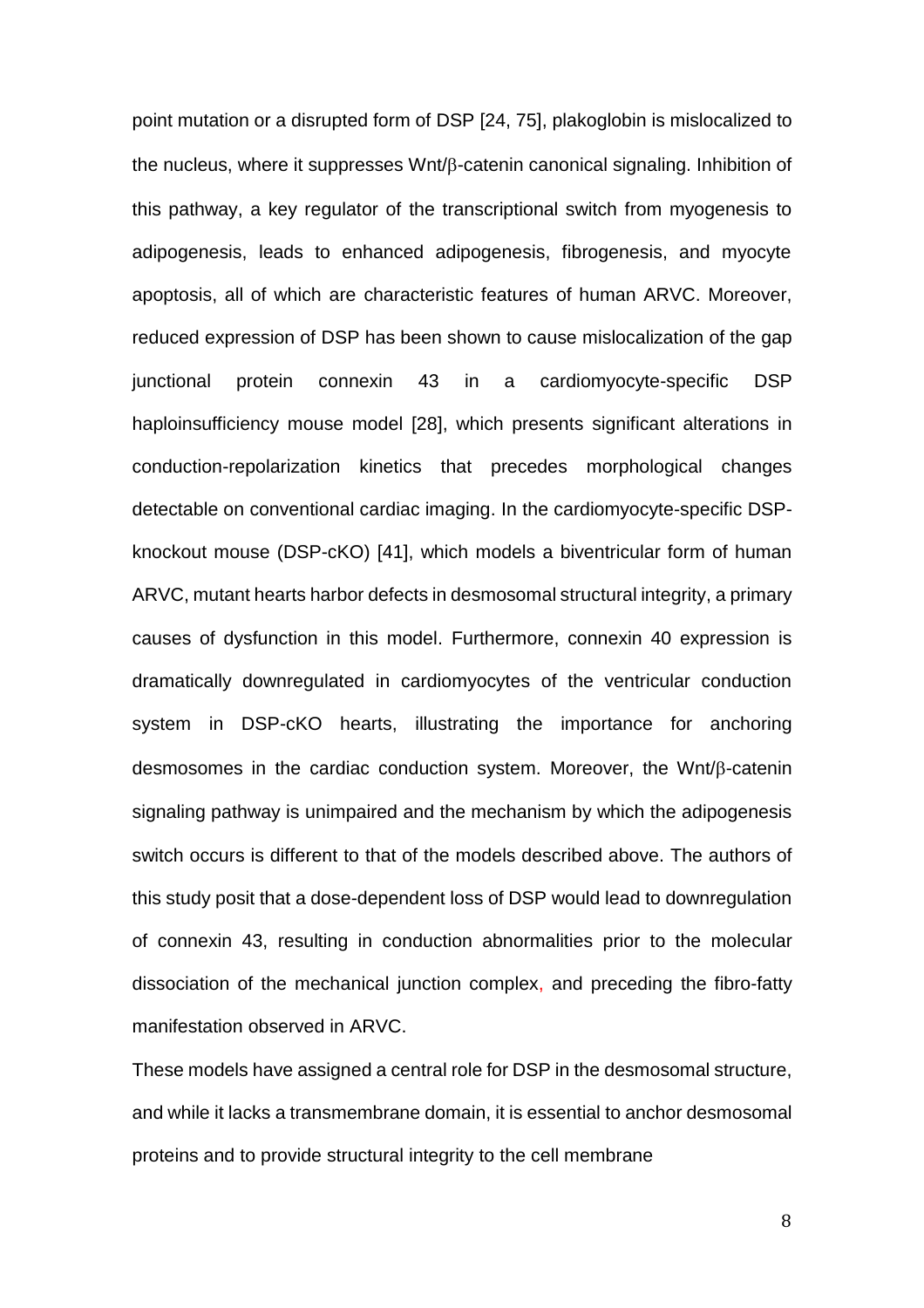## Plakophilin 2

Plakophilin 2 (PKP2) is an armadillo-related protein located in the outer dense plaque of desmosomes that links desmosomal cadherins with DSP and intermediate filaments. PKP2 facilitates lateral interaction of the desmosomal cadherins desmocollin and desmoglein using its N-terminal domain [26]. In humans, autosomal dominant mutations in PKP2 are the most common genetic cause of ARVC, contributing to approximately 70% of familial ARVC cases [72]. Germline PKP2 deficiency in mice results in heart rupture during cardiac development [30]. It has been described that PKP2 deficiency provokes a reduction in the association of the cardiac junctional plaques with DSP, plakoglobin and desmosomal cadherins, which is consistent with the reduced architectural stability of the intercalated discs (IDs) in ARVC9. Nevertheless, some elements of the ID remain intact, for example, several armadillo proteins such as  $\beta$ -catenin and plakoglobin remain in their correct locations, indicating that their binding to other plaque components is sufficient for their junctional integration. As the developing embryonic heart is particularly vulnerable to diverse forms of weakening of cardiomyocyte adhesion, these findings lead to the conclusion that PKP2 is a key organizer of cardiac architecture during embryogenesis. That PKP2 is the only plakophilin present in cardiac adherens junctions may explain go some way to this extraordinary sensitivity in mutant hearts.

Further studies performed on PKP2 heterozygous (PKP2<sup>+/-</sup>) mice revealed myocyte sodium current defects, suggesting cross-talk between the desmosome and sodium channel complex, and pointing to the potential contribution of sodium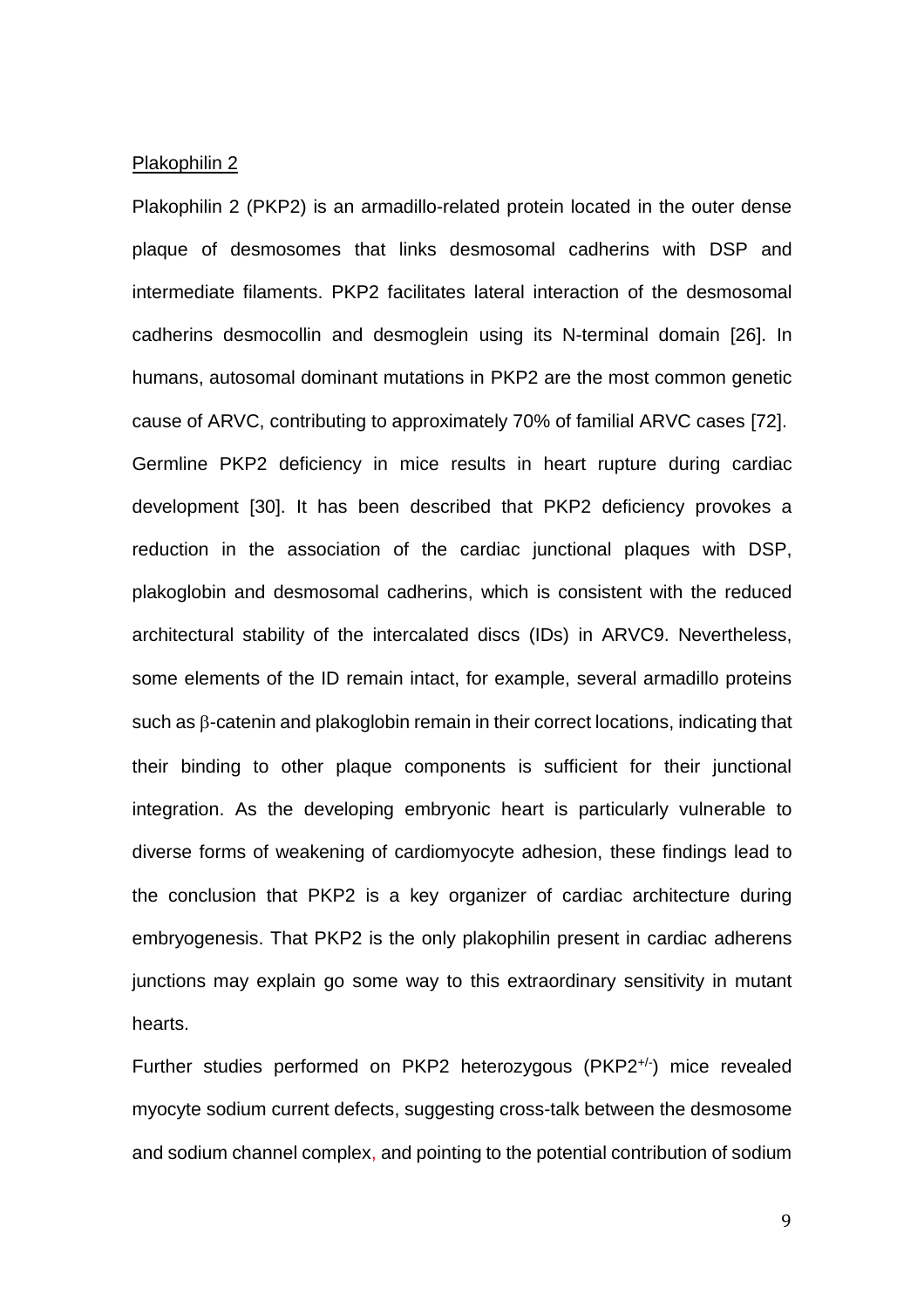current dysfunction to arrhythmias. In contrast to other animal models of desmosomal deficiency, PKP2+/- mice do not seem to develop overt structural disease, as PKP2+/- hearts show ultrastructural, but not histological or gross anatomical differences when compared with wild-type (WT) littermates [11]. Although this could be considered a weakness of the model, it nonetheless enables the study of arrhythmogenic substrates in the absence of structural involvement.

Zebrafish models have also been used to study PKP2-related ARVC. PKP2 morphant embryos show a reduced number of ID and increased intracellular space, leading to an enlarged atrium and abnormal ventricular looping [54]. As in the mouse, PKP2 would have both structural and signaling roles in the developing zebrafish heart.

## Desmoglein 2 and Desmocollin 2

The desmosomal cadherins –desmogleins and democollins– are single transmembrane glycoproteins that bridge the space between adjacent cardiac or epithelial cells. They mediate Ca<sup>2+</sup>-dependent homophilic interactions between the extracellular regions of desmosomal cadherins, providing additional support for their adhesive functions [21]. The intracellular domain of desmosomal cadherins binds to two proteins of the armadillo family, plakoglobin and plakophilin, forming an indirect link to desmoplakin and desmin.

Inactivation of the DSG2 gene by homologous recombination in embryonic stem cells to generate a DSG2-/- knockout mouse model results in embryonic lethality [21], indicating that DSG2 has essential functions for early embryo development. To circumvent the embryonic lethality of DSG2<sup>-/-</sup> mice, which hinders the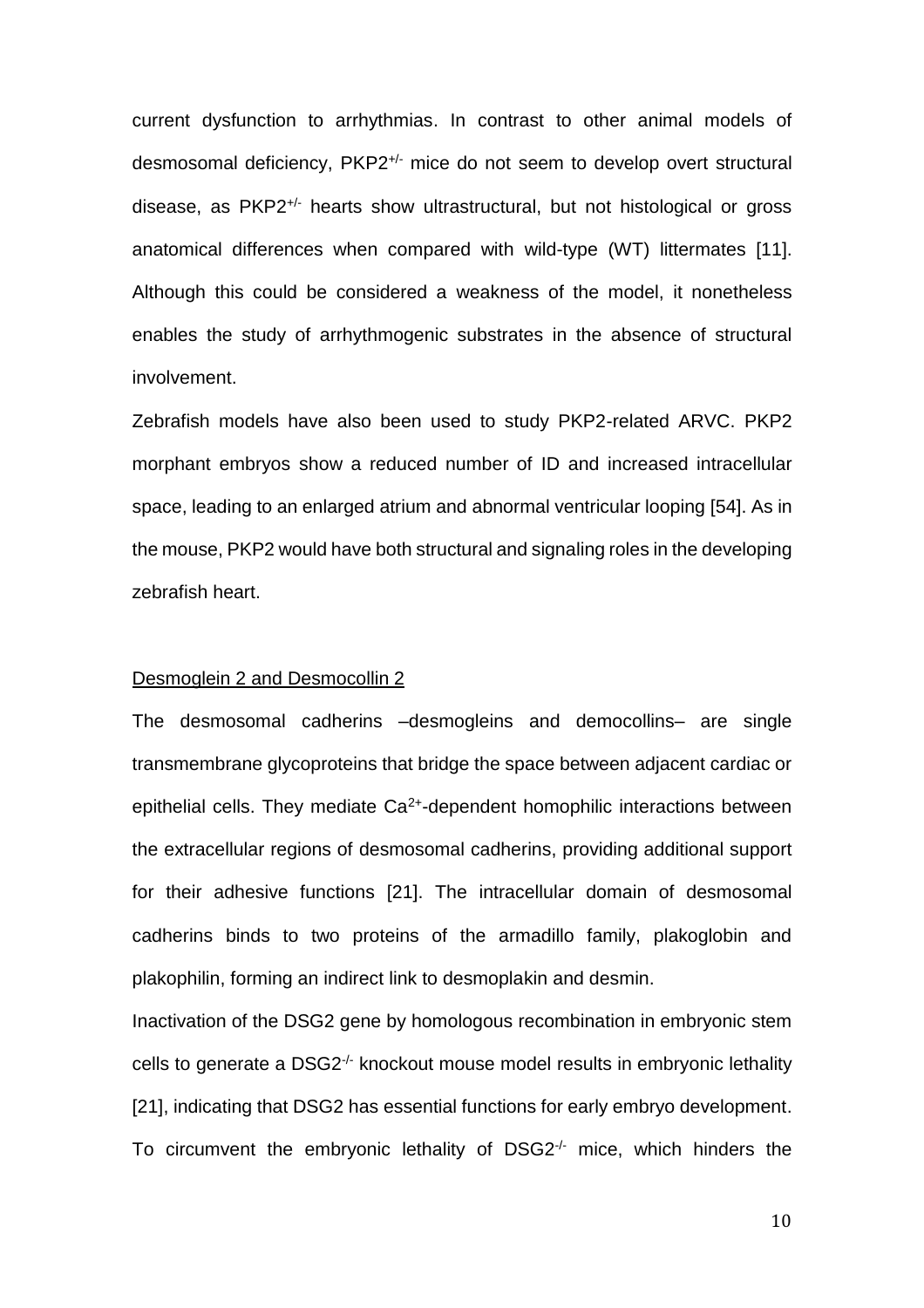characterization of the role of DSG2 in the post-natal heart, Pilichou *et al.* generated a transgenic mouse with cardiac overexpression of the N271S mutation of DSG2, equivalent to N266S in humans. This mutation recapitulates key clinical features of ARVC10 including spontaneous ventricular arrhythmias and sudden death, cardiac dysfunction, biventricular dilatation and ventricular aneurysms. In this model, myocyte necrosis was considered the central initiator of myocardial dystrophy, which would subsequently trigger an inflammatory response and massive calcification within the myocardium, followed by injury repair with replacement of dead cardiomyocytes by fibrous tissue [60].The model does not exhibit fatty infiltration, which was traditionally a characteristic finding in human ARVC, although no longer a specific ARVC diagnostic criterion. Proposed explanations for the absence of fat deposition in mice transgenic for mutant DSG2, as well as in other models, include the difference between species and the fact that the mouse heart does not show evidence of epicardial fat. This feature is different from the human heart, where a physiological amount of fatty tissue can always be found in the subepicardium.

From further study of the N271S transgenic mouse, the same authors found an *in vivo* interaction between DSG2 and the Na(V)1.5 sodium channel protein, indicating that conduction disturbances and electrical instability would be early events of ARVC disease, before structural changes to the myocardium [64]. This analysis, along with the study of a cardiomyocyte-specific DSG2 knockout model [35], also showed intercellular space widening at the level of the ID (desmosomes/adherens junctions), indicating compromised adhesion of cardiomyocytes. These data strongly support an important adhesive role for DSG2.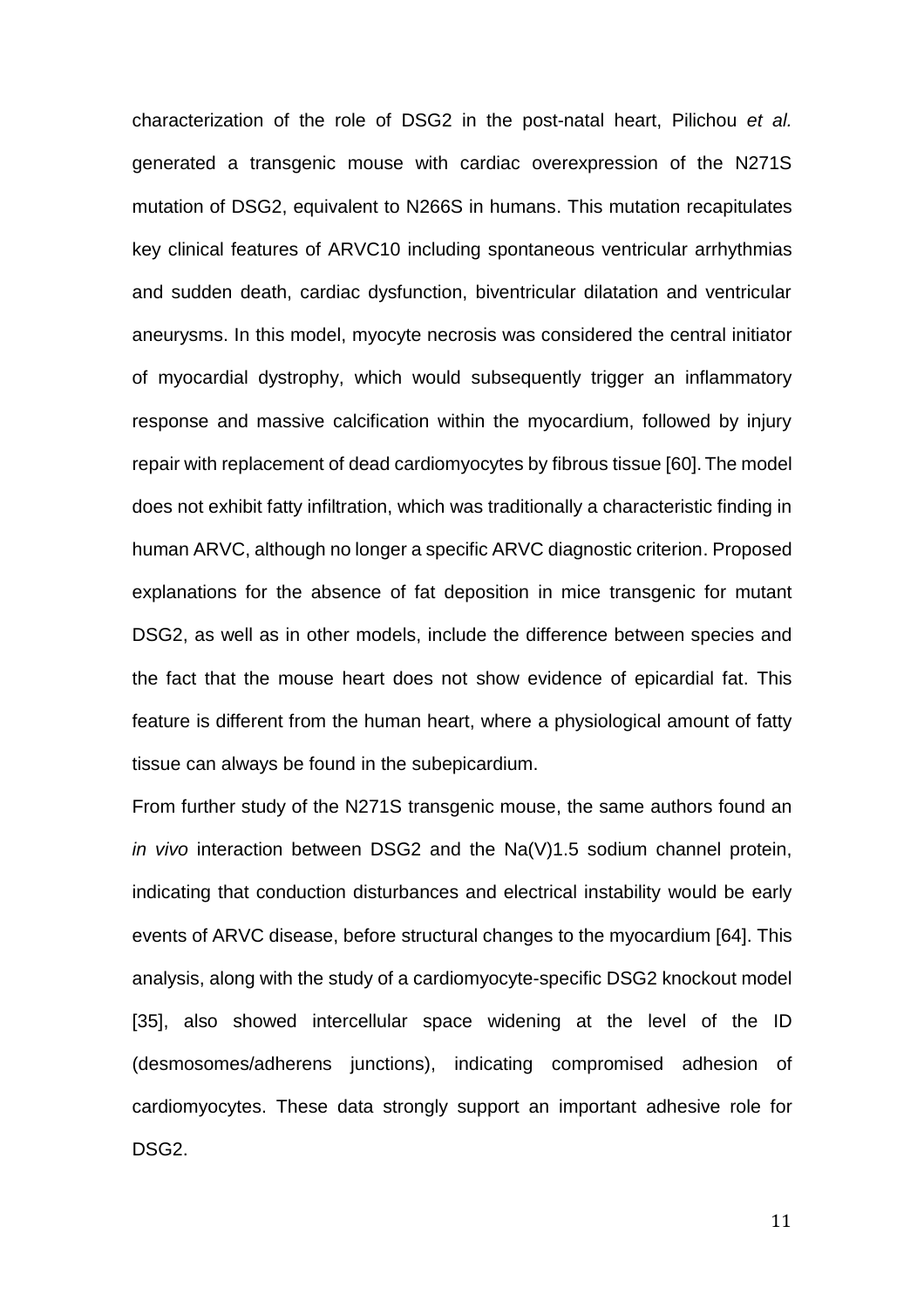In contrast to desmoglein 2, almost no functional knockout models are available for desmocollin 2 (DSC2). Nevertheless, a very recent study provided evidence that the microRNA, miR-130a, targets DSC2 [49]. Although this mouse model does not directly target DSC2, transgenic mice overexpressing miR-130a presented an 80% reduction in the protein expression of DSC2 in the myocardium together with right ventricular dilation. Moreover, surface ECG revealed spontaneous premature ventricular complexes, and histological examination showed fibrosis and lipid accumulation within both ventricles. Thus, miR-130a overexpression results in a disease phenotype characteristic of ARVC11. In another recent study, Brodehl *et al*. developed a transgenic mouse model overexpressing DSC2 specifically in cardiac myocytes to determine its potential contribution to cardiomyopathy and intercellular adhesion pathology [9]. Transgenic mice developed a severe cardiac biventricular dysfunction that was accompanied by necrosis, calcification and early up-regulation of inflammatory and fibrotic remodeling pathways. However, the mice did not present ventricular arrhythmias or SCD. Moreover, the expression of endogenous desmosomal proteins including DSG2, plakoglobin and DSP was downregulated in mutant mice only in fibrotic areas, indicating a local remodeling process due to the replacement of cardiomyocytes rather than a global downregulation of endogenous desmosomal genes. This remodeling would alter cell-to-cell adhesion, a process that must be fine-tuned in cardiomyocytes for their proper contraction.

Overall, results from these mouse models reveal that the cadherins desmoglein 2 and desmocollin 2 are not functionally interchangeable. Although desmosomal proteins remain efficiently recruited to and associated with the ID in the absence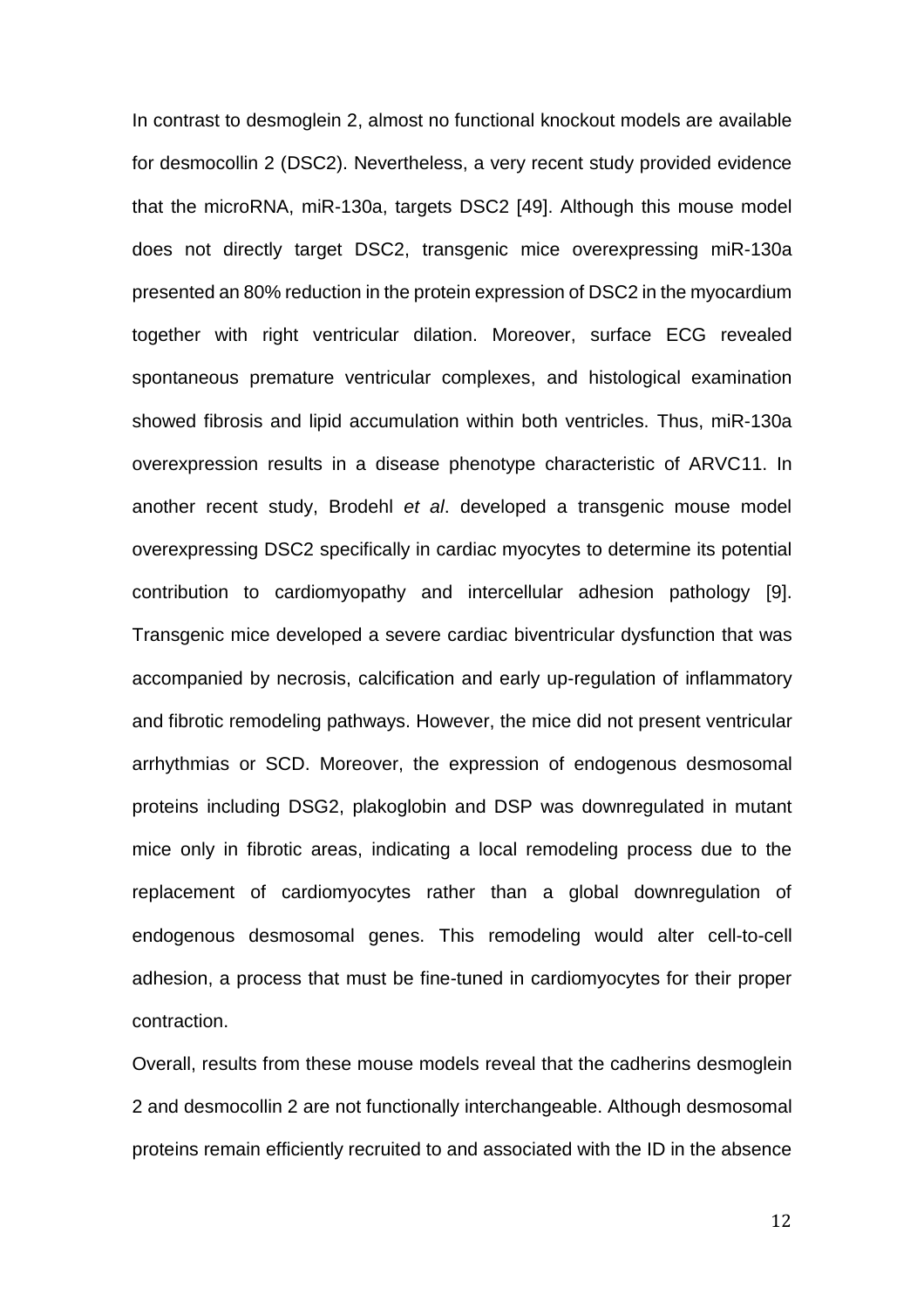of DSG2, the desmosomal structure *per se* is not maintained. Conversely, desmosomal proteins are downregulated in the absence of DSC2.

DSC2-related ARVC has also been studied in zebrafish. Morpholino knockdown of DSC2 in zebrafish embryos was shown to recapitulate the effects of a heterozygous mutation (c.631-2A/G) causing ARVC in humans [33]. Loss of DSC2 resulted in a reduction in the desmosomal plaque area, loss of desmosome extracellular electron-dense midlines and associated myocardial contractility defects, indicating that DSC2 is necessary for normal myocardial structure and function[33].

#### **Plakoglobin**

Plakoglobin ( $\gamma$ -catenin, JUP) is a member of the armadillo family of proteins, which is characterized by domains with tandem *arm* repeats that form a distinct three-dimensional structure, allowing them to interact with distinct partners. JUP can be found in the desmosomal plaque and in intermediate junctions, as well as freely diffusible in the cytosol. In desmosomes, JUP is involved in the anchorage of cytoskeletal filaments to specific cadherins. JUP is an essential component of cardiac but not of epithelial desmosomes during embryonic development, and mutations in the protein lead to a highly penetrant form of ARVC, ARVC12 [6]. JUP and the closely related homologous protein  $\beta$ -catenin share 88% amino acid identity and functionally complete for common protein binding partners [39]. It has been described that homozygous JUP mutant mice die from embryonic day 10.5 onwards due to severe heart defects [6, 66], although some can survive until late gestation and die around birth [6] likely due to partially compensatory mechanisms between JUP and β-catenin. Enhanced adipogenesis due to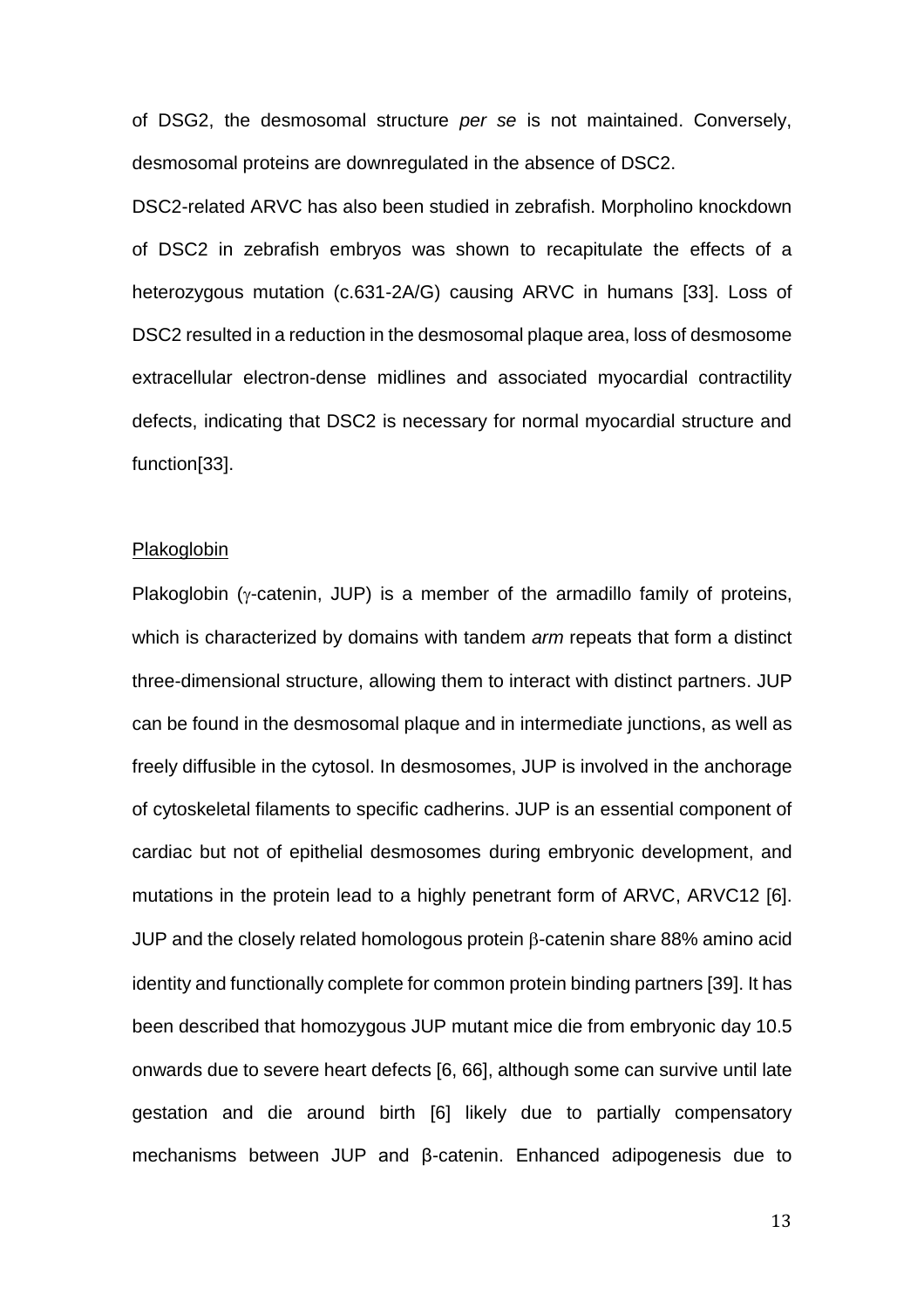suppression of Wnt/ $\beta$ -catenin signaling has been demonstrated in a mouse model of truncated JUP [13].

To overcome embryonic lethality in homozygous JUP mutant mice, Li *et al.* [39] generated a cardio-restricted conditional JUP knockout model using Cre/l*oxP* technology. Knockout mice developed cardiomyopathy 5 months after recombination at 6–8 weeks of age, and presented progressive loss of cardiac myocytes, extensive inflammatory infiltration, fibrous tissue replacement and cardiac dysfunction, essentially mirroring the phenotype of ARVC patients. Nonetheless, no spontaneous or induced cardiac arrhythmias were detected in these mice, and more than 50% of JUP cardiac-deficient mice survived 17 months after recombination. Given that ARVC predominantly affects the young, ablating JUP at embryonic or early postnatal stages may be more physiologically informative.

To circumvent the embryonic lethality found in the mouse model and because zebrafish can survive a few days without a cardiovascular system, other authors have turned to this model system to examine JUP function. Morpholino-induced JUP knockdown resulted in a reduced number of adhesion junction proteins that could only be partially compensated by  $\beta$ -catenin [47]. Cardiac defects found in the JUP zebrafish model are similar to those observed after DSC2 knockdown in zebrafish [33] or mouse [6, 66].

Overall, these models indicate that the loss of JUP from the desmosome cannot be compensated by B-catenin, which leads to an altered desmosome structure. Moreover, JUP is able to antagonize  $\beta$ -catenin signaling in the heart.

While autosomal dominant is the most common pattern of inheritance in ARVC, a recessive form of JUP deficiency that presents with ARVC and a cutaneous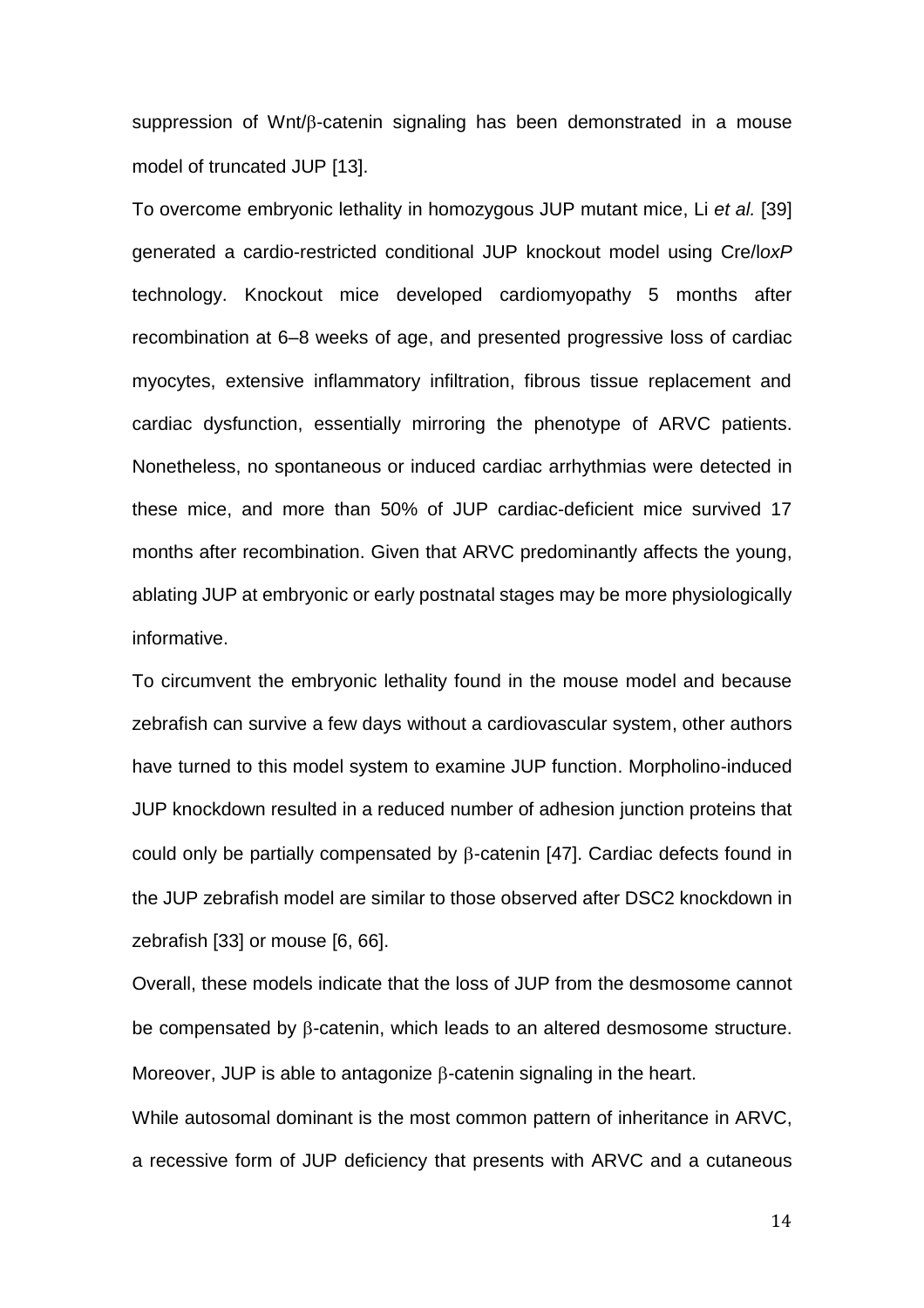phenotype has also been reported. Naxos disease, named after the Greek island of Naxos where the first cases were described, is caused by a frameshift mutation in JUP, resulting in premature termination and expression of a truncated protein [50]. Phenotypically, Naxos disease is characterized by woolly hair, which appears from birth, palmoplantar keratoderma, which develops during the first year of life, and cardiomyopathy, which is clinically manifested by adolescence with 100% penetrance. Several mouse models have successfully reproduced Naxos disease, showing defects in embryonic skin architecture and extreme sensitivity to mechanical stress [6, 7, 77]. Unfortunately, mutant mice die during late embryogenesis or soon after birth, indicating that there could be differences in the mutant JUP expression levels between human patients and mouse models, or divergent requirements for the amount of JUP in the two species.

## **Non-desmosomal ARVC models**

While the non-desmosomal ARVC subtype is less common, several animal models have been developed to reproduce different aspects of ARVC pathogenesis. Notwithstanding the fact that some of the mutations have not yet been reported in human patients with ARVC, the models recapitulate most of the features of the human disease and could improve our understanding of the mechanisms involved and also help in the development of new therapies.

#### Laminin receptor 1 (LAMR1)

Mutations in the nuclear protein laminin receptor 1 (LAMR1) have not been detected in humans; however, a serendipitous mouse model carrying a LAMR1 mutation induced by a transcribed intron-processed retroposon was discovered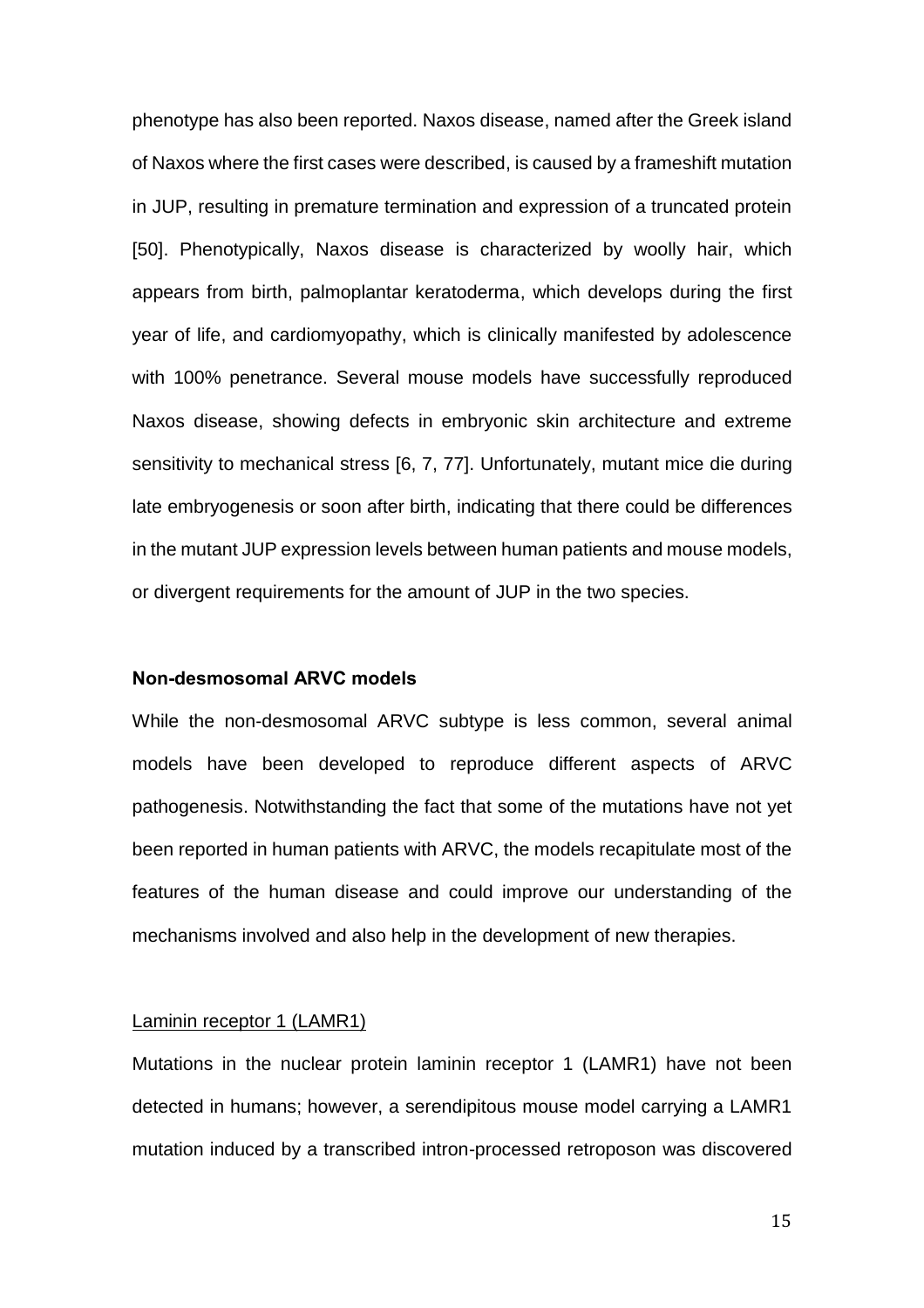to present an ARVC phenotype [1]. Phenotype penetrance was almost 100% and macroscopic examination of the heart at 8 weeks of age showed massive fibrosis limited to the RV. Histological analysis revealed macrophage infiltration between fibrotic and viable tissue and no fat infiltration was reported. Whereas electrocardiographic monitoring failed to reveal ventricular tachyarrhythmias, a prolonged QRS duration was detected by ECG. These findings were subsequently confirmed in two independent transgenic mouse expressing mutant LAMR1 [1].

## **Striatin**

ARVC is the most prevalent primary myocardial disease in Boxer dogs. It was first described by Harpster in the 1980s [31]. These animals present a naturally occurring form of ARVC. The disease is familial and seems to be inherited as autosomal dominant with reduced penetrance [52]. In the Boxer dog, ARVC is characterized by fibro-fatty replacement of the left or right ventricle, as observed in humans, and symptoms include SCD, ventricular arrhythmias and syncope [4]. Striatin is a scaffold protein expressed in cardiomyocytes that associates with caveolin and calmodulin, which are key regulators of excitation-contraction coupling in the heart [52]. An eight base-pair deletion in the striatin gene (STRN) has been proposed as the causal mutation for ARVC in the Boxer dog [52]. More recently, a pedigree-based genetic study found that both affected and unaffected dogs presented the aforementioned variant, and that not all Boxer dogs with ARVC carried this mutation. Nevertheless, the STRN mutation is genetically linked to the responsible gene, located on chromosome 17, which was associated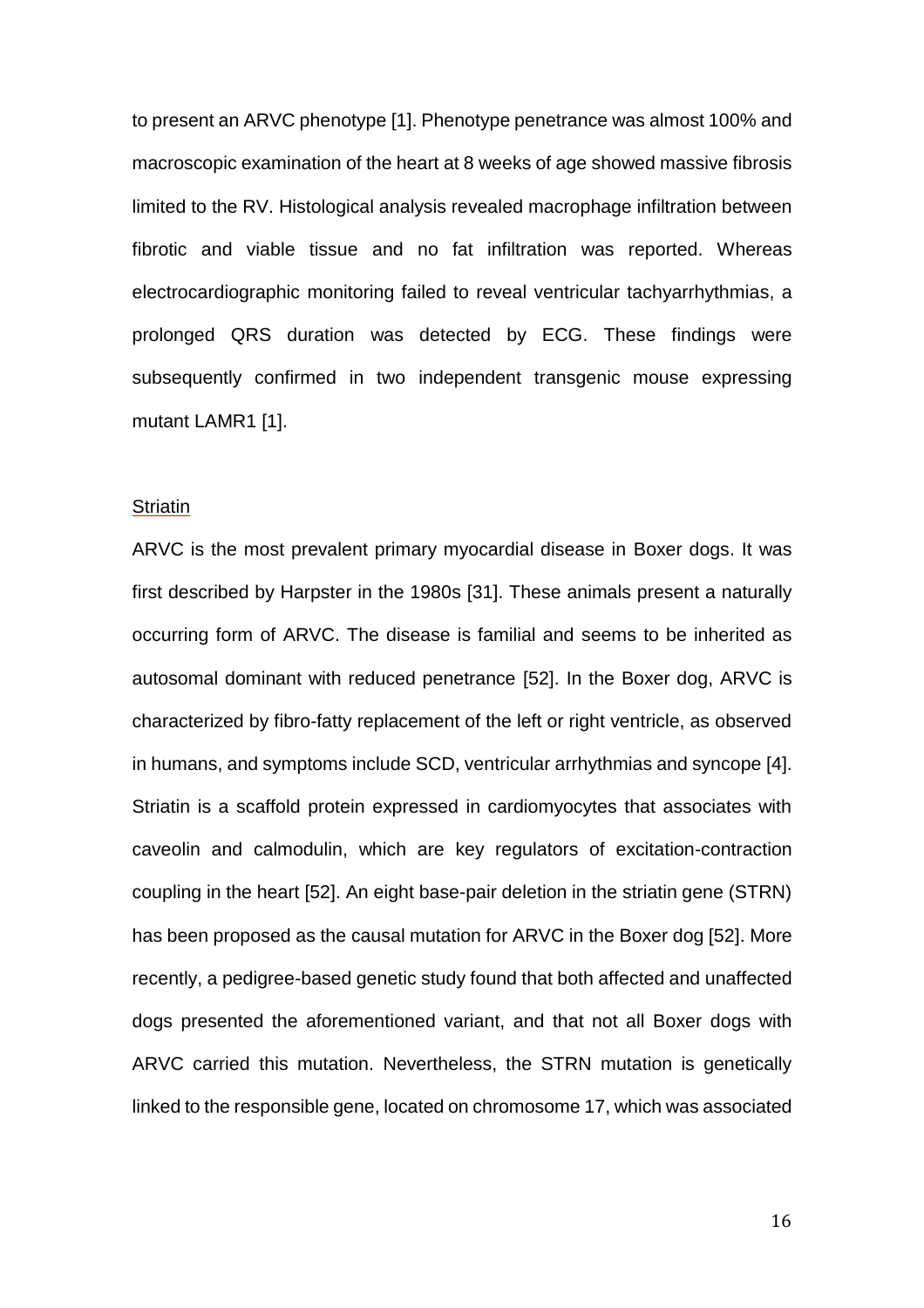with Boxer dog ARVC [10]. Further study of this locus is needed to clarify the role of striatin or other genes in this disease.

## Ryanodine receptor 2 (RYR2)

Ryanodine receptor 2 (RYR2) is a  $Ca<sup>2+</sup>$  channel that mediates calcium release from the sarcoplasmic reticulum [51]. Patients with RYR2 pathogenic mutations normally present with structurally normal hearts and catecholaminergic polymorphic ventricular tachycardia (CPVT) [37]. Although an association with ARVC was proposed in one Italian family [73], most cardiologists believe that the RYR2 mutated phenotype should be labeled as CPVT and not be considered an ARVC-causing gene. However, a recent genetic screening of ARVC patients without desmosomal gene mutations revealed a 9% prevalence of rare missense RYR2 variants, which is higher than the estimated frequency in controls [65]. Boxer dogs also present a spontaneous form of ARVC associated with a deficiency in calstabin2, a RyR2 modulator [59]. In this animal model, RYR2 expression is decreased in all cardiac chambers as compared with controls. The predisposition to ARVC may reflect a lower baseline concentration of RYR2 protein caused by calstabin2 depletion.

## Regulators of desmosomes.

It has been recently observed that deficiency of the inhibitor of apoptosisstimulating protein p53 (iASPP) caused by spontaneous mutations is associated with a lethal autosomal recessive cardiomyopathy in cattle [70] and mice [32]. Similar to some human ARVC subtypes including Naxos disease, cattle showed woolly hair and mice presented skin abnormalities. iASPP is also a key regulator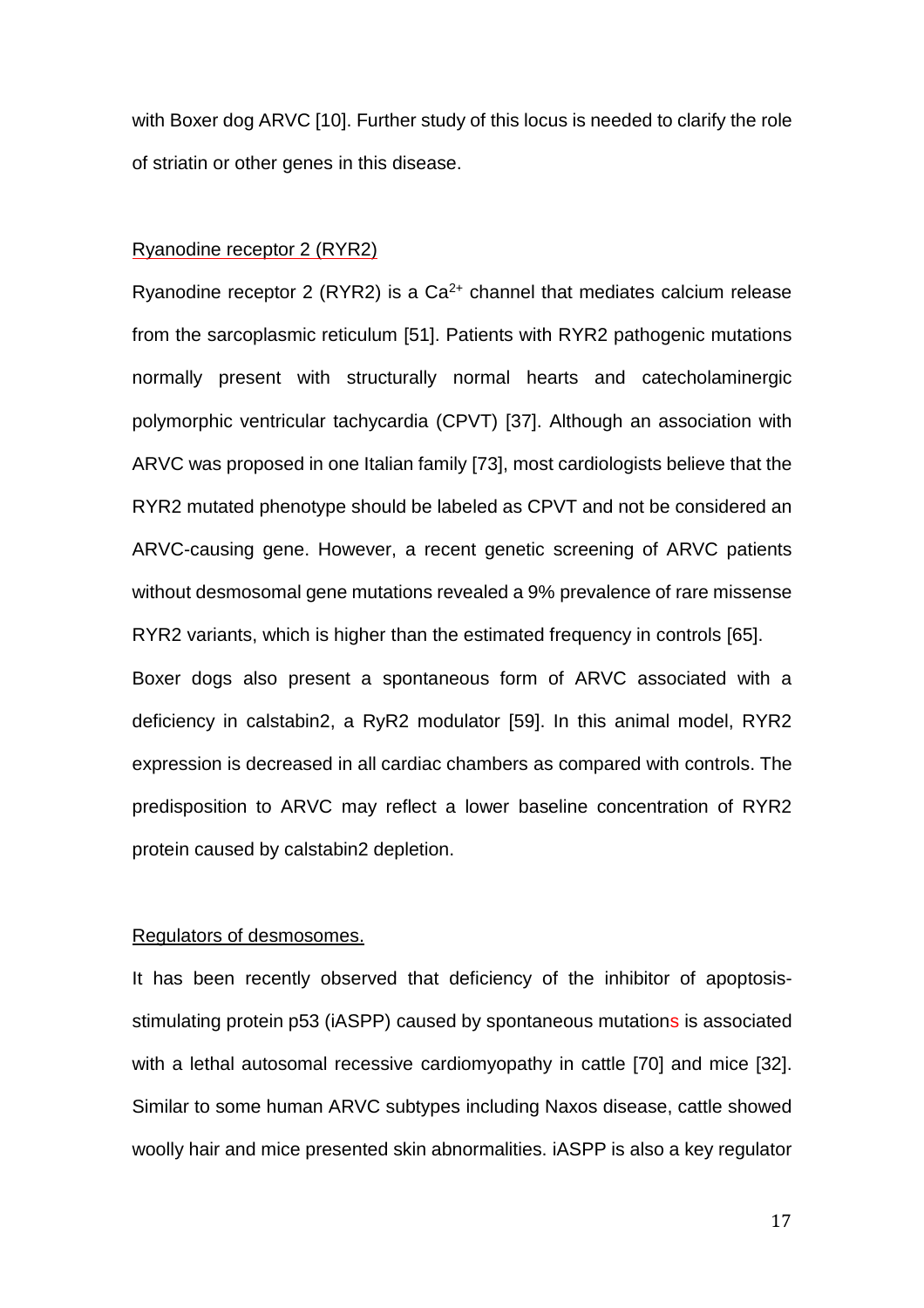of desmosomes and forms a ternary complex with desmoplakin and desmin. To explore why this defect caused cardiomyopathy, Notari *et al.* surveyed the distribution of iASPP in humans and mice [57], and detected expression at the cardiomyocyte ID in post-mortem human donors and in WT mice. They further showed that the presence of desmin, DSP, JUP and N-cadherin at the ID was strikingly decreased in iASPP-deficient mice when compared with WT specimens. However, the localization of β-catenin was preserved and coprecipitation with specific antibodies demonstrated that iASPP interacted more directly with desmin and DSP and had a minimal effect on the remaining desmosomal components. Cardiac magnetic resonance imaging in 12-week-old iASPP-deficient mice revealed biventricular dilation and systolic dysfunction, and histological analysis revealed lipid droplets at the sites of fibrosis, which is consistent with an ARVC phenotype. Moreover, iASPP-deficient mice presented spontaneous non-sustained ventricular tachycardia (VT) and a lower median survival than WT littermates [57]. Cardiomyocytes of humans with ARVC were subsequently analyzed and showed reduction or even loss of iASPP in most of the cases compared with controls. Given these findings, the authors suggested that mutations in the iASPP gene (*PPP1R13L*) may contribute to human ARVC; however, no pathogenic mutations have been reported to date in patients with ARVC. The main findings of each of the aforementioned ARVC mouse models are summarized in Table 2.

## **Effects of exercise in ARVC animal models**

Competitive sports have been associated with a worse prognosis in patients with ARVC. When compared with inactive ARVC subjects or those who participate in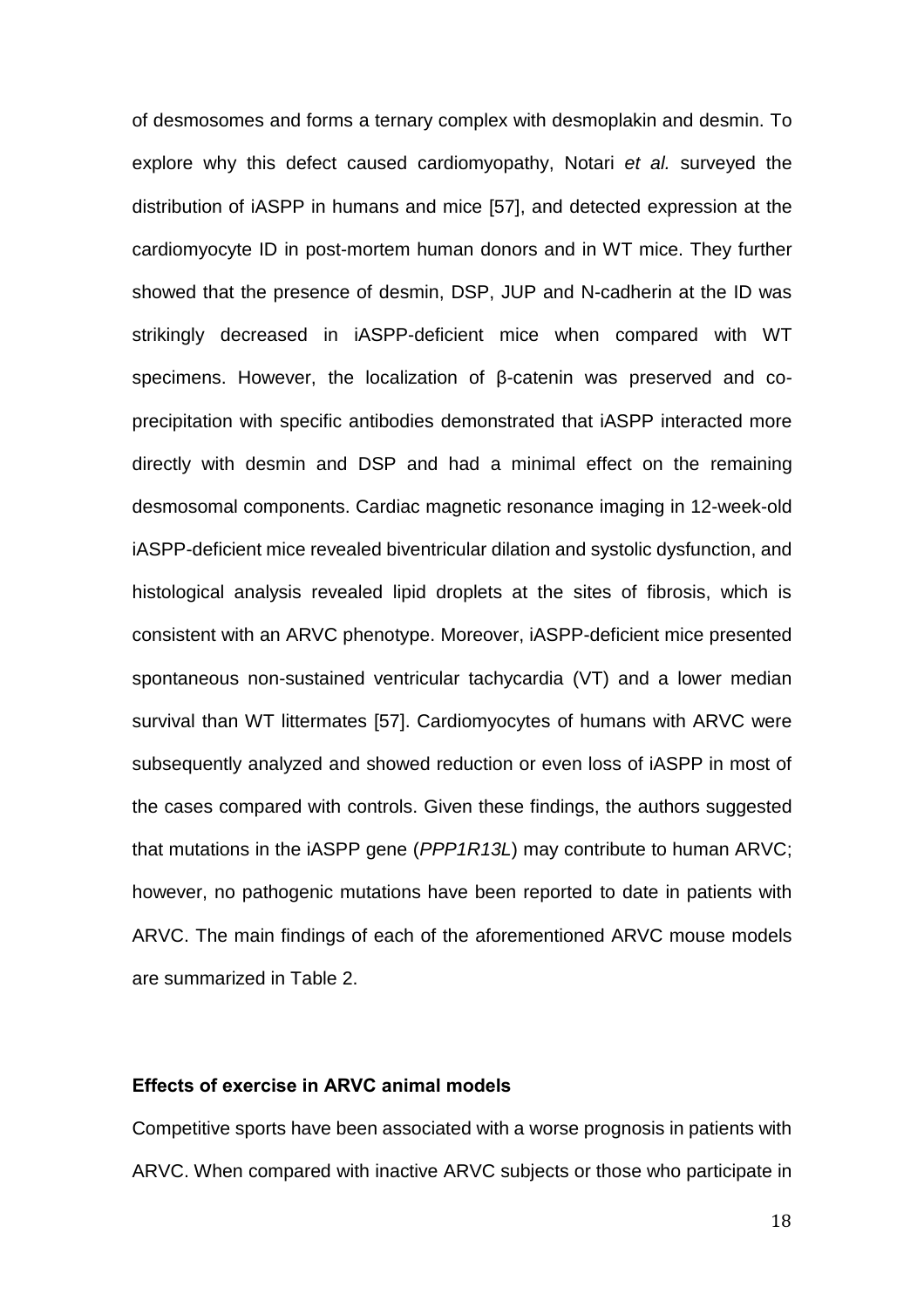recreational sports, athletes with ARVC were found to have a two-fold increased risk for ventricular tachyarrhythmia and death [67]. Furthermore, frequent and endurance exercise has been related to an increased likelihood of an ARVC diagnosis, ventricular arrhythmias and heart failure in desmosomal mutation carriers [34]. The mechanisms by which physical activity promotes disease progression, however, remain elusive.

To investigate whether susceptibility to mechanical cardiac strain contributes to ARVC, Kirchhof *et al.* studied the effects of aging and exercise on heterozygous JUP-deficient mice [36]. At 10 months of age, all heterozygous mice had increased right ventricular volume, reduced right ventricular function, and increased spontaneous ventricular ectopy as compared with WT littermates. Moreover, a subgroup of mice subjected to endurance training (swimming and running on a floating wheel) presented premature right ventricular dilatation and dysfunction at 5 to 6 months of age, while no changes were observed in the trained WT subgroup [36]. Additionally, heterozygous JUP-deficient mice presented a higher incidence of VT than WT mice at the age of 10 months and this occurred 4 months earlier in trained specimens, indicating that endurance training accelerated the development of right ventricular dysfunction. As occurs in patients with ARVC, VT seems to originate from the RV in this model; however, unlike humans, no repolarization abnormalities were observed on ECG and no fibro-fatty replacement was found in the RV in these mice. Further analysis by the same group showed that myocardial concentration of connexin 43 was reduced in mutant mice, possibly explaining the conduction slowing and VT inducibility due to an increase in re-entry substrate [22].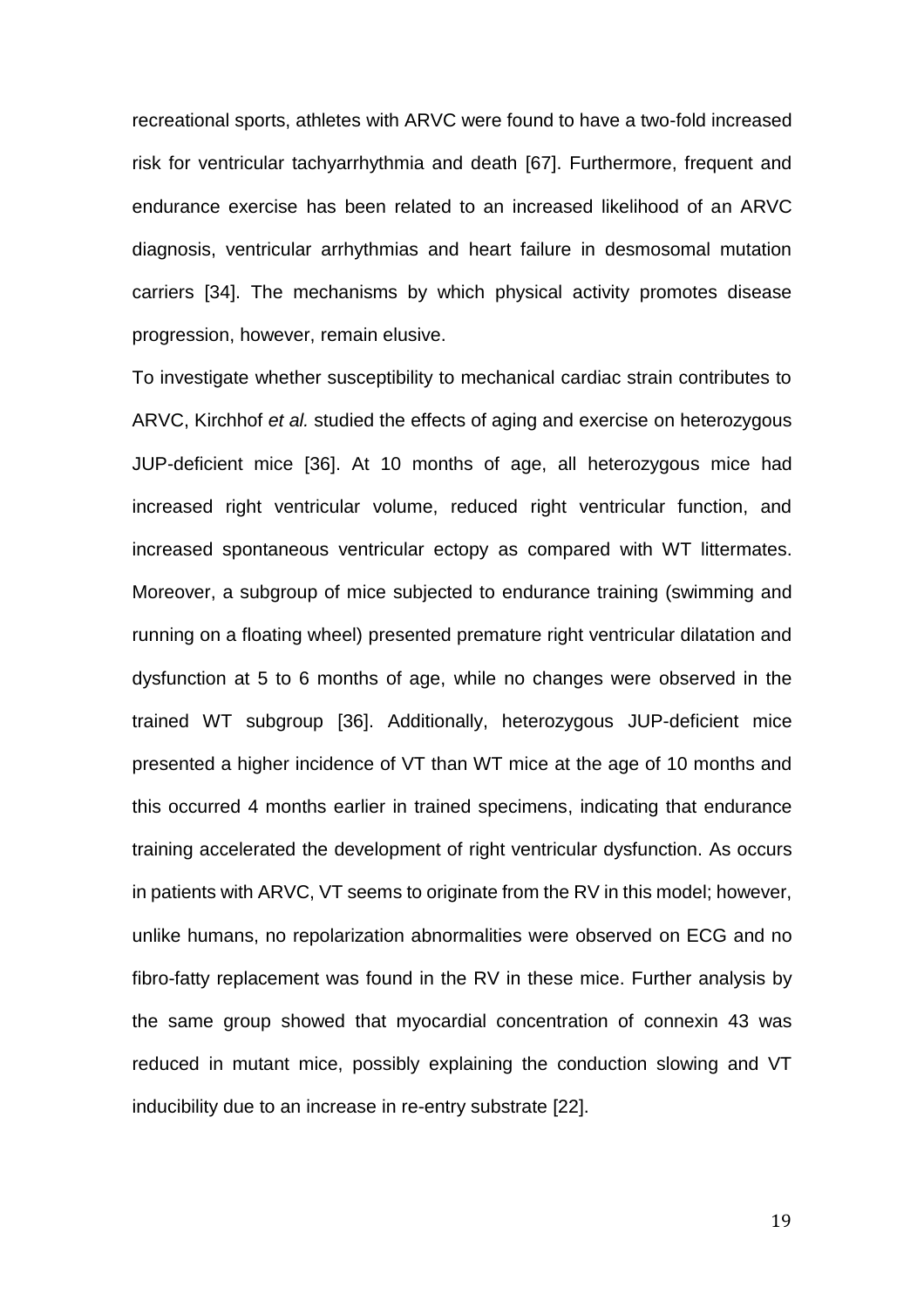Using a transgenic cardiac-specific overexpression model of a desmoplakin mutation (DSP R2834H), Matherus *et al*. also observed accelerated cardiac remodeling in response to endurance exercise (daily running) [46]. Whereas cardiac function was preserved in all mice, mutant animals presented RV dilation and focal fat infiltration. All sedentary mice with DSP overexpression, both mutant and WT, showed an up-regulation of  $\beta$ -catenin compared with non-transgenic littermates. Upon exercise, non-transgenic mice presented increased levels of nuclear and cytoplasmic  $\beta$ -catenin, whereas cytoplasmic levels decreased in mice overexpressing the WT form of DSP, and both nuclear and cytoplasmic levels decreased in mice overexpressing the R2834H DSP form. This latter group also presented patchy focal interstitial fibrosis in the RV. Furthermore, activation of GSK3- $\beta$ , a  $\beta$ -catenin regulator, was seen only in mutant mice [46]. Overall, these results point to an impairment in  $Wnt/\beta$ -catenin signaling in exercised mice expressing mutant DSP.

DSP-cKO mice with specific homozygous loss of desmoplakin in cardiomyocytes, described earlier, recapitulate the postnatal disease features of a biventricular form of ARVC [41]. They also present increased susceptibility to exercise and catecholamine-induced arrhythmias, suggesting that exercise can exacerbate the ARVC phenotype. These findings are consistent with the aforementioned observations that ARVC is a common cause of sudden death, especially in young athletes.

The effect of endurance training on cardiac manifestations of ARVC has also been studied in a novel PKP2 R735X dominant-negative mouse model using adeno-associated virus gene delivery. Expression of the mutant protein was induced after a single adeno-associated virus type 9 injection [18], and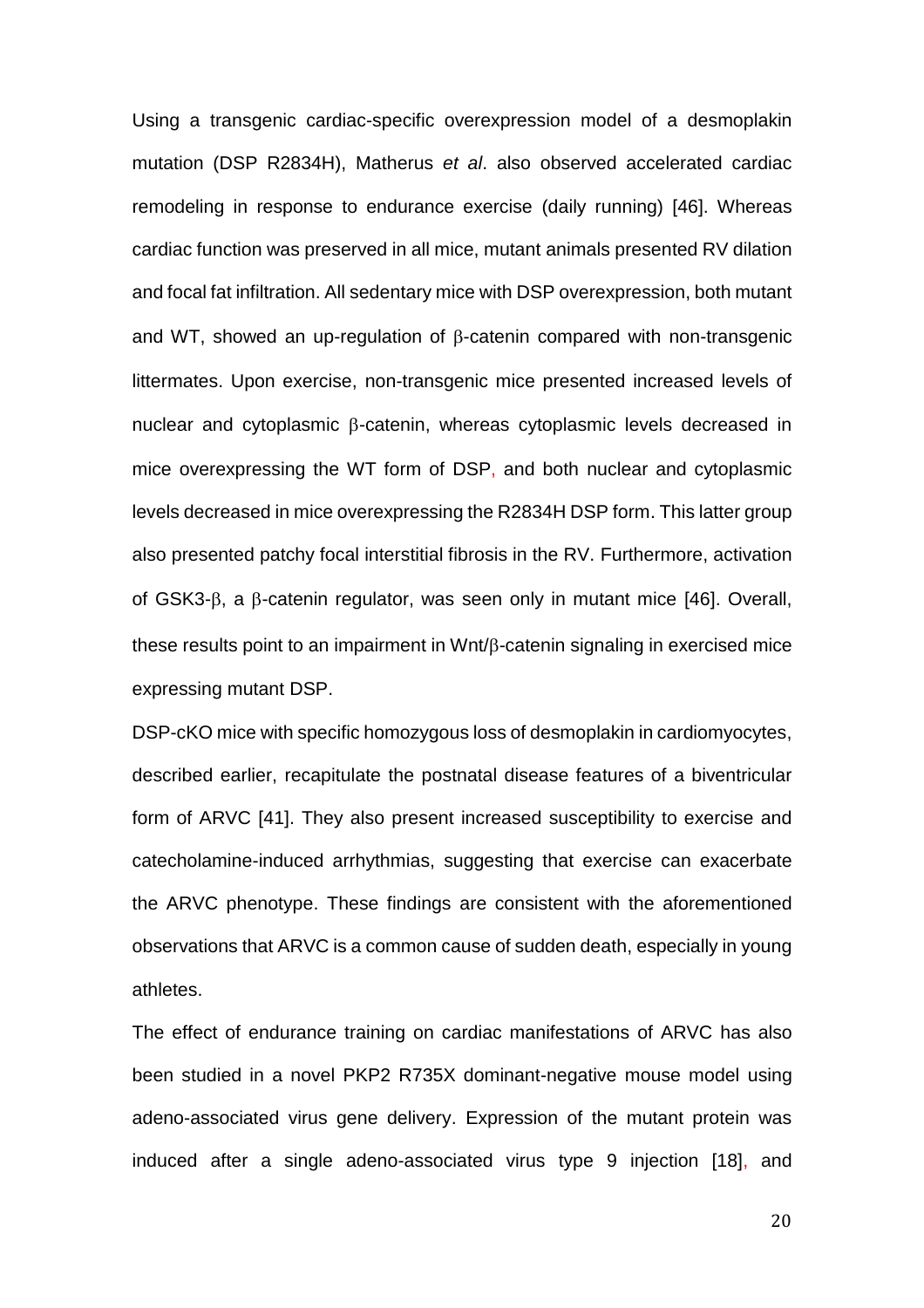endurance exercise training (swimming) was initiated 2 weeks later. After 10 months, trained but not sedentary mice developed RV dysfunction. Moreover, connexin 43 presented an abnormal localization and a punctate distribution at the ID only in exercised-mutant mice.

These results collectively show that murine models reproduce the association between endurance training and ARVC observed in humans: it worsens prognosis by an increased incidence of ventricular arrhythmias and cardiac dysfunction and it accelerates disease progression in healthy mutation carriers.

## **Effect of therapies**

Current ARVC treatment is fundamentally palliative and is based on the prevention of SCD by implanting an ICD [14, 16] and on management of heart failure, including heart transplant. The main goals in the evaluation and management of ARVC are early diagnosis, SCD risk stratification, minimizing ventricular arrhythmias, and delaying the progression of disease.

While ICD implantation represents a major advance in human ARVC treatment by preventing SCD [68], implants may cause clinical complications. Indeed, a study carried out on 610 ARVC patients with ICD showed that up to 20% of these individuals have complications, with the most frequent being the difficulty of electrode positioning (18.4%), followed by electrode dysfunction (9.8%), electrode shift (3.3%) and infection (1.4%) [68]. Furthermore, ICD focuses only on SCD prevention or treatment and does not consider the molecular mechanisms of the disease and its progression to heart failure. Thus, animal models represent an excellent tool to improve our understanding of the disease, to test existing therapies and to develop new pathophysiology-based therapies.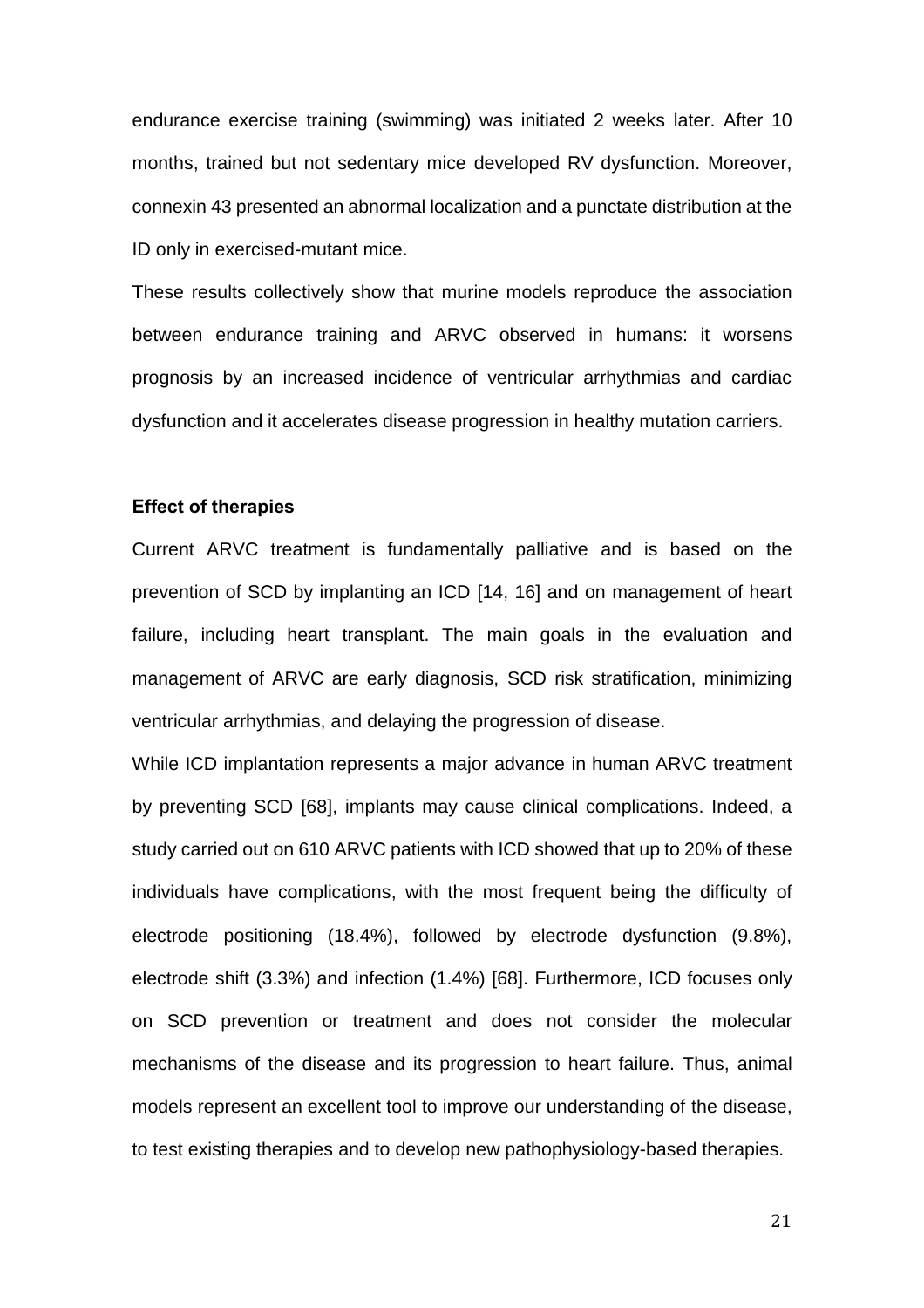Along this line, a heterozygous JUP-deficient mouse model was used to test the usefulness of load-reducing therapy consisting of furosemide and nitrates [22]. Echocardiographic analysis revealed that therapy prevented the increase of the RV area and volume and normalized VT inducibility in JUP mutant mice, suggesting that load-reducing therapy prevents training-induced ARVC. Surprisingly, to the best of our knowledge, no other commonly used drug therapy such as ACE inhibitors or beta-blockers has been published in ARVC animal models thus far.

To generate a screenable model of AC, Asimaki *et al*. used the GAL4/UAS transactivation system to create a cardiac-specific transgenic zebrafish line overexpressing the human 2057del2 mutation in JUP [2]. Transgenic zebrafish developed mild bradycardia, a decreased stroke volume and a reduction in cardiac output within 2 days of fertilization, and cardiomyopathy was fully penetrant at 4–6 weeks, with cardiomegaly, cachexia and peripheral edema. Furthermore, mortality at 80 days was significantly higher in mutant zebrafish than in control animals (45% survival in mutants versus 77% in controls). The zebrafish model was subsequently used to test pharmacological suppressors of the disease phenotype by high-throughput chemical screening. This search identified a GSK3β inhibitor (SB216763) that prevented heart failure and reduced mortality in this model [2]. The same authors tested SB216763 in a DSG2 mutant mouse model and initiated therapy from 3 weeks of age, before the onset of the disease. By 8 weeks of age, treated mutant mice presented a significantly higher LV ejection fraction than untreated mutants, which was similar to values in WT controls [12]. SB216763 therapy also prevented cardiac dysfunction in response to exercise in the same model. Animals were trained to swim from 5 to 16 weeks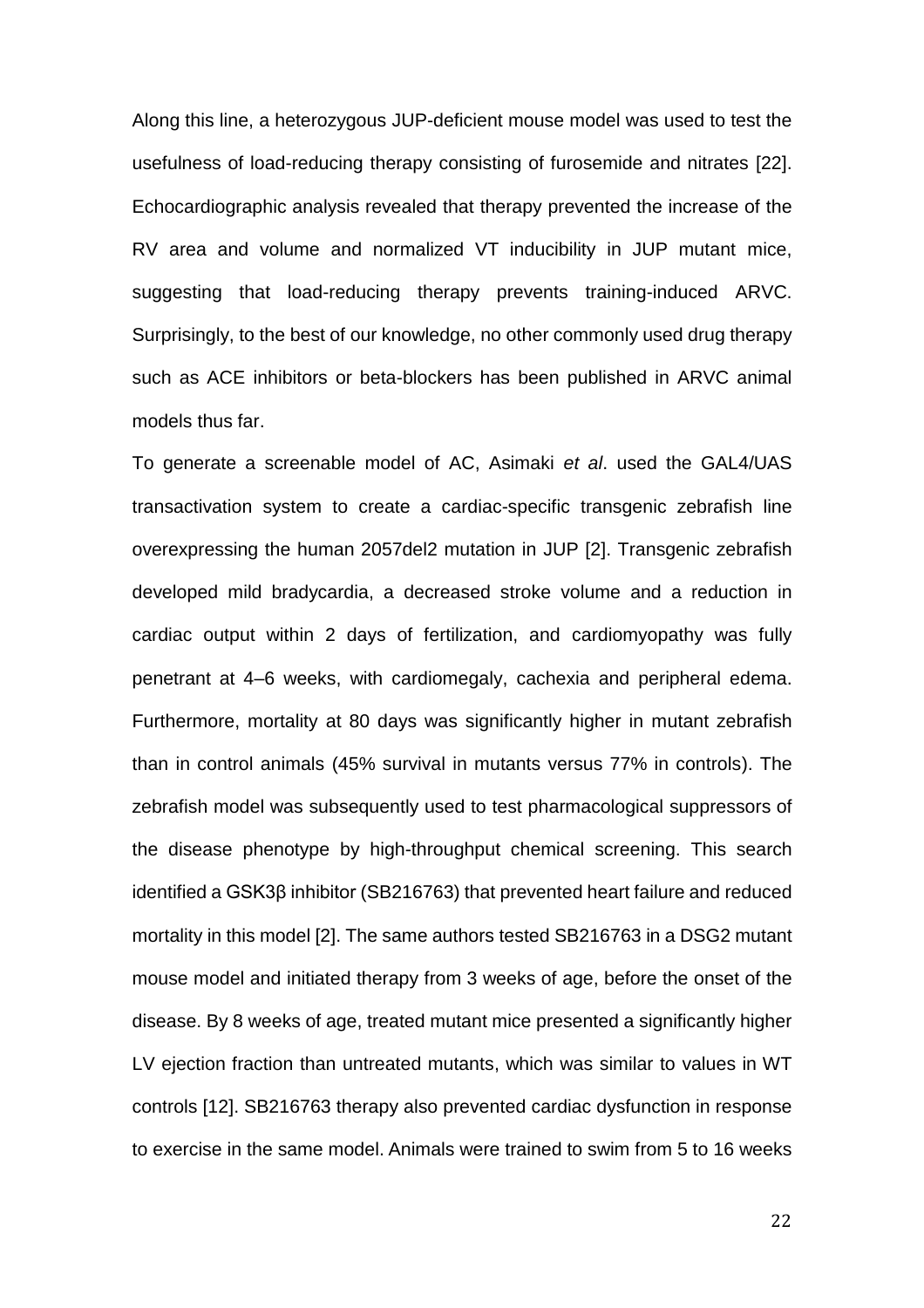of age and treatment with SB216763 improved survival and LV function among mutants. In the same study, mice with a mutation in JUP were also treated with SB216763. Both DSG2 and JUP untreated mutants exhibited focal areas of fibrosis and inflammation that was absent in SB216763-treated equivalent mice. Furthermore, the abnormal localization of GSK3β at the ID in mutant mice was reversed by SB216763 treatment [12] and translocated back to the cytoplasm, its normal location. The same authors showed that neonatal rat ventricular myocytes expressing a JUP or a PKP2 mutation had a normal distribution of ID proteins when GSK3β was knocked down. Overall, these findings support the key role of aberrant GSK3β signaling in ARVC pathogenesis. Indeed, GSK3β inactivation has been shown to be beneficial in other cardiovascular pathological settings, including myocardial infarction [74], ischemia/reperfusion injury [53], and pressure overload [48]. That said, it has to be considered that GSK3β is involved in several cellular processes and that its inactivation affects numerous signaling pathways. GSK3 $\beta$  inhibition may also have beneficial effects in other settings, such as improving glycemic metabolism or inducing apoptosis in cancer [42]. Therefore, the lack of specificity GSK3β inhibitors could result in undesired side effects.

#### **Conclusions and future perspectives**

It is evident that results in animal models, while direct and robust (Table 2), still require complementary studies in human patients with ARVC. In the interim, it is important to characterize the effects of genetic mutations and to attempt to establish associations with clinical phenotypes. In the early stages of the disease, the "hidden phase", patients are asymptomatic even if they are at high risk for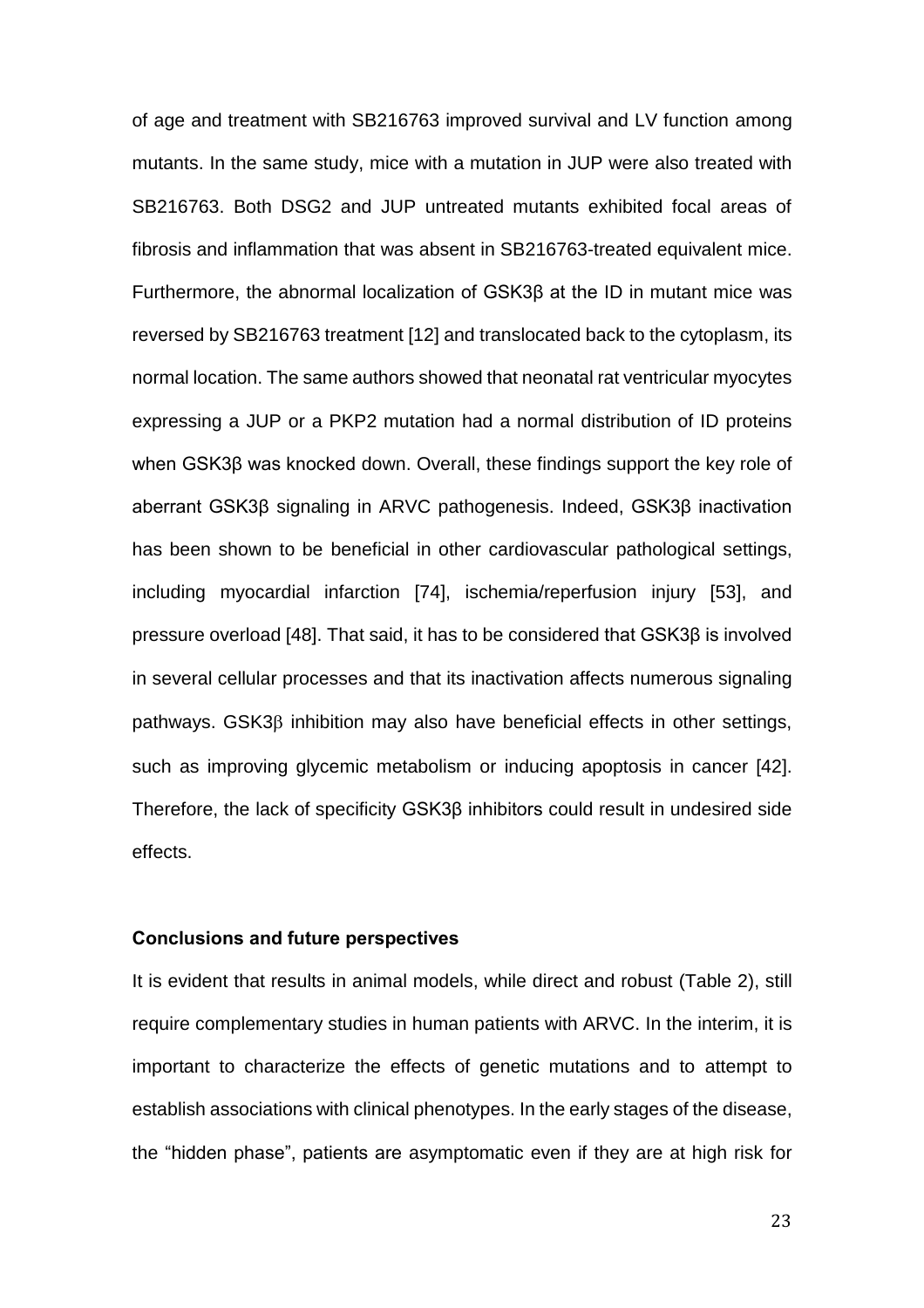ventricular arrhythmia and SCD. Thus, the identification of the initial molecular events triggering the disease must be a major aim of future studies.

Other inherited heart diseases, such as hypertrophic cardiomyopathy, have benefited from animal models to create new molecular therapies that are currently being tested in clinical trials [29]. Furthermore, viral-mediated gene therapy has also been proposed to treat other genetically-determined heart diseases. For example, calsequestrin-2 (CASQ2) overexpression in cardiomyocytes was found to improve cardiac function in a mouse model of CPVT [19, 20]. The same authors subsequently showed that the administration of CASQ2 restored the physiological function of calsequestrin-2 protein in human induced pluripotent stem cells derived from patients [40]. These results pave the way for individualized genetic therapies in cardiomyopathies, including ARVC. To date, the GSK3β inhibitor SB216763 is the only molecule that has been shown to change the course of disease in murine models by enhancing β-catenin signaling. It was initially discovered via chemical drug screening in a zebrafish model, which may represent a powerful platform for future ARVC drug research and should be further explored. The  $Wnt/\beta$ -catenin pathway appears to have a central role in the pathogenesis of ARVC and is a key regulator of myogenesis versus adipogenesisis. As it is specifically blunted in ARVC patients and mouse models, reduced Wnt/ $\beta$ -catenin signaling leads to enhanced adipogenesis, a characteristic feature of ARVC. These emerging concepts need be explored in depth in future research. In this regard, recent data on microRNA profiling in ARVC using functional enrichment analysis have shown a correlation between miR-21-5p and miR-135b and the Wnt pathway [76]. Of interest, these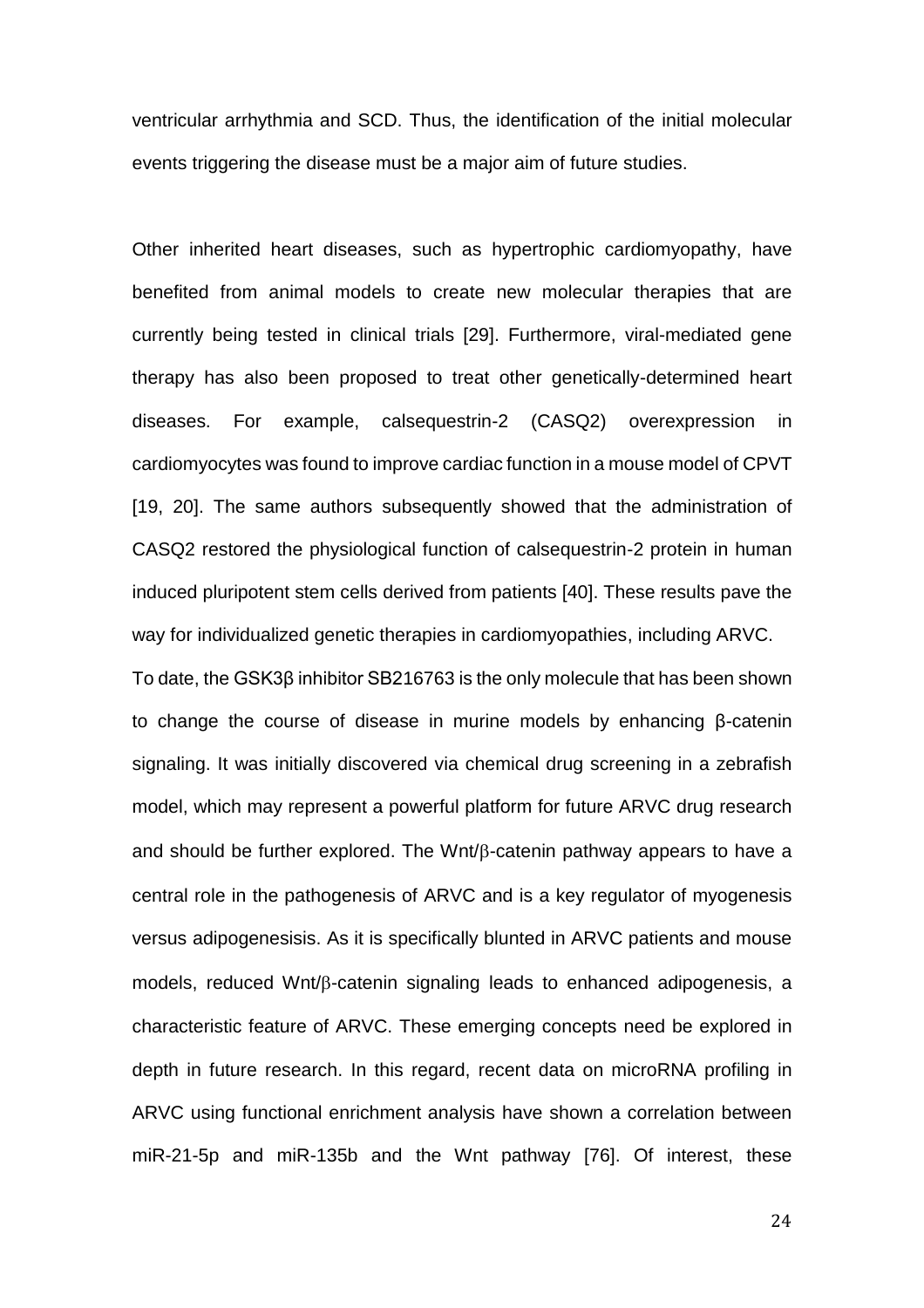microRNAs also target Hippo signaling, which interacts with the Wnt/β-catenin pathway, and whose pathogenic activation leads to enhanced adipogenesis in ARVC [13]. These findings may guide the search for new microRNA-based therapeutic targets to modify  $Wnt/\beta$ -catenin and Hippo signaling to improve the outcome of ARVC.

Finally, while ARVC is mainly a disease of desmosomal proteins, future research should explore mechanisms beyond the desmosome that may lead to the identification of curative therapies that target specific pathogenic pathways. Although it is evident that certain aspects of human ARVC remain to be demonstrated in animal models (Figure 1), they represent the best available tools to improve our knowledge of the pathophysiology of human disease and to explore the best strategy for effective treatment. Additionally, animal models have shed light on some other relevant issues, such as the effect of physical activity on accelerating disease progression. These findings are very important for clinically unaffected mutation carriers, as they confirm what has already been observed in humans.

Future research should take into account that many animal models are currently available, and that they are reproducible and offer promising therapeutic solutions. An example of this are the β-catenin activators that have demonstrated  $a$  central role for GSK3 $\beta$  in ARVC and could shape future research in this area.

Acknowledgements: We gratefully acknowledge Kenneth McCreath, PhD, for English editing.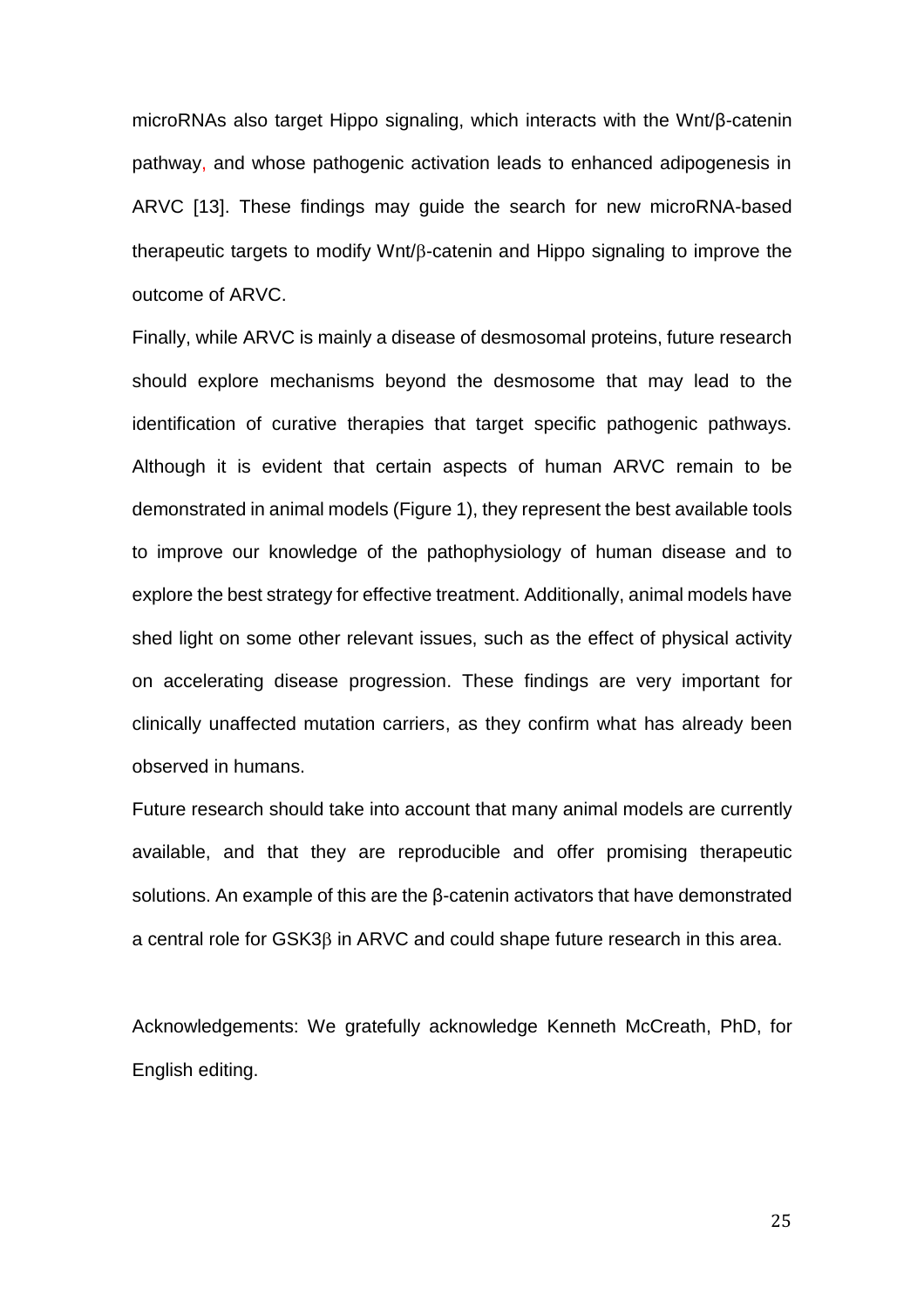| <b>ARVC</b><br>type | Gene             | Location         | <b>Recessive</b><br>form | <b>Model</b><br>refs                | <b>Exercise</b><br>refs | <b>Treatment</b><br>refs | <b>Comments</b>                                                                   |
|---------------------|------------------|------------------|--------------------------|-------------------------------------|-------------------------|--------------------------|-----------------------------------------------------------------------------------|
| ARVC1               | $TGF\beta3$      | 14q24.3          |                          |                                     |                         |                          |                                                                                   |
| ARVC2               | RYR <sub>2</sub> | 1q43             |                          | $[31]$                              |                         |                          | Causes CPVT.<br>No longer<br>recognized as<br>an ARVC-<br>causing gene.           |
| ARVC3               | Unknown          | 14q12-q22        |                          |                                     |                         |                          |                                                                                   |
| ARVC4               | <b>TTN</b>       | 2q32.1-<br>q32.3 |                          |                                     |                         |                          | Causes DCM.<br>Not uniformly<br>recognized as<br>an ARVC-<br>causing gene         |
| ARVC5               | TMEM43           | 3p25.1           |                          |                                     |                         |                          |                                                                                   |
| ARVC6               | Unknown          | 10p14-p12        |                          |                                     |                         |                          |                                                                                   |
| ARVC7               | <b>DES</b>       | 2q35             |                          |                                     |                         |                          | Can cause DCM<br>or RCM                                                           |
| ARVC8               | <b>DSP</b>       | 6p24.3           | Carvajal<br>syndrome     | [13, 23,<br>24, 28,<br>41, 75]      | [41, 46]                | $[57]$                   |                                                                                   |
| ARVC9               | PKP <sub>2</sub> | 12p11            |                          | [11, 30,<br>54]                     | $[18]$                  |                          |                                                                                   |
| ARVC10              | DSG <sub>2</sub> | 18q12.1          |                          | [21, 35,<br>60, 64]                 | $[12]$                  | $[12]$                   |                                                                                   |
| ARVC11              | DSC <sub>2</sub> | 18q12.1          |                          | [9, 33,<br>49]                      |                         |                          |                                                                                   |
| ARVC12              | <b>JUP</b>       | 17q21.2          | Naxos<br>disease         | [6, 7,<br>13, 39,<br>47, 66,<br>77] | [22, 36]                | [12, 22, 77]             |                                                                                   |
| ARVC13              | CTNNA3           | 10q21.3          |                          |                                     |                         |                          |                                                                                   |
|                     | <b>PLN</b>       | 6q22.31          |                          |                                     |                         |                          | Causes DCM.<br>Not uniformly<br>recognized as<br>an ARVC-<br>causing gene         |
|                     | <b>LMNA</b>      | 1q22             |                          |                                     |                         |                          | Only DCM<br>models. Not<br>uniformly<br>recognized as<br>an ARVC-<br>causing gene |

**Table 1. Type, causative mutated gene and gene location associated with human ARVC.** CTNNA3: Catenin Alpha 3; DES: desmin; DSC2: desmocollin 2; DSG2: desmoglein 2; DSP: desmoplakin; DCM: dilated cardiomyopathy; JUP: junction plakoglobin; LMNA: Lamin A/C; RCM: restrictive cardiomyopathy; RYR2: ryanodine receptor 2; TTN: titin; TGF<sub>B3</sub>: transforming growth factor beta 3;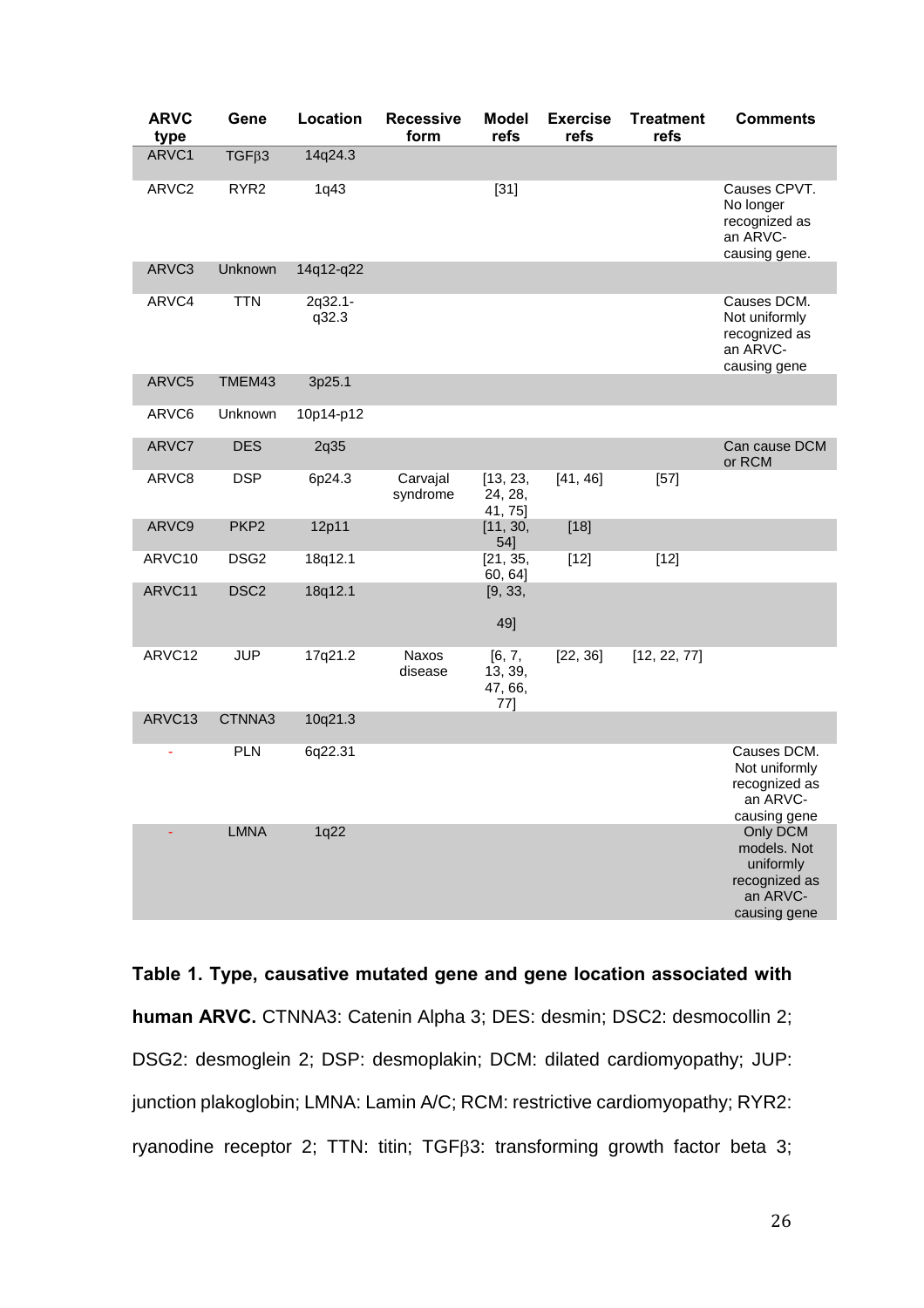TMEM43: transmembrane protein 43; PKP2: plakophilin 2; PLN: Phospholamban. References are listed for the animal model as well as for the effect of exercise in the model and/or a treatment tested. There are no animal models for the ARVC types not having references listed.

| <b>Protein</b>       | Gene mutation /<br>defect          | What have we learned?                                                                                                                                                                                                                                                    | <b>Reference</b> |
|----------------------|------------------------------------|--------------------------------------------------------------------------------------------------------------------------------------------------------------------------------------------------------------------------------------------------------------------------|------------------|
| Desmoplakin          | <b>DSP-null</b>                    | • Early embryonic lethality                                                                                                                                                                                                                                              | $[23]$           |
|                      | DSPR2834H point<br>mutation        | • JUP is mislocalized to the nucleus<br>• Interruption of DSP-desmin interaction at<br>intercalated discs<br>• Increased cardiomyocyte apoptosis,<br>cardiac fibrosis, and lipid accumulation<br>• Ventricular enlargement and cardiac<br>dysfunction in both ventricles | $[75]$           |
|                      | DSP <sup>+/-</sup>                 | · Reduced expression of desmoplakin<br>leading to connexin mislocalization<br>• Alterations in conduction-repolarization<br>kinetics prior to morphological changes                                                                                                      | $[28]$           |
|                      | DSP cardiac-<br>specific KO        | • Downregulation of connexin 43<br>• Wnt/ß-catenin signaling pathway is<br>unimpaired<br>• Ventricular arrhythmias exacerbated by<br>exercise and cathecolamines                                                                                                         | $[41]$           |
|                      | Exons 4-5 deletion                 | • Cardiomyopathy develops by 8 weeks of<br>age<br>• Absence of DSG2 protein by 16 weeks of<br>age<br>• Abnormal JUP and connexin 43 at myocyte<br>junctions<br>· SB216763 prevents cardiac dysfunction<br>and fibrosis                                                   | $[12]$           |
| <b>Plakophilin 2</b> | PKP2 null                          | • Decreased association of cardiac junctional<br>plaques with DSP, JUP and desmosomal<br>cadherins<br>$\cdot$ $\beta$ -catenin and JUP remain in their correct<br>locations<br>• Heart rupture during cardiac development                                                | $[30]$           |
|                      | $PKP2^{+/}$                        | • Myocyte sodium current defects<br>• No histological or anatomical differences<br>versus controls                                                                                                                                                                       | $[11]$           |
|                      | PKP2 morpholino<br>KO              | · Cardiac edema, blood pooling, heart<br>looping failure and decreased heart rate<br>• Abnormal desmosomes                                                                                                                                                               | $[54]$           |
| Desmoglein 2         | DSG <sub>2</sub> KO                | • Embryonic lethal for all DSG2 <sup>-/-</sup> and some<br>$DSG2^{+/}$                                                                                                                                                                                                   | $[21]$           |
|                      | DSG <sub>2</sub><br>overexpression | • Necrosis, inflammatory response and<br>myocardial calcification<br>• No fatty infiltration<br>• Ventricular arrhythmias and sudden death<br>• Cardiac dysfunction, biventricular dilation                                                                              | [60]             |
|                      | DSG <sub>2</sub><br>overexpression | • In vivo interaction between DSG2 and<br>Na(V)1.5                                                                                                                                                                                                                       | [64]             |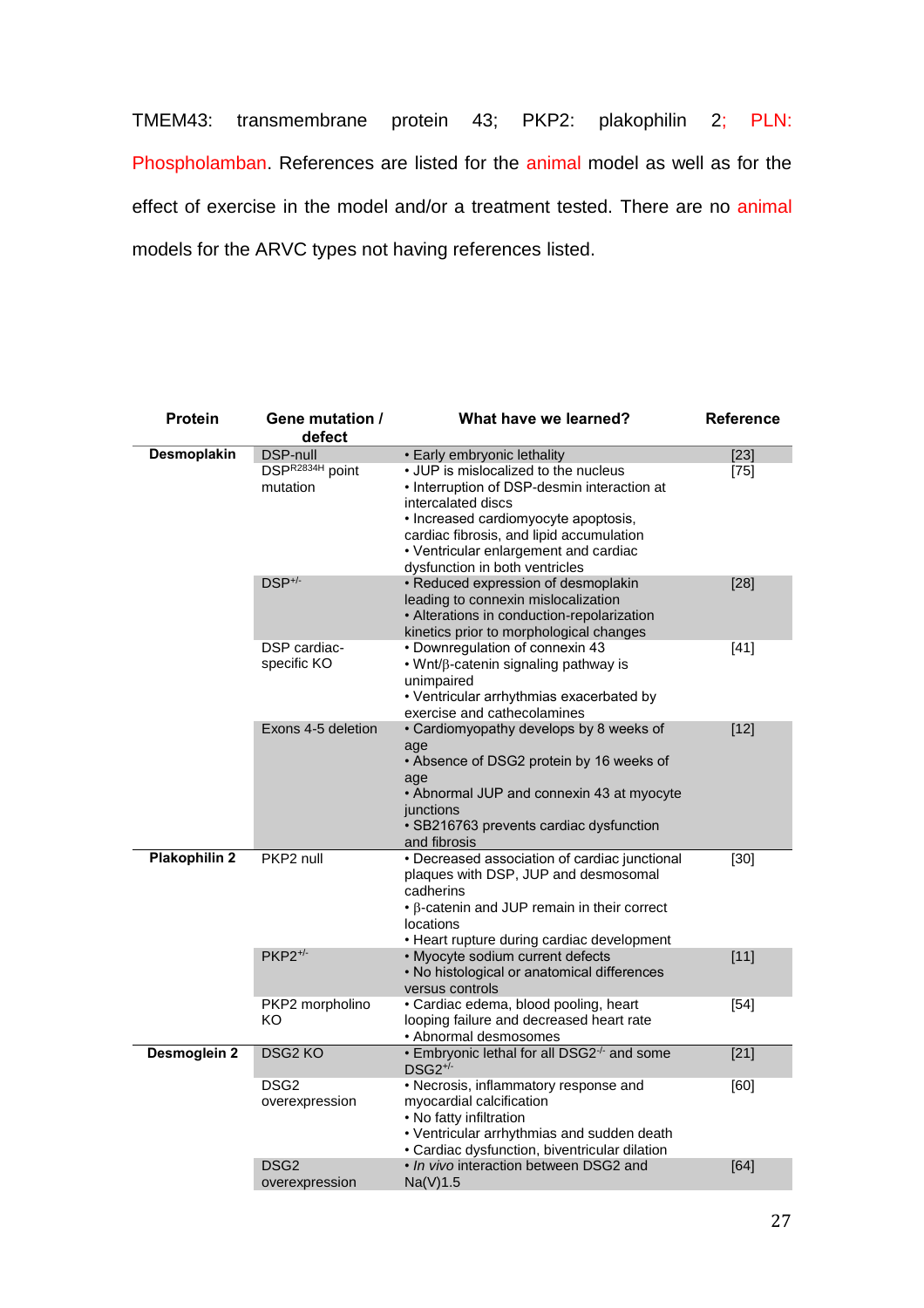|                           |                                  | • Electrical instability before structural                                                     |        |
|---------------------------|----------------------------------|------------------------------------------------------------------------------------------------|--------|
|                           |                                  | changes of the myocardium                                                                      |        |
|                           | DSG2 cardiac-<br>specific KO     | • Space widening in ID and reduction in<br>action potential                                    | $[35]$ |
|                           |                                  | • Compromised adhesion of cardiomyocytes                                                       |        |
| <b>Desmocollin 2</b>      | $miR-130a$                       | · miR-130a represses 80% of DSC2                                                               | $[49]$ |
|                           | overexpression                   | translation in the myocardium                                                                  |        |
|                           |                                  | • Biventricular fibrosis and lipid accumulation                                                |        |
|                           |                                  | • Right ventricular dilation, premature                                                        |        |
|                           |                                  | ventricular complexes                                                                          |        |
|                           | DSC2 cardiac                     | • Biventricular dysfunction                                                                    | $[9]$  |
|                           | overexpression                   | • Cardiac fibrosis, necrosis and calcification<br>• Early inflammatory and fibrotic remodeling |        |
|                           |                                  | pathways up-regulated                                                                          |        |
|                           | DSC2 (c. 631-2A/G)               | • Heterozygous morpholino induced mutation                                                     | $[33]$ |
|                           |                                  | in zebrafish                                                                                   |        |
|                           |                                  | • Desmosome structure disruption                                                               |        |
|                           |                                  | • Contraction defects                                                                          |        |
| Plakoglobin               | JUP null                         | • Embryonic lethality between days 12 and                                                      | [66]   |
|                           |                                  | 16                                                                                             |        |
|                           | <b>JUP null</b>                  | • Embryonic lethality from embryonic day<br>10.5 onward; some die around birth                 | [6]    |
|                           |                                  | • Partially compensatory mechanisms for                                                        |        |
|                           |                                  | $JUP$ and $\beta$ -catenin                                                                     |        |
|                           |                                  | • JUP translocates to the nucleus                                                              |        |
|                           |                                  | • Suppression of the Wnt/ß-catenin signaling                                                   |        |
|                           |                                  | pathway                                                                                        |        |
|                           |                                  | • Enhanced adipogenesis                                                                        |        |
|                           | JUP null                         | • beta-catenin becomes localized to                                                            | $[7]$  |
|                           |                                  | desmosomes and associated with                                                                 |        |
|                           | JUP cardiomyocyte-               | desmoglein<br>• Cardiomyopathy develops by 6-8 weeks of                                        | $[39]$ |
|                           | specific KO                      | age                                                                                            |        |
|                           |                                  | • Loss of cardiac myocytes, inflammatory                                                       |        |
|                           |                                  | infiltration, fibrous tissue replacement and                                                   |        |
|                           |                                  | cardiac dysfunction                                                                            |        |
|                           |                                  | • No spontaneous or induced arrhythmias                                                        |        |
|                           | Cardiac specific                 | • Suppression of the Wnt/β-catenin signaling                                                   | $[13]$ |
|                           | truncated JUP                    | pathway                                                                                        |        |
|                           | (Myh6:JUP)                       | • Pathogenic activation of the Hippo pathway<br>• Enhanced adipogenesis                        |        |
|                           | Truncated JUP: 2-                | · Naxos disease models: OriNax and                                                             | $[77]$ |
|                           | base pair deletion               | FuseNax                                                                                        |        |
|                           | (OriNax) or last 5               | · OriNax: low levels of truncated JUP,                                                         |        |
|                           | exons fused                      | perinatal lethality without arrhythmogenic                                                     |        |
|                           | (FuseNax)                        | cardiomyopathy. Skin and hair abnormalities                                                    |        |
|                           |                                  | · FuseNax: WT levels of truncated JUP, no                                                      |        |
|                           | JUP <sup>2157del2</sup> mutation | cardiac defect, no hair and skin abnormalities<br>• Focal areas of inflammation and increased  | $[12]$ |
|                           |                                  | cardiomyocyte apoptosis                                                                        |        |
|                           |                                  | • Reduced JUP signal at intercalated disks                                                     |        |
|                           |                                  | • SB216763 prevents cardiac dysfunction                                                        |        |
|                           |                                  | and fibrosis                                                                                   |        |
|                           | JUP-1b morpholino                | • JUP-1b is the zebrafish transcript variant of                                                | $[47]$ |
|                           | KO                               | human JUP                                                                                      |        |
|                           |                                  | • Cardiac defects similar to DSC2<br>knockdown in zebrafish or mouse                           |        |
| Laminin                   | Lamr1-tp1 encoded                | • Fibrosis limited to the right ventricle, no fat                                              | $[1]$  |
| receptor 1                | retroposon                       | infiltration                                                                                   |        |
|                           |                                  | • ARVC phenotype by 8 weeks of age (100%                                                       |        |
|                           |                                  | penetrance)                                                                                    |        |
| Inhibitor of              | iASPP deficiency                 | • iASPP interacts with DES and DSP, with                                                       | $[57]$ |
| apoptosis-<br>stimulating |                                  | minimal effects on other desmosomal                                                            |        |
| protein p53               |                                  | components<br>• Preserved β-catenin localization                                               |        |
| (iASPP)                   |                                  | • Biventricular dilation and systolic                                                          |        |
|                           |                                  | dysfunction by 12 weeks of age                                                                 |        |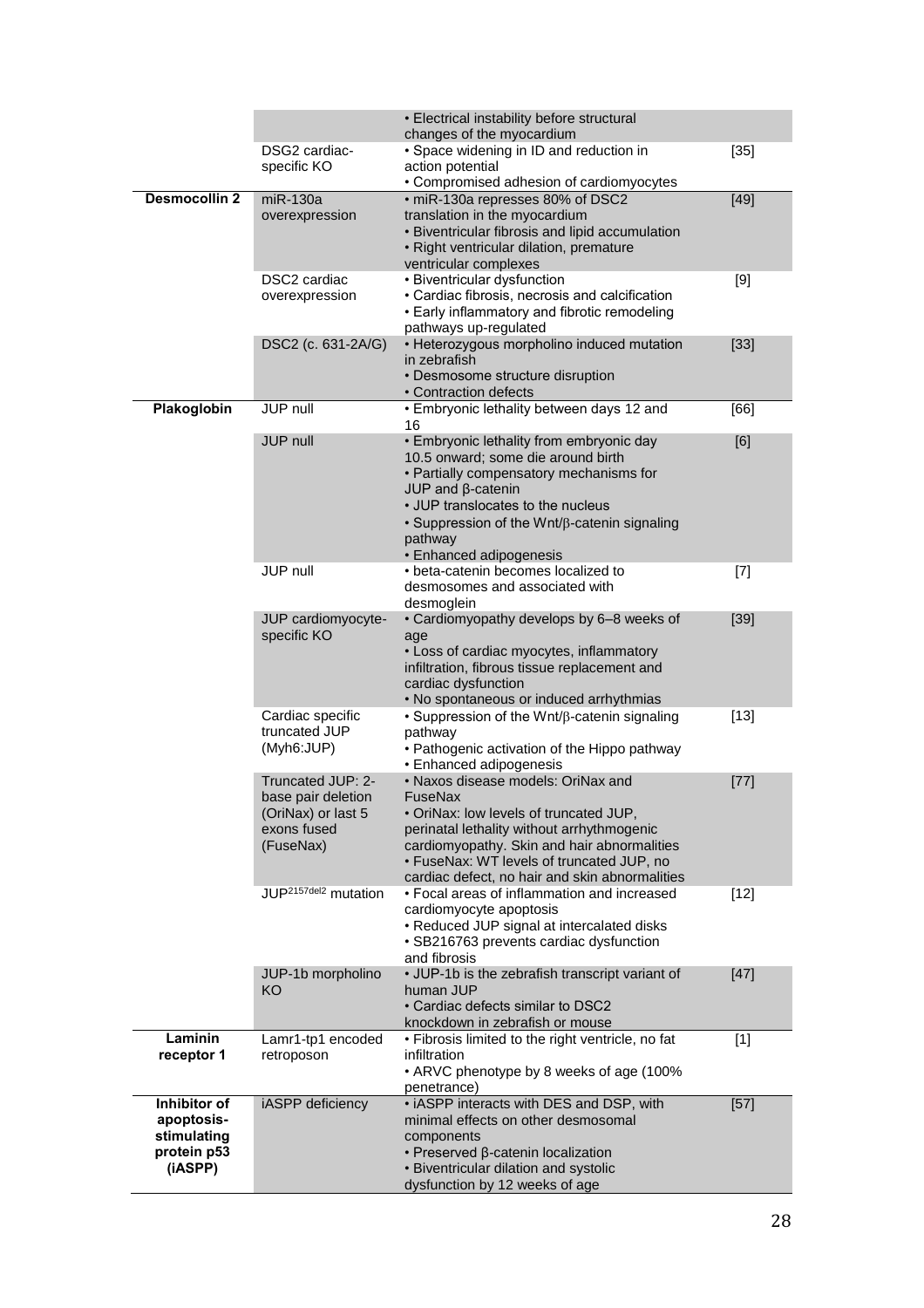# **Table 2. Highlights from ARVC animal models published to date**

## **Figures**

**Figure 1**. Achievements to date in ARVC research and medical management (left) and what remains to be addressed to reach an effective therapy to cure the disease (right).

**Figure 2.** The desmosome (central part) and signaling pathways implicated to date in the progression of ARVC in WT (left) and pathological ARVC (right and shaded) conditions. Activating (black) and inactivating (red) phosphorylations. Upon exercise, JUP can translocate to the nucleus. When DSP is altered in ARVC, JUP is either translocated to the nucleus, inhibiting Wnt/ $\beta$ -catenin pathway, or sequestered at the cell membrane with DSP. Frz: Frizzled receptor of Wnt. Arrows, translocation to the nucleus; IS: intercellular space; PM: plasma membrane;  $\beta$ -cat:  $\beta$ -catenin; desmin (medium green); DSC2: desmocollin 2 (blue); DSG2: desmoglein 2 (red); DSP: desmoplakin (yellow); Frz: Frizzled receptor; JUP: junction plakoglobin (light grey); PKP2: plakophilin 2 (dark grey); TCF/LEF: T-cell factor/lymphoid enhancer factor.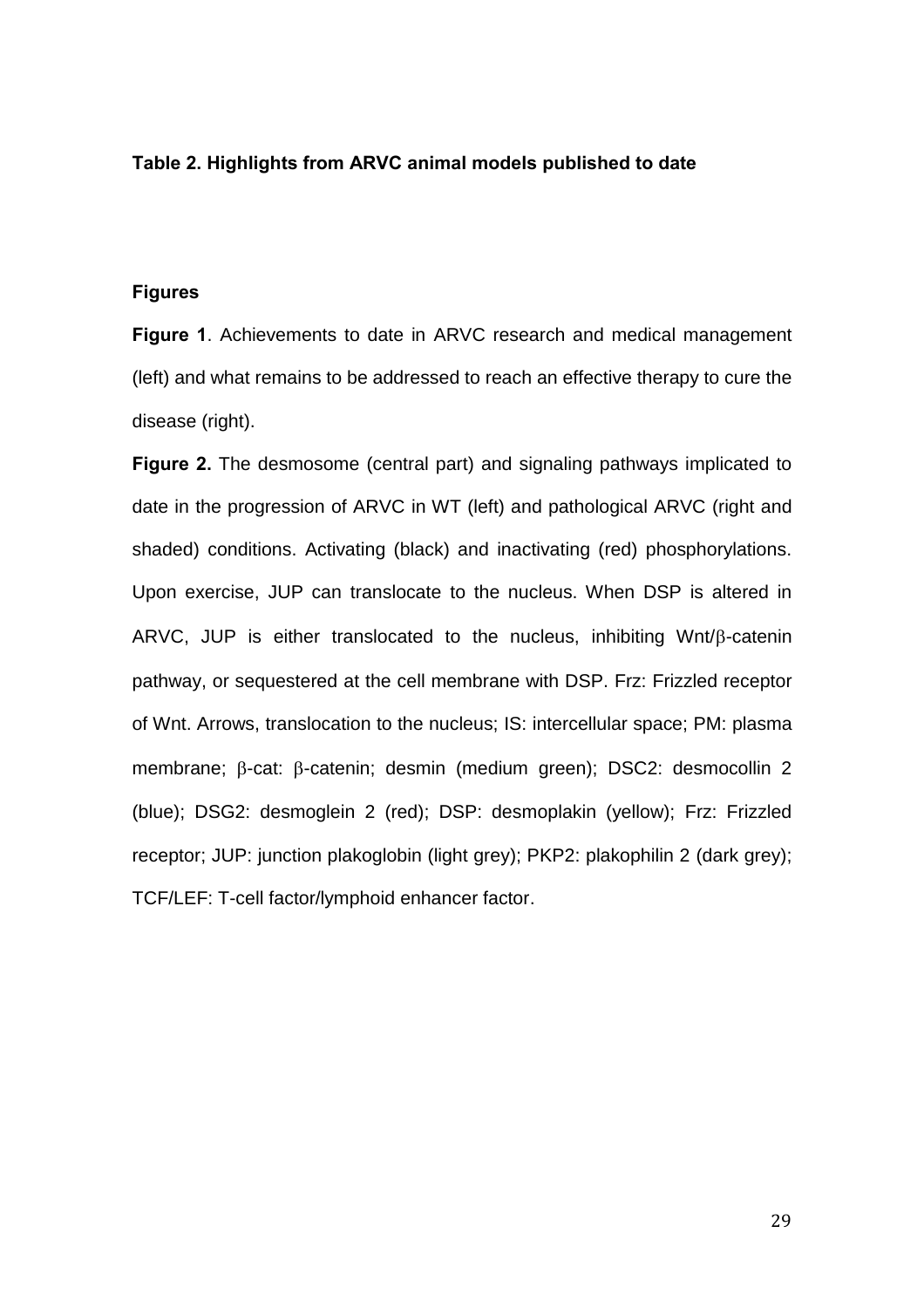## **REFERENCES**

- 1. Asano Y, Takashima S, Asakura M, Shintani Y, Liao Y, Minamino T, Asanuma H, Sanada S, Kim J, Ogai A, Fukushima T, Oikawa Y, Okazaki Y, Kaneda Y, Sato M, Miyazaki J, Kitamura S, Tomoike H, Kitakaze M, Hori M (2004) Lamr1 functional retroposon causes right ventricular dysplasia in mice. Nat Genet 36:123–130. doi: 10.1038/ng1294
- 2. Asimaki A, Kapoor S, Plovie E, Karin Arndt A, Adams E, Liu Z, James CA, Judge DP, Calkins H, Churko J, Wu JC, MacRae CA, Kleber AG, Saffitz JE (2014) Identification of a New Modulator of the Intercalated Disc in a Zebrafish Model of Arrhythmogenic Cardiomyopathy. Sci Transl Med 6:240ra74. doi: 10.1126/scitranslmed.3008008
- 3. Basso C, Corrado D, Marcus FI, Nava A, Thiene G (2009) Arrhythmogenic right ventricular cardiomyopathy. Lancet 373:1289–1300. doi: 10.1016/S0140-6736(09)60256-7
- 4. Basso C, Fox PR, Meurs KM, Towbin JA, Spier AW, Calabrese F, Maron BJ, Thiene G (2004) Arrhythmogenic Right Ventricular Cardiomyopathy Causing Sudden Cardiac Death in Boxer Dogs: A New Animal Model of Human Disease. Circulation 109:1180–1185. doi: 10.1161/01.CIR.0000118494.07530.65
- 5. Basso C, Thiene G, Corrado D, Angelini A, Nava A, Valente M (1996) Arrhythmogenic Right Ventricular Cardiomyopathy: Dysplasia, Dystrophy, or Myocarditis? Circulation 94:983–991. doi: 10.1161/01.CIR.94.5.983
- 6. Bierkamp C, Mclaughlin KJ, Schwarz H, Huber O, Kemler R (1996) Embryonic heart and skin defects in mice lacking plakoglobin. Dev Biol 180:780–785. doi: 10.1006/dbio.1996.0346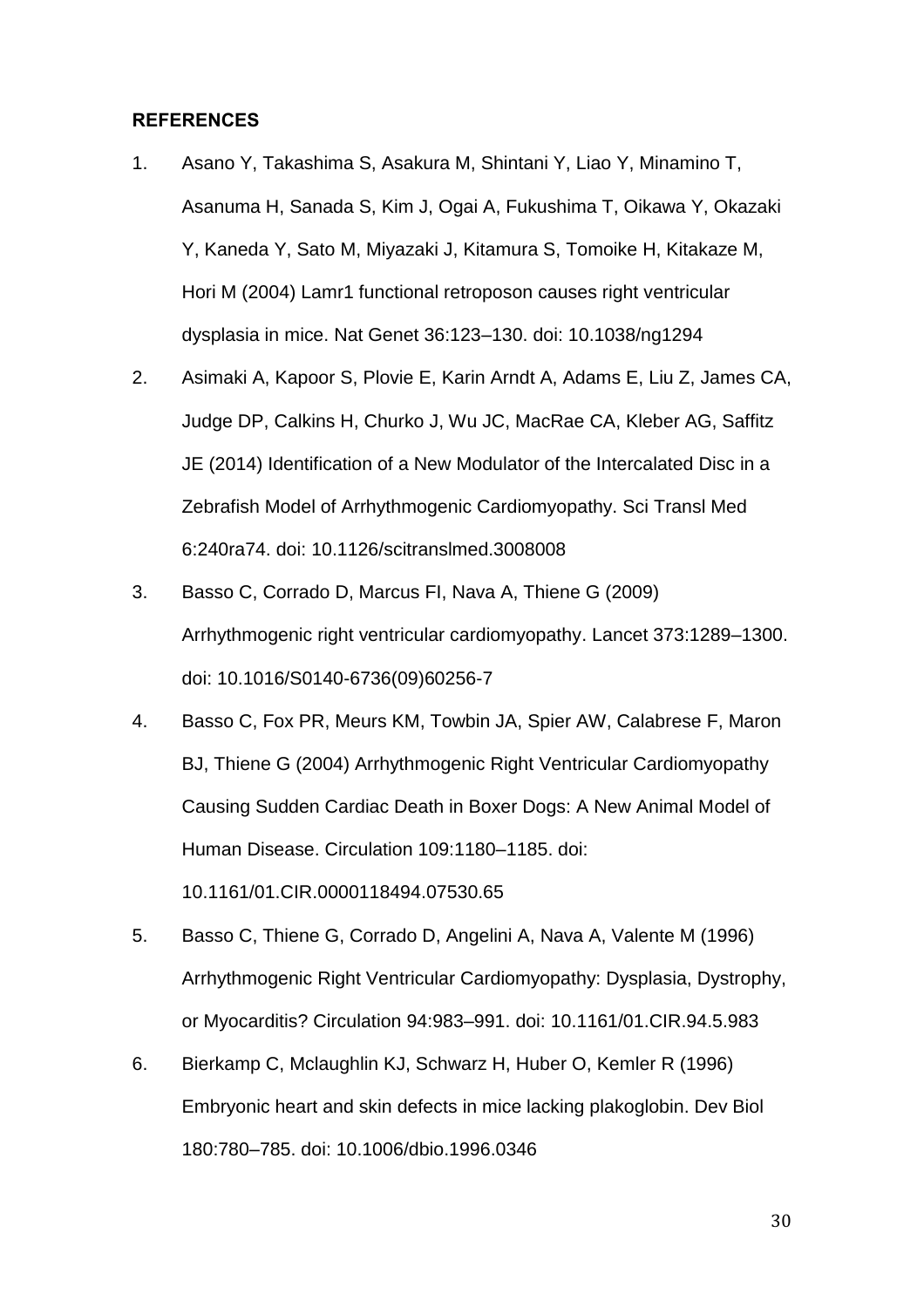- 7. Bierkamp C, Schwarz H, Huber O, Kemler R (1999) Desmosomal localization of beta-catenin in the skin of plakoglobin null-mutant mice. Development 126:371–381.
- 8. Bolling MC, Jonkman MF (2009) Skin and heart: Une liaison dangereuse. Exp Dermatol 18:658–668. doi: 10.1111/j.1600-0625.2009.00908.x
- 9. Brodehl A, Belke DD, Garnett L, Martens K, Abdelfatah N, Rodriguez M, Diao C, Chen Y-X, Gordon PMK, Nygren A, Gerull B (2017) Transgenic mice overexpressing desmocollin-2 (DSC2) develop cardiomyopathy associated with myocardial inflammation and fibrotic remodeling. PLoS One 12:e0174019. doi: 10.1371/journal.pone.0174019
- 10. Cattanach BM, Dukes-McEwan J, Wotton PR, Stephenson HM, Hamilton RM (2015) A pedigree-based genetic appraisal of Boxer ARVC and the role of the Striatin mutation. Vet Rec 176:492–492. doi: 10.1136/vr.102821
- 11. Cerrone M, Noorman M, Lin X, Chkourko H, Liang F-X, van der Nagel R, Hund T, Birchmeier W, Mohler P, van Veen T a, van Rijen H V, Delmar M (2012) Sodium current deficit and arrhythmogenesis in a murine model of plakophilin-2 haploinsufficiency. Cardiovasc Res 95:460–468. doi: 10.1093/cvr/cvs218
- 12. Chelko SP, Asimaki A, Andersen P, Bedja D, Amat-Alarcon N, DeMazumder D, Jasti R, MacRae CA, Leber R, Kleber AG, Saffitz JE, Judge DP (2016) Central role for GSK3β in the pathogenesis of arrhythmogenic cardiomyopathy. JCI Insight 1:1–20. doi: 10.1172/jci.insight.85923
- 13. Chen SN, Gurha P, Lombardi R, Ruggiero A, Willerson JT, Marian AJ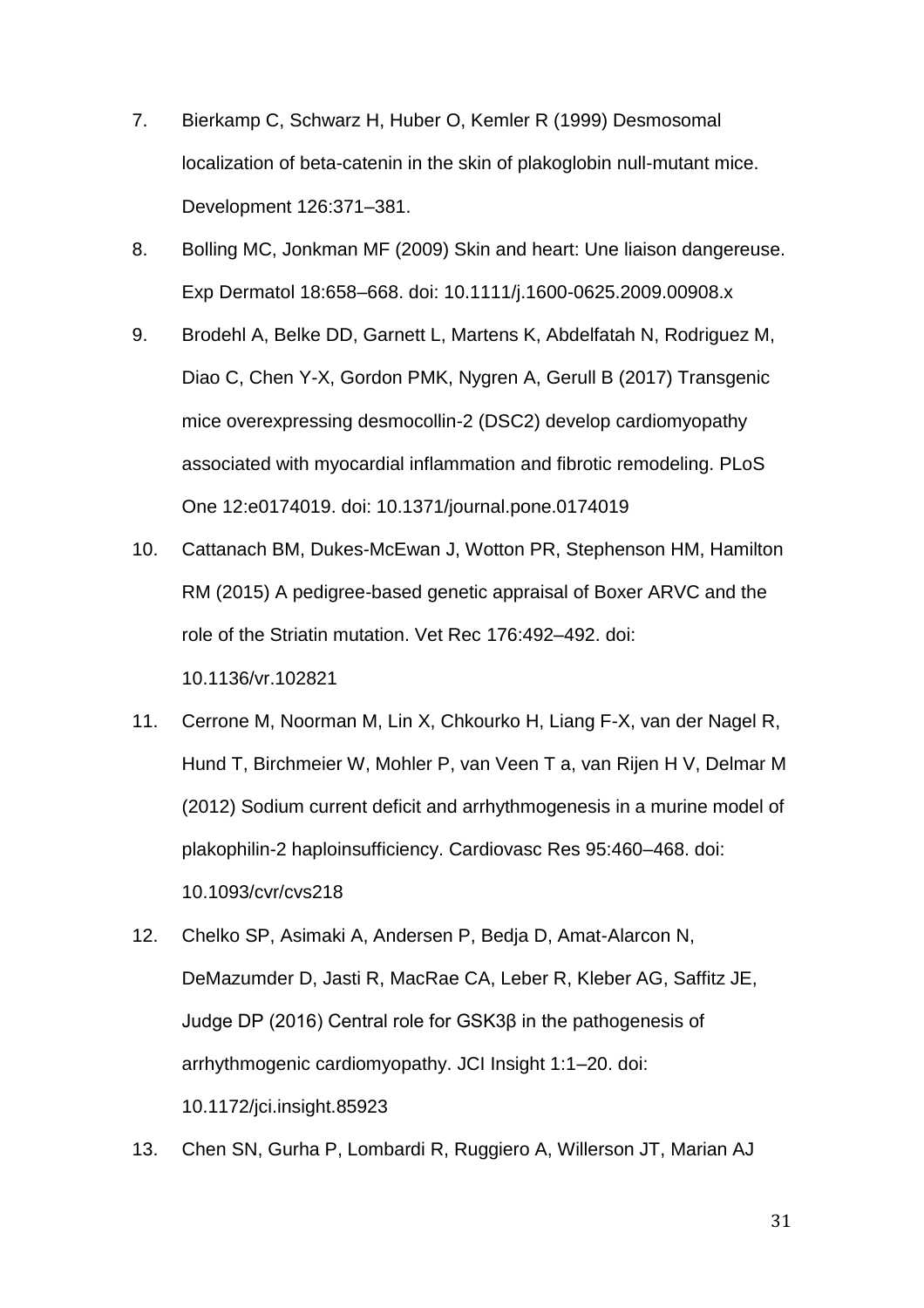(2014) The hippo pathway is activated and is a causal mechanism for adipogenesis in arrhythmogenic cardiomyopathy. Circ Res 114:454–468. doi: 10.1161/CIRCRESAHA.114.302810

- 14. Corrado D, Calkins H, Link MS, Leoni L, Favale S, Bevilacqua M, Basso C, Ward D, Boriani G, Ricci R, Piccini JP, Dalal D, Santini M, Buja G, Iliceto S, Estes NAM, Wichter T, McKenna WJ, Thiene G, Marcus FI (2010) Prophylactic Implantable Defibrillator in Patients With Arrhythmogenic Right Ventricular Cardiomyopathy/Dysplasia and No Prior Ventricular Fibrillation or Sustained Ventricular Tachycardia. Circulation 122:1144–1152. doi: 10.1161/CIRCULATIONAHA.109.913871
- 15. Corrado D, Fontaine G, Marcus FI, McKenna WJ, Nava A, Thiene G, Wichter T (2000) Arrhythmogenic right ventricular dysplasia/cardiomyopathy: need for an international registry. European Society of Cardiology and the Scientific Council on Cardiomyopathies of the World Heart Federation. J Cardiovasc Electrophysiol 11:827–832.
- 16. Corrado D, Leoni L, Link MS, Della Bella P, Gaita F, Curnis A, Salerno JU, Igidbashian D, Raviele A, Disertori M, Zanotto G, Verlato R, Vergara G, Delise P, Turrini P, Basso C, Naccarella F, Maddalena F, Estes NAM, Buja G, Thiene G (2003) Implantable Cardioverter-Defibrillator Therapy for Prevention of Sudden Death in Patients with Arrhythmogenic Right Ventricular Cardiomyopathy/Dysplasia. Circulation 108:3084–3091. doi: 10.1161/01.CIR.0000103130.33451.D2
- 17. Corrado D, Link MS, Calkins H (2017) Arrhythmogenic Right Ventricular Cardiomyopathy. N Engl J Med 376:61–72. doi: 10.1056/NEJMra1509267
- 18. Cruz FM, Sanz-Rosa D, Roche-Molina M, García-Prieto J, García-Ruiz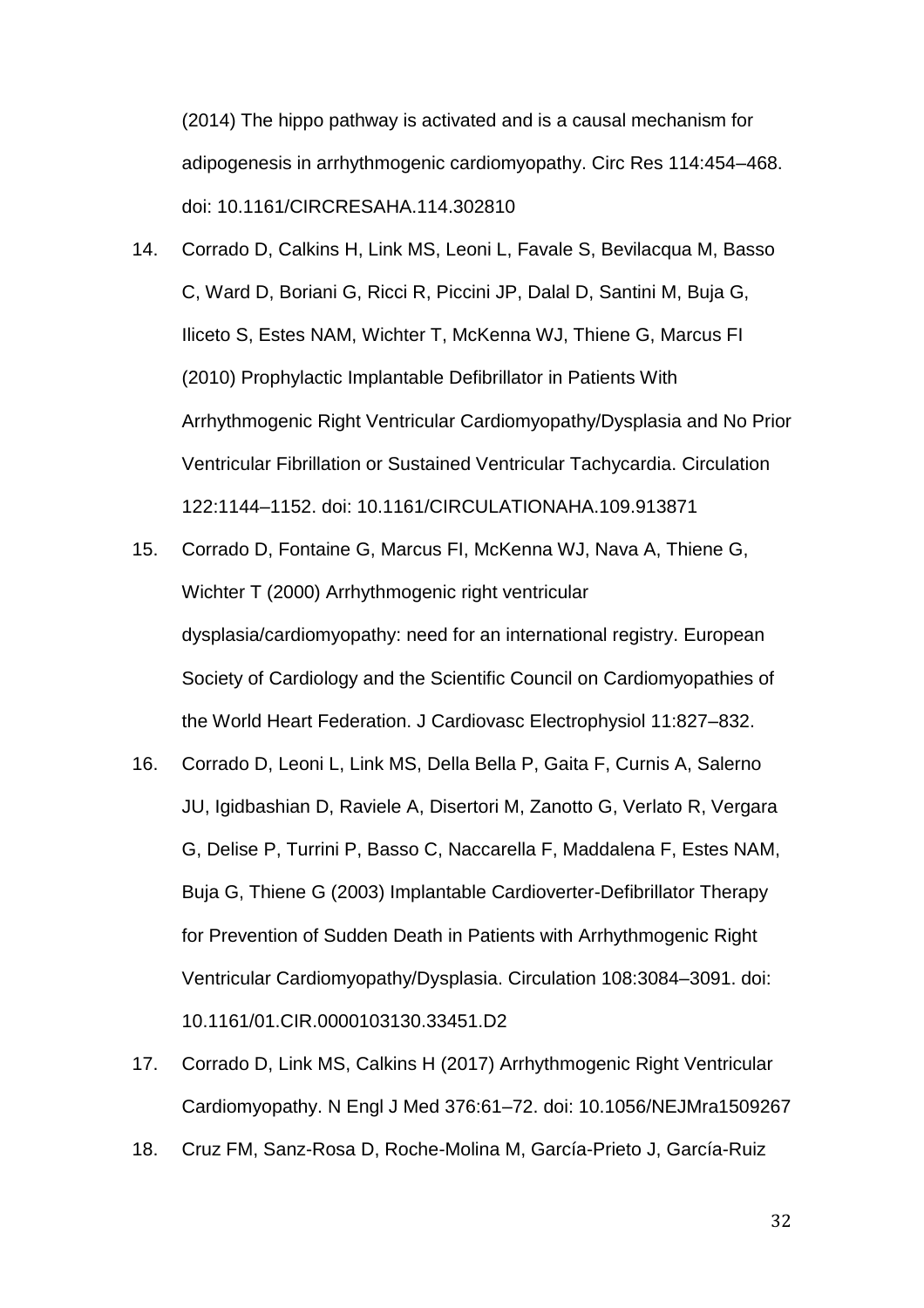JM, Pizarro G, Jiménez-Borreguero LJ, Torres M, Bernad A, Ruíz-Cabello J, Fuster V, Ibáñez B, Bernal JA (2015) Exercise triggers ARVC phenotype in mice expressing a disease-causing mutated version of human plakophilin-2. J Am Coll Cardiol 65:1438–1450. doi: 10.1016/j.jacc.2015.01.045

- 19. Denegri M, Avelino-Cruz JE, Boncompagni S, De Simone SA, Auricchio A, Villani L, Volpe P, Protasi F, Napolitano C, Priori SG (2012) Viral gene transfer rescues arrhythmogenic phenotype and ultrastructural abnormalities in adult calsequestrin-null mice with inherited arrhythmias. Circ Res 110:663–668. doi: 10.1161/CIRCRESAHA.111.263939
- 20. Denegri M, Bongianino R, Lodola F, Boncompagni S, De Giusti VC, E. Avelino-Cruz J, Liu N, Persampieri S, Curcio A, Esposito F, Pietrangelo L, Marty I, Villani L, Moyaho A, Baiardi P, Auricchio A, Protasi F, Napolitano C, Priori SG (2014) Single delivery of an adeno-associated viral construct to transfer the CASQ2 gene to knock-in mice affected by catecholaminergic polymorphic ventricular tachycardia is able to cure the disease from birth to advanced age. Circulation 129:2673–2681. doi: 10.1161/CIRCULATIONAHA.113.006901
- 21. Eshkind L, Tian Q, Schmidt A, Franke WW, Windoffer R, Leube RE (2002) Loss of desmoglein 2 suggests essential functions for early embryonic development and proliferation of embryonal stem cells. Eur J Cell Biol 81:592–598. doi: 10.1078/0171-9335-00278
- 22. Fabritz L, Hoogendijk MG, Scicluna BP, Van Amersfoorth SCM, Fortmueller L, Wolf S, Laakmann S, Kreienkamp N, Piccini I, Breithardt G, Ruiz Noppinger P, Witt H, Ebnet K, Wichter T, Levkau B, Franke WW,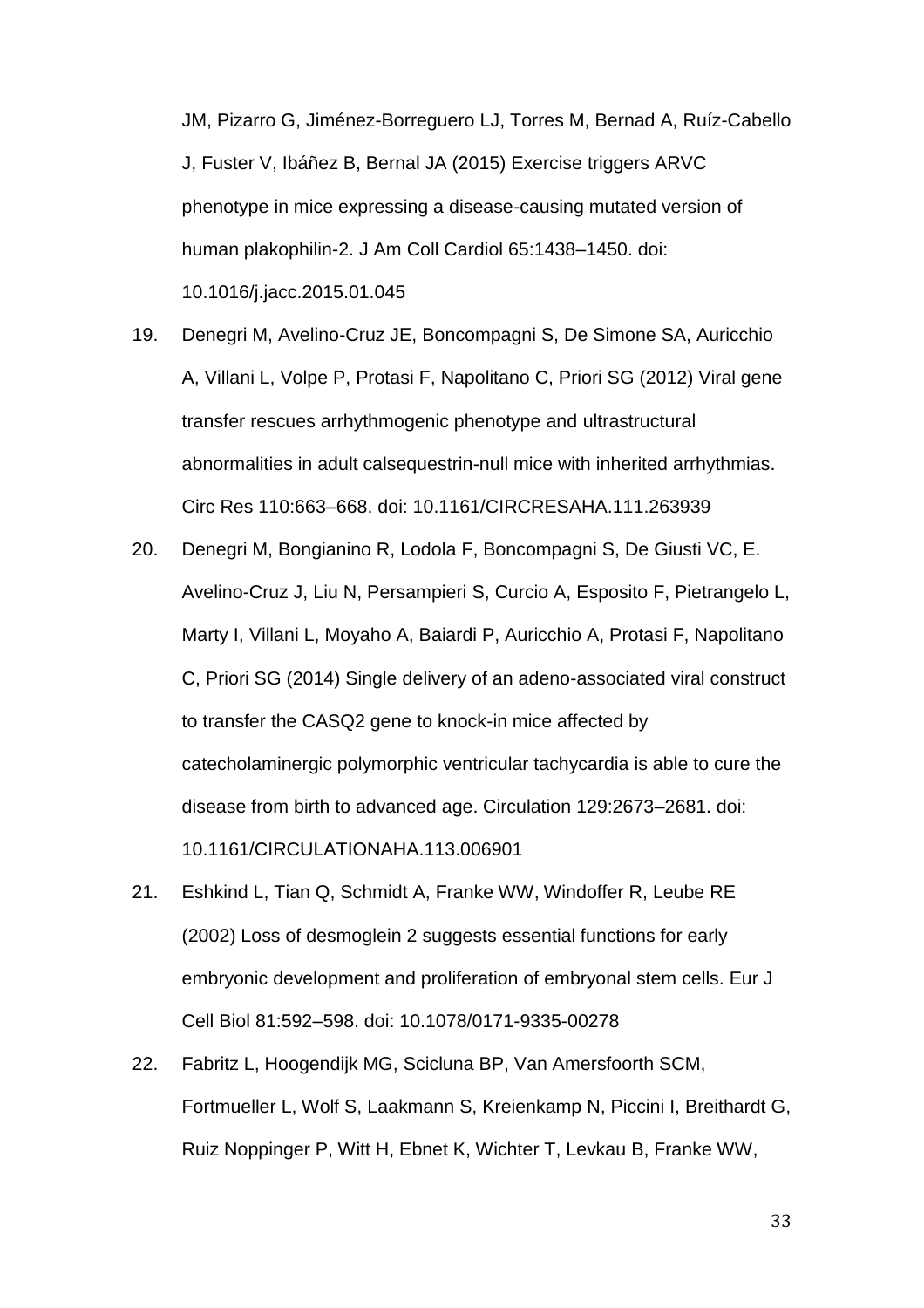Pieperhoff S, De Bakker JMT, Coronel R, Kirchhof P (2011) Loadreducing therapy prevents development of arrhythmogenic right ventricular cardiomyopathy in plakoglobin-deficient mice. J Am Coll Cardiol 57:740–750. doi: 10.1016/j.jacc.2010.09.046

- 23. Gallicano GI, Kouklis P, Bauer C, Yin M, Vasioukhin V, Degenstein L, Fuchs E (1998) Desmoplakin is required early in development for assembly of desmosomes and cytoskeletal linkage. J Cell Biol 143:2009– 2022. doi: 10.1083/jcb.143.7.2009
- 24. Garcia-gras E, Lombardi R, Giocondo MJ, Willerson JT, Schneider MD, Khoury DS, Marian AJ (2006) Suppression of canonical Wnt/beta-catenin signaling by nuclear plakoglobin recapitulates phenotype of arrhytmogenic right ventricular cardiomyopathy. J Clin Invest 116:2012– 2021. doi: 10.1172/JCI27751DS1
- 25. Garcia-Pavia P, Syrris P, Salas C, Evans A, Mirelis JG, Cobo-Marcos M, Vilches C, Bornstein B, Segovia J, Alonso-Pulpon L, Elliott PM (2011) Desmosomal protein gene mutations in patients with idiopathic dilated cardiomyopathy undergoing cardiac transplantation: a clinicopathological study. Heart 97:1744–1752. doi: 10.1136/hrt.2011.227967
- 26. Garrod D, Chidgey M (2008) Desmosome structure, composition and function. Biochim Biophys Acta 1778:572–587. doi: 10.1016/j.bbamem.2007.07.014
- 27. Gerull B, Heuser A, Wichter T, Paul M, Basson CT, McDermott DA, Lerman BB, Markowitz SM, Ellinor PT, MacRae CA, Peters S, Grossmann KS, Michely B, Sasse-Klaassen S, Birchmeier W, Dietz R, Breithardt G, Schulze-Bahr E, Thierfelder L (2004) Mutations in the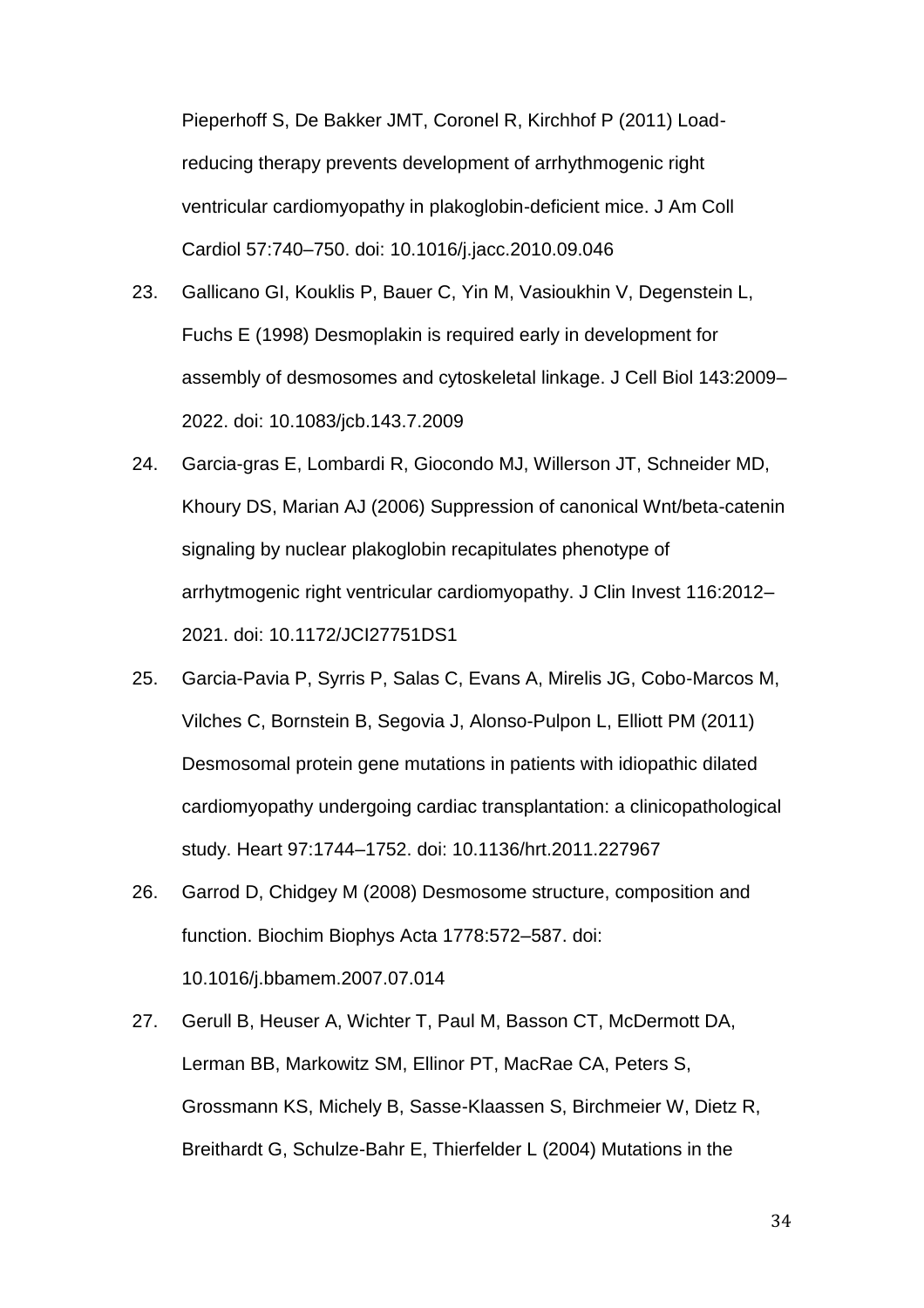desmosomal protein plakophilin-2 are common in arrhythmogenic right ventricular cardiomyopathy. Nat Genet 36:1162–1164. doi: 10.1038/ng1461

- 28. Gomes J, Finlay M, Ahmed AK, Ciaccio EJ, Asimaki A, Saffitz JE, Quarta G, Nobles M, Syrris P, Chaubey S, McKenna WJ, Tinker A, Lambiase PD (2012) Electrophysiological abnormalities precede overt structural changes in arrhythmogenic right ventricular cardiomyopathy due to mutations in desmoplakin-A combined murine and human study. Eur Heart J 33:1942–1953. doi: 10.1093/eurheartj/ehr472
- 29. Green EM, Wakimoto H, Anderson RL, Evanchik MJ, Gorham JM, Harrison BC, Henze M, Kawas R, Oslob JD, Rodriguez HM, Song Y, Wan W, Leinwand LA, Spudich JA, McDowell RS, Seidman JG, Seidman CE (2016) A small-molecule inhibitor of sarcomere contractility suppresses hypertrophic cardiomyopathy in mice. Science (80- ) 351:617–621. doi: 10.1126/science.aad3456
- 30. Grossmann KS, Grund C, Huelsken J, Behrend M, Erdmann B, Franke WW, Birchmeier W (2004) Requirement of plakophilin 2 for heart morphogenesis and cardiac junction formation. J Cell Biol 167:149–160. doi: 10.1083/jcb.200402096
- 31. Harpster NK (1991) Boxer cardiomyopathy. A review of the long-term benefits of antiarrhythmic therapy. Vet Clin North Am Small Anim Pract 21:989–1004.
- 32. Herron BJ (2005) A mutation in NFkB interacting protein 1 results in cardiomyopathy and abnormal skin development in wa3 mice. Hum Mol Genet 14:667–677. doi: 10.1093/hmg/ddi063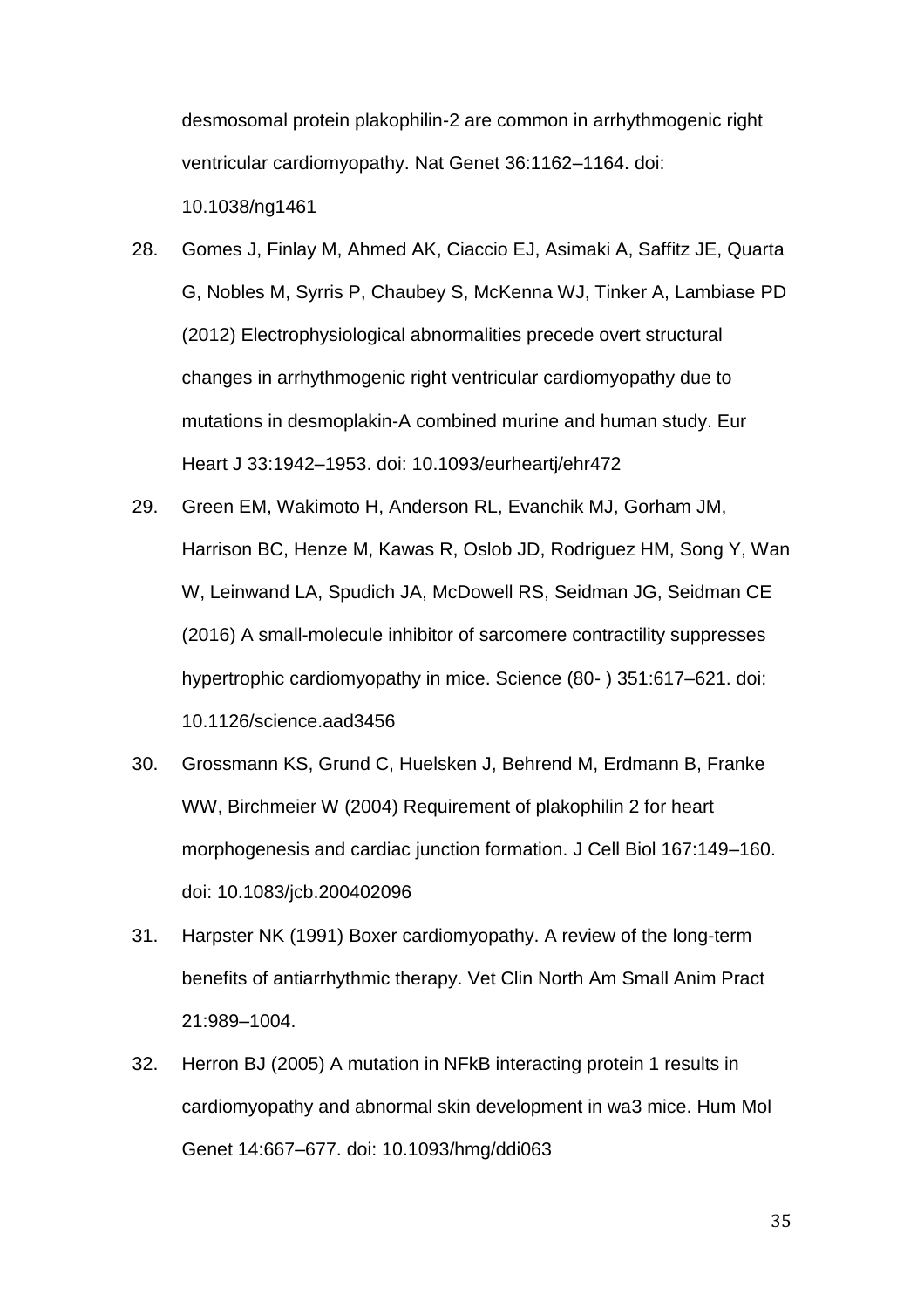- 33. Heuser A, Plovie ER, Ellinor PT, Grossmann KS, Shin JT, Wichter T, Basson CT, Lerman BB, Sasse-Klaassen S, Thierfelder L, MacRae CA, Gerull B (2006) Mutant Desmocollin-2 Causes Arrhythmogenic Right Ventricular Cardiomyopathy. Am J Hum Genet 79:1081–1088. doi: 10.1086/509044
- 34. James CA, Bhonsale A, Tichnell C, Murray B, Russell SD, Tandri H, Tedford RJ, Judge DP, Calkins H (2013) Exercise Increases Age-Related Penetrance and Arrhythmic Risk in Arrhythmogenic Right Ventricular Dysplasia/Cardiomyopathy–Associated Desmosomal Mutation Carriers. J Am Coll Cardiol 62:1290–1297. doi: 10.1016/j.jacc.2013.06.033
- 35. Kant S, Holthöfer B, Magin TM, Krusche CA, Leube RE (2015) Desmoglein 2–Dependent Arrhythmogenic Cardiomyopathy Is Caused by a Loss of Adhesive FunctionCLINICAL PERSPECTIVE. Circ Cardiovasc Genet 8:553–563. doi: 10.1161/CIRCGENETICS.114.000974
- 36. Kirchhof P, Fabritz L, Zwiener M, Witt H, Schafers M, Zellerhoff S, Paul M, Athai T, Hiller K-H, Baba HA, Breithardt G, Ruiz P, Wichter T, Levkau B (2006) Age- and Training-Dependent Development of Arrhythmogenic Right Ventricular Cardiomyopathy in Heterozygous Plakoglobin-Deficient Mice. Circulation 114:1799–1806. doi:

10.1161/CIRCULATIONAHA.106.624502

37. Laitinen PJ, Brown KM, Piippo K, Swan H, Devaney JM, Brahmbhatt B, Donarum E a, Marino M, Tiso N, Viitasalo M, Toivonen L, Stephan D a, Kontula K (2001) Mutations of the Cardiac Ryanodine Receptor (RyR2) Gene in Familial Polymorphic Ventricular Tachycardia. Circulation 103:485–490. doi: 10.1161/01.CIR.103.4.485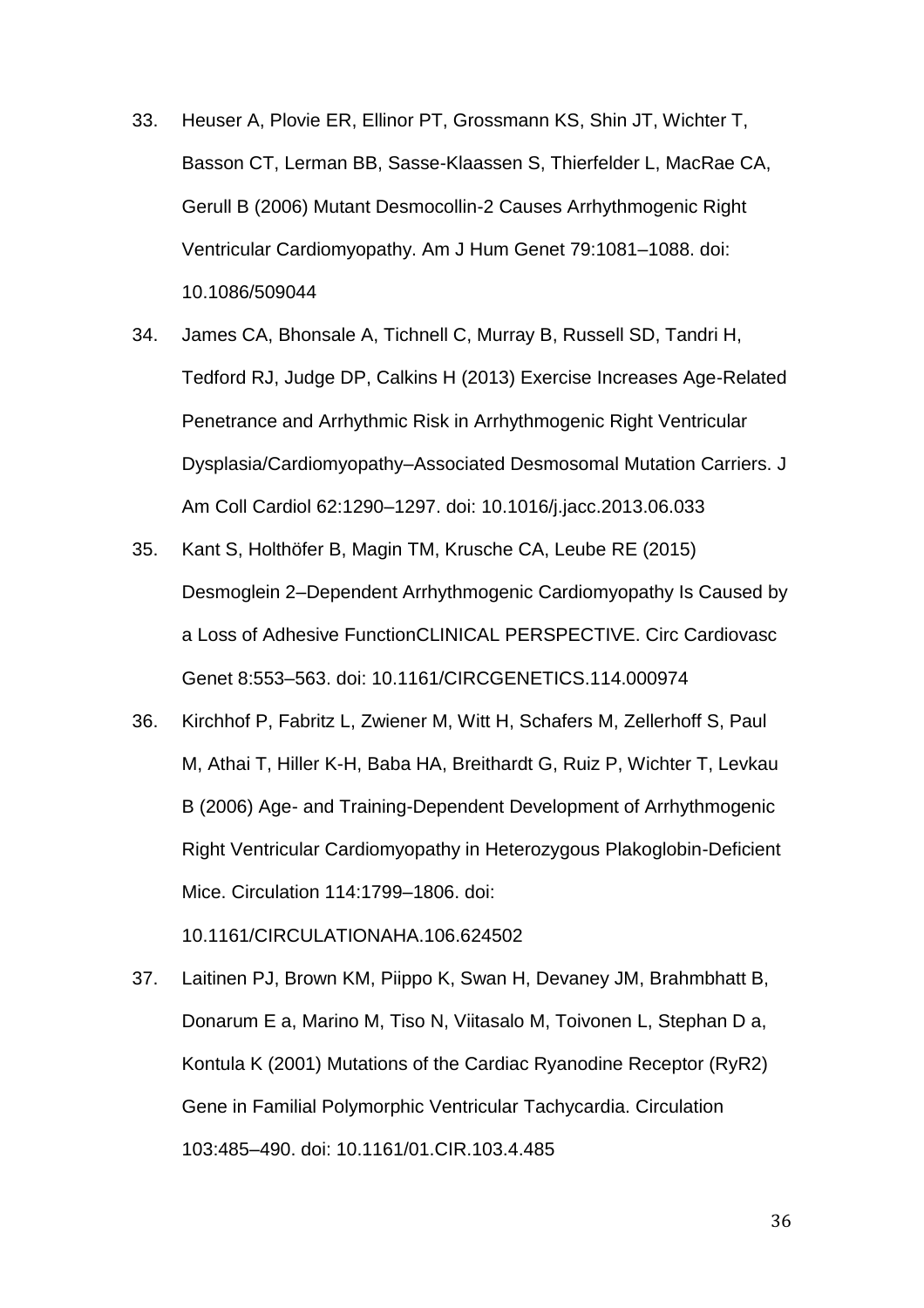- 38. Lazzarini E, Jongbloed JDH, Pilichou K, Thiene G, Basso C, Bikker H, Charbon B, Swertz M, van Tintelen JP, van der Zwaag PA (2015) The ARVD/C genetic variants database: 2014 update. Hum Mutat 36:403– 410. doi: 10.1002/humu.22765
- 39. Li J, Swope D, Raess N, Cheng L, Muller EJ, Radice GL (2011) Cardiac Tissue-Restricted Deletion of Plakoglobin Results in Progressive Cardiomyopathy and Activation of -Catenin Signaling. Mol Cell Biol 31:1134–1144. doi: 10.1128/MCB.01025-10
- 40. Lodola F, Morone D, Denegri M, Bongianino R, Nakahama H, Rutigliano L, Gosetti R, Rizzo G, Vollero A, Buonocore M, Napolitano C, Condorelli G, Priori SG, Di Pasquale E (2016) Adeno-associated virus-mediated CASQ2 delivery rescues phenotypic alterations in a patient-specific model of recessive catecholaminergic polymorphic ventricular tachycardia. Cell Death Dis 7:e2393. doi: 10.1038/cddis.2016.304
- 41. Lyon RC, Mezzano V, Wright AT, Pfeiffer E, Chuang J, Banares K, Castaneda A, Ouyang K, Cui L, Contu R, Gu Y, Evans SM, Omens JH, Peterson KL, McCulloch AD, Sheikh F (2014) Connexin defects underlie arrhythmogenic right ventricular cardiomyopathy in a novel mouse model. Hum Mol Genet 23:1134–1150. doi: 10.1093/hmg/ddt508
- 42. Marchand B, Tremblay I, Cagnol S, Boucher MJ (2012) Inhibition of glycogen synthase kinase-3 activity triggers an apoptotic response in pancreatic cancer cells through JNK-dependent mechanisms. Carcinogenesis 33:529–537. doi: 10.1093/carcin/bgr309
- 43. Marcus FI, Fontaine GH, Guiraudon G, Frank R, Laurenceau JL, Malergue C, Grosgogeat Y (1982) Right ventricular dysplasia: a report of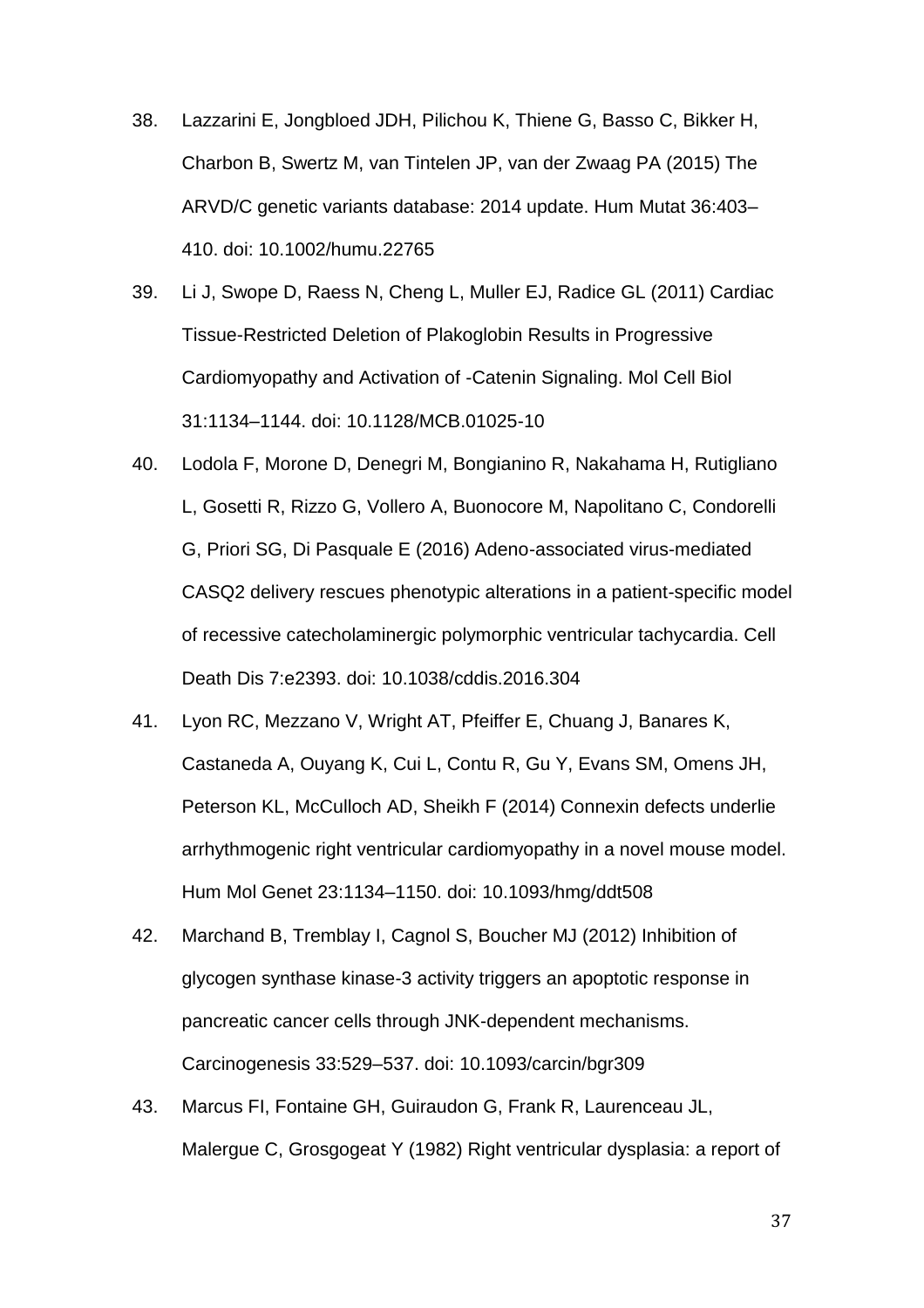24 adult cases. Circulation 65:384–98. doi: 10.1111/j.1542- 474X.1999.tb00372.x

- 44. Marcus FI, McKenna WJ, Sherrill D, Basso C, Bauce B, Bluemke DA, Calkins H, Corrado D, Cox MGPJ, Daubert JP, Fontaine G, Gear K, Hauer R, Nava A, Picard MH, Protonotarios N, Saffitz JE, Sanborn DMY, Steinberg JS, Tandri H, Thiene G, Towbin JA, Tsatsopoulou A, Wichter T, Zareba W (2010) Diagnosis of Arrhythmogenic Right Ventricular Cardiomyopathy/Dysplasia: Proposed Modification of the Task Force Criteria. Circulation 121:1533–1541. doi: 10.1161/CIRCULATIONAHA.108.840827
- 45. Maron BJ, Udelson JE, Bonow RO, Nishimura RA, Ackerman MJ, Estes NAM, Cooper LT, Link MS, Maron MS (2015) Eligibility and Disqualification Recommendations for Competitive Athletes With Cardiovascular Abnormalities: Task Force 3: Hypertrophic Cardiomyopathy, Arrhythmogenic Right Ventricular Cardiomyopathy and Other Cardiomyopathies, and Myocarditis. J Am Coll Cardiol 66:2362– 2371. doi: 10.1016/j.jacc.2015.09.035
- 46. Martherus R, Jain R, Takagi K, Mendsaikhan U, Turdi S, Osinska H, James JF, Kramer K, Purevjav E, Towbin JA (2016) Accelerated cardiac remodeling in desmoplakin transgenic mice in response to endurance exercise is associated with perturbed Wnt/β-catenin signaling. Am J Physiol - Hear Circ Physiol 310:H174–H187. doi:

10.1152/ajpheart.00295.2015

47. Martin ED, Moriarty MA, Byrnes L, Grealy M (2009) Plakoglobin has both structural and signalling roles in zebrafish development. Dev Biol 327:83–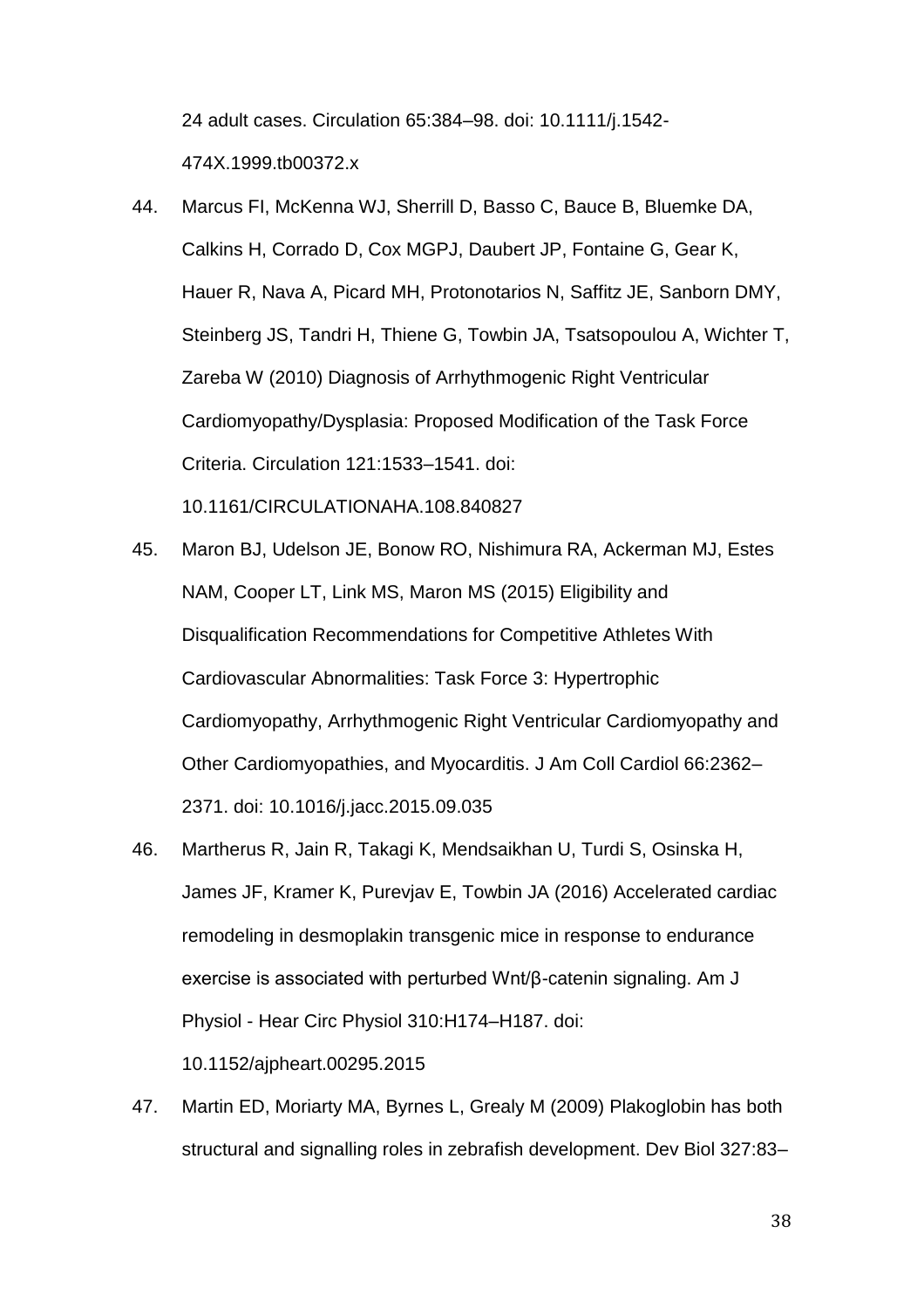96. doi: 10.1016/j.ydbio.2008.11.036

- 48. Matsuda T, Zhai P, Maejima Y, Hong C, Gao S, Tian B, Goto K, Takagi H, Tamamori-Adachi M, Kitajima S, Sadoshima J (2008) Distinct roles of GSK-3 and GSK-3 phosphorylation in the heart under pressure overload. Proc Natl Acad Sci 105:20900–20905. doi: 10.1073/pnas.0808315106
- 49. Mazurek SR, Calway T, Harmon C, Farrell P, Kim GH (2016) MicroRNA-130a Regulation of Desmocollin 2 in a Novel Model of Arrhythmogenic Cardiomyopathy. MicroRNA (Shariqah, United Arab Emirates)
- 50. McKoy G, Protonotarios N, Crosby A, Tsatsopoulou A, Anastasakis A, Coonar A, Norman M, Baboonian C, Jeffery S, McKenna WJ (2000) Identification of a deletion in plakoglobin in arrhythmogenic right ventricular cardiomyopathy with palmoplantar keratoderma and woolly hair (Naxos disease). Lancet 355:2119–2124. doi: 10.1016/S0140- 6736(00)02379-5
- 51. Meurs KM, Lacombe VA, Dryburgh K, Fox PR, Reiser PRPR, Kittleson MD (2006) Differential expression of the cardiac ryanodine receptor in normal and arrhythmogenic right ventricular cardiomyopathy canine hearts. Hum Genet 120:111–118. doi: 10.1007/s00439-006-0193-2
- 52. Meurs KM, Mauceli E, Lahmers S, Acland GM, White SN, Lindblad-Toh K (2010) Genome-wide association identifies a deletion in the 3′ untranslated region of Striatin in a canine model of arrhythmogenic right ventricular cardiomyopathy. Hum Genet 128:315–324. doi: 10.1007/s00439-010-0855-y
- 53. Miura T, Tanno M (2010) Mitochondria and GSK-3β in Cardioprotection Against Ischemia/Reperfusion Injury. Cardiovasc Drugs Ther 24:255–263.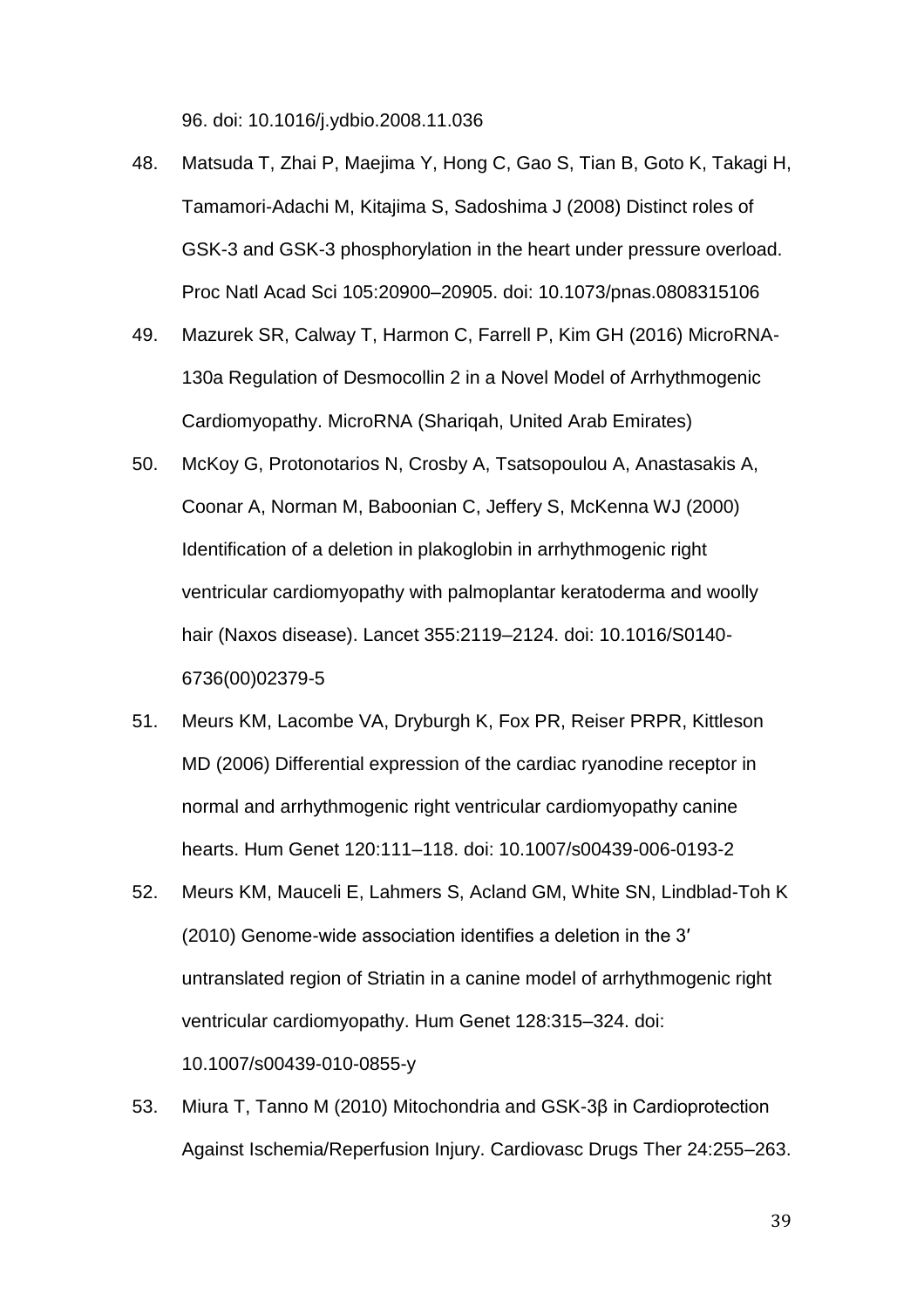doi: 10.1007/s10557-010-6234-z

- 54. Moriarty MA, Ryan R, Lalor P, Dockery P, Byrnes L, Grealy M (2012) Loss of plakophilin 2 disrupts heart development in zebrafish. Int J Dev Biol 56:711–718. doi: 10.1387/ijdb.113390mm
- 55. Mueller H, Franke WW (1983) Biochemical and immunological characterization of desmoplakins I and II, the major polypeptides of the desmosomal plaque. J Mol Biol 163:647–71.
- 56. Nava A, Bauce B, Basso C, Muriago M, Rampazzo A, Villanova C, Daliento L, Buja G, Corrado D, Danieli GA, Thiene G (2000) Clinical profile and long-term follow-up of 37 families with arrhythmogenic right ventricular cardiomyopathy. J Am Coll Cardiol 36:2226–2233. doi: 10.1016/S0735-1097(00)00997-9
- 57. Notari M, Hu Y, Sutendra G, Dedeić Z, Lu M, Dupays L, Yavari A, Carr C a., Zhong S, Opel A, Tinker A, Clarke K, Watkins H, Ferguson DJP, Kelsell DP, de Noronha S, Sheppard MN, Hollinshead M, Mohun TJ, Lu X (2015) iASPP, a previously unidentified regulator of desmosomes, prevents arrhythmogenic right ventricular cardiomyopathy (ARVC) induced sudden death. Proc Natl Acad Sci 112:E973–E981. doi: 10.1073/pnas.1408111112
- 58. Ohno S (2016) The genetic background of arrhythmogenic right ventricular cardiomyopathy. J Arrhythmia 32:398–403. doi: 10.1016/j.joa.2016.01.006
- 59. Oyama MA, Reiken S, Lehnart SE, Chittur S V., Meurs KM, Stern J, Marks AR (2008) Arrhythmogenic right ventricular cardiomyopathy in Boxer dogs is associated with calstabin2 deficiency. J Vet Cardiol 10:1–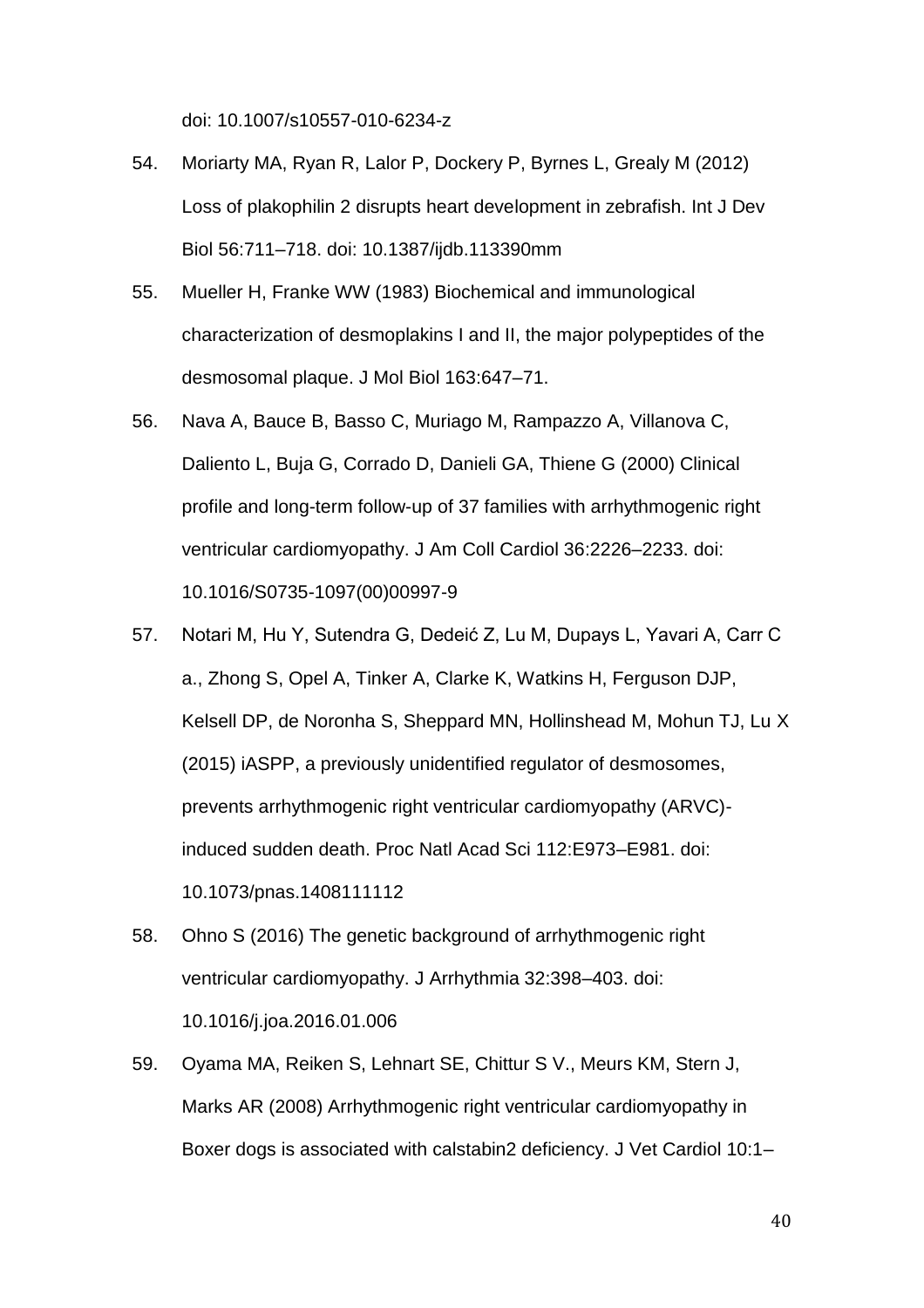10. doi: 10.1016/j.jvc.2008.04.003

- 60. Pilichou K, Remme CA, Basso C, Campian ME, Rizzo S, Barnett P, Scicluna BP, Bauce B, van den Hoff MJB, de Bakker JMT, Tan HL, Valente M, Nava A, Wilde AAM, Moorman AFM, Thiene G, Bezzina CR (2009) Myocyte necrosis underlies progressive myocardial dystrophy in mouse dsg2 -related arrhythmogenic right ventricular cardiomyopathy. J Exp Med 206:1787–1802. doi: 10.1084/jem.20090641
- 61. Pilichou K, Thiene G, Bauce B, Rigato I, Lazzarini E, Migliore F, Perazzolo Marra M, Rizzo S, Zorzi A, Daliento L, Corrado D, Basso C (2016) Arrhythmogenic cardiomyopathy. Orphanet J Rare Dis 11:33. doi: 10.1186/s13023-016-0407-1
- 62. Pinto YM, Elliott PM, Arbustini E, Adler Y, Anastasakis A, Böhm M, Duboc D, Gimeno J, de Groote P, Imazio M, Heymans S, Klingel K, Komajda M, Limongelli G, Linhart A, Mogensen J, Moon J, Pieper PG, Seferovic PM, Schueler S, Zamorano JL, Caforio ALP, Charron P (2016) Proposal for a revised definition of dilated cardiomyopathy, hypokinetic non-dilated cardiomyopathy, and its implications for clinical practice: a position statement of the ESC working group on myocardial and pericardial diseases. Eur Heart J 37:1850–1858. doi: 10.1093/eurheartj/ehv727
- 63. te Rijdt WP, Jongbloed JD, de Boer RA, Thiene G, Basso C, van den Berg MP, van Tintelen JP (2014) Clinical utility gene card for: arrhythmogenic right ventricular cardiomyopathy (ARVC). Eur J Hum Genet 22:1–4. doi: 10.1038/ejhg.2013.124
- 64. Rizzo S, Lodder EM, Verkerk AO, Wolswinkel R, Beekman L, Pilichou K, Basso C, Remme CA, Thiene G, Bezzina CR (2012) Intercalated disc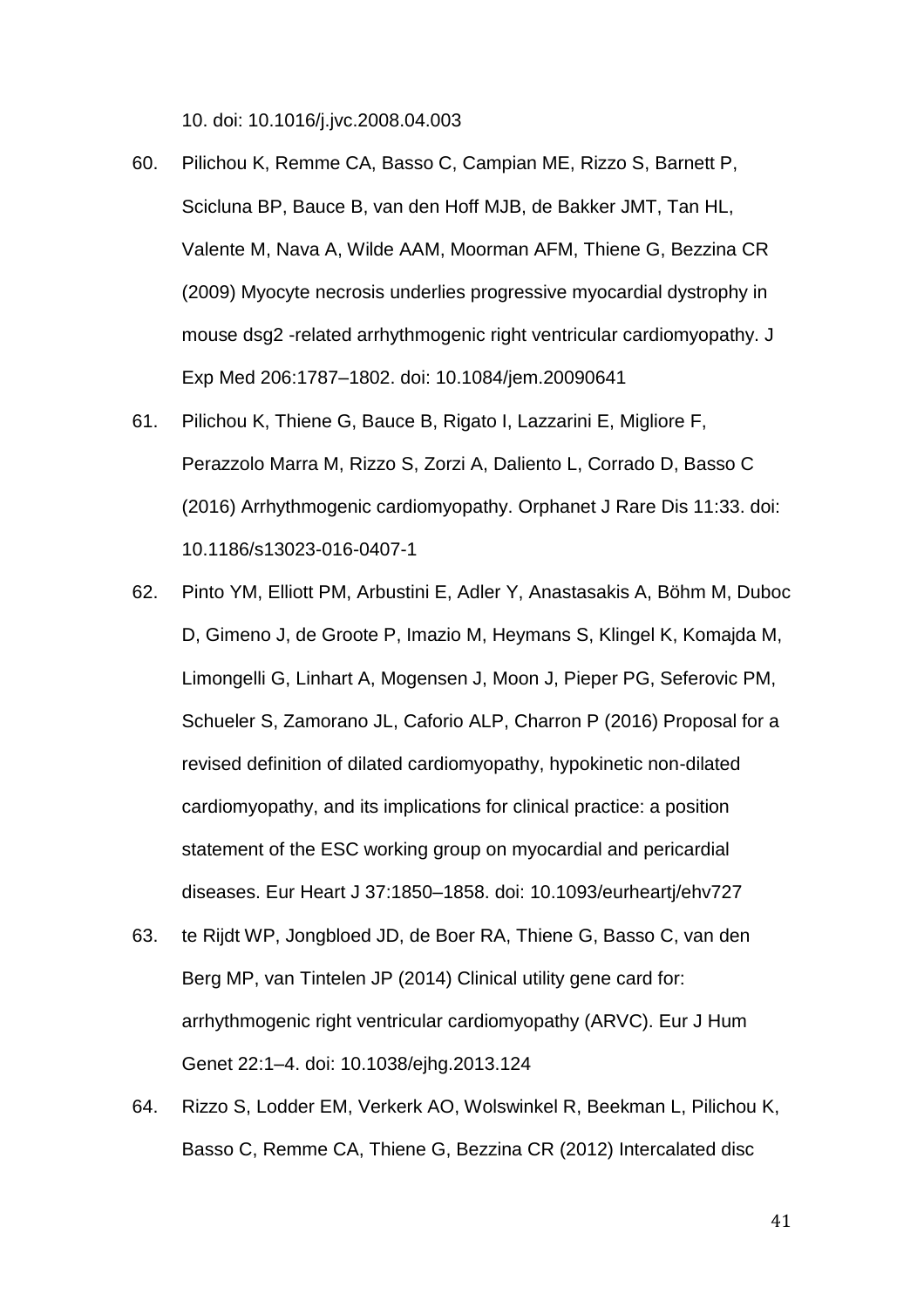abnormalities, reduced Na+ current density, and conduction slowing in desmoglein-2 mutant mice prior to cardiomyopathic changes. Cardiovasc Res 95:409–418. doi: 10.1093/cvr/cvs219

- 65. Roux-Buisson N, Gandjbakhch E, Donal E, Probst V, Deharo J-C, Chevalier P, Klug D, Mansencal N, Delacretaz E, Cosnay P, Scanu P, Extramiana F, Keller D, Hidden-Lucet F, Trapani J, Fouret P, Frank R, Fressart V, Fauré J, Lunardi J, Charron P (2014) Prevalence and significance of rare RYR2 variants in arrhythmogenic right ventricular cardiomyopathy/dysplasia: Results of a systematic screening. Hear Rhythm 11:1999–2009. doi: 10.1016/j.hrthm.2014.07.020
- 66. Ruiz P, Brinkmann V, Ledermann B, Behrend M, Grund C, Thalhammer C, Vogel F, Birchmeier C, Günthert U, Franke WW, Birchmeier W (1996) Targeted mutation of plakoglobin in mice reveals essential functions of desmosomes in the embryonic heart. J Cell Biol 135:215–225. doi: 10.1083/jcb.135.1.215
- 67. Ruwald A-C, Marcus F, Estes NAM, Link M, McNitt S, Polonsky B, Calkins H, Towbin JA, Moss AJ, Zareba W (2015) Association of competitive and recreational sport participation with cardiac events in patients with arrhythmogenic right ventricular cardiomyopathy: results from the North American multidisciplinary study of arrhythmogenic right ventricular cardiomyopath. Eur Heart J 36:1735–1743. doi: 10.1093/eurheartj/ehv110
- 68. Schinkel AFL (2013) Implantable Cardioverter Defibrillators in Arrhythmogenic Right Ventricular Dysplasia/Cardiomyopathy: Patient Outcomes, Incidence of Appropriate and Inappropriate Interventions, and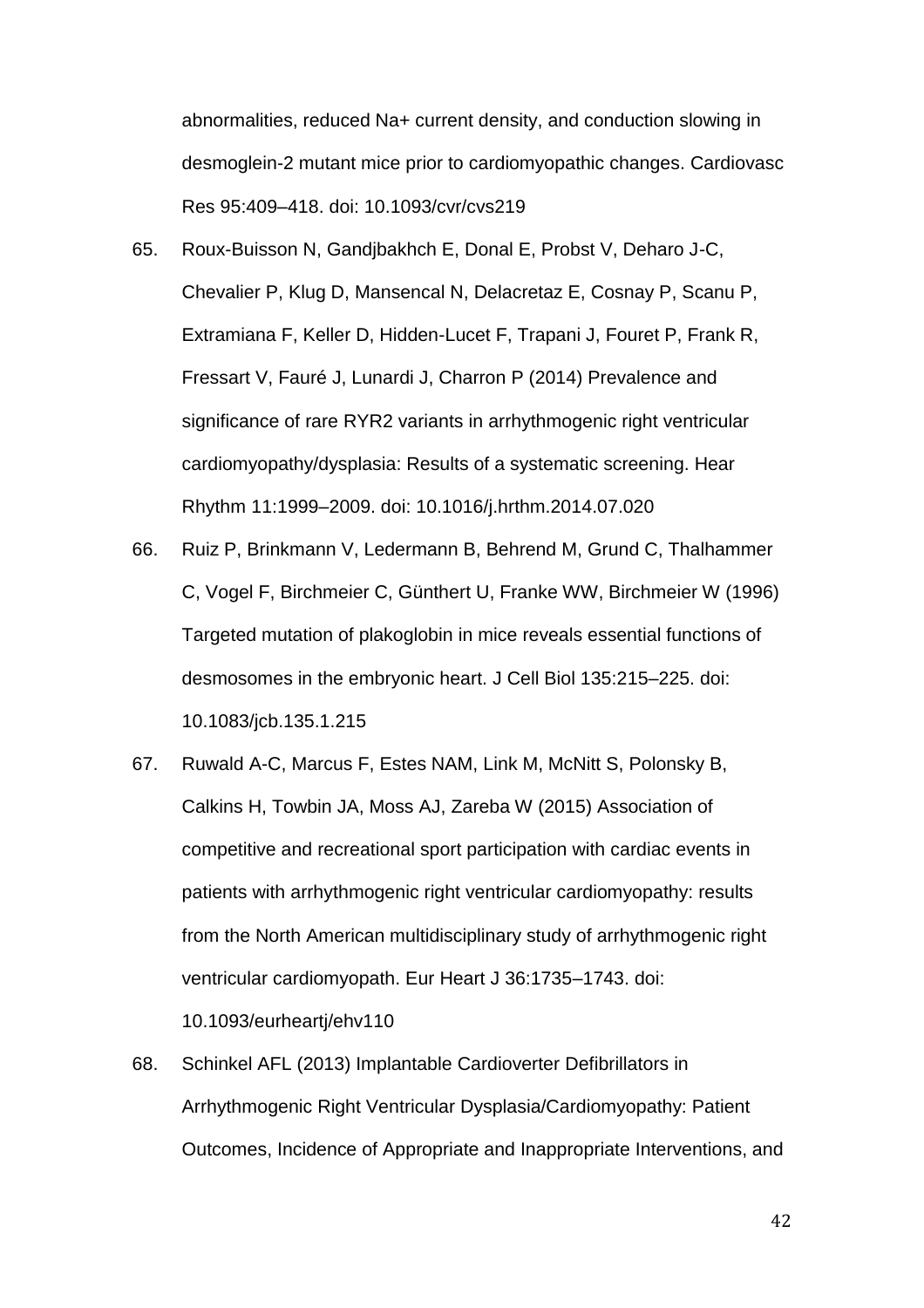Complications. Circ Arrhythmia Electrophysiol 6:562–568. doi: 10.1161/CIRCEP.113.000392

- 69. Sen-Chowdhry S, Syrris P, Prasad SK, Hughes SE, Merrifield R, Ward D, Pennell DJ, McKenna WJ (2008) Left-Dominant Arrhythmogenic Cardiomyopathy. J Am Coll Cardiol 52:2175–2187. doi: 10.1016/j.jacc.2008.09.019
- 70. Simpson MA, Cook RW, Solanki P, Patton MA, Dennis JA, Crosby AH (2009) A mutation in NFκB interacting protein 1 causes cardiomyopathy and woolly haircoat syndrome of Poll Hereford cattle. Anim Genet 40:42– 46. doi: 10.1111/j.1365-2052.2008.01796.x
- 71. Thiene G, Nava A, Corrado D, Rossi L, Pennelli N (1988) Right Ventricular Cardiomyopathy and Sudden Death in Young People. N Engl J Med 318:129–133. doi: 10.1056/NEJM198801213180301
- 72. van Tintelen JP (2006) Plakophilin-2 Mutations Are the Major Determinant of Familial Arrhythmogenic Right Ventricular Dysplasia/Cardiomyopathy. Circulation 113:1650–1658. doi: 10.1161/CIRCULATIONAHA.105.609719
- 73. Tiso N, Stephan DA, Nava a, Bagattin A, Devaney JM, Stanchi F, Larderet G, Brahmbhatt B, Brown K, Bauce B, Muriago M, Basso C, Thiene G, Danieli G a, Rampazzo A (2001) Identification of mutations in the cardiac ryanodine receptor gene in families affected with arrhythmogenic right ventricular cardiomyopathy type 2 (ARVD2). Hum Mol Genet 10:189–194. doi: 10.1093/hmg/10.3.189
- 74. Woulfe KC, Gao E, Lal H, Harris D, Fan Q, Vagnozzi R, DeCaul M, Shang X, Patel S, Woodgett JR, Force T, Zhou J (2010) Glycogen Synthase Kinase-3 Regulates Post-Myocardial Infarction Remodeling and Stress-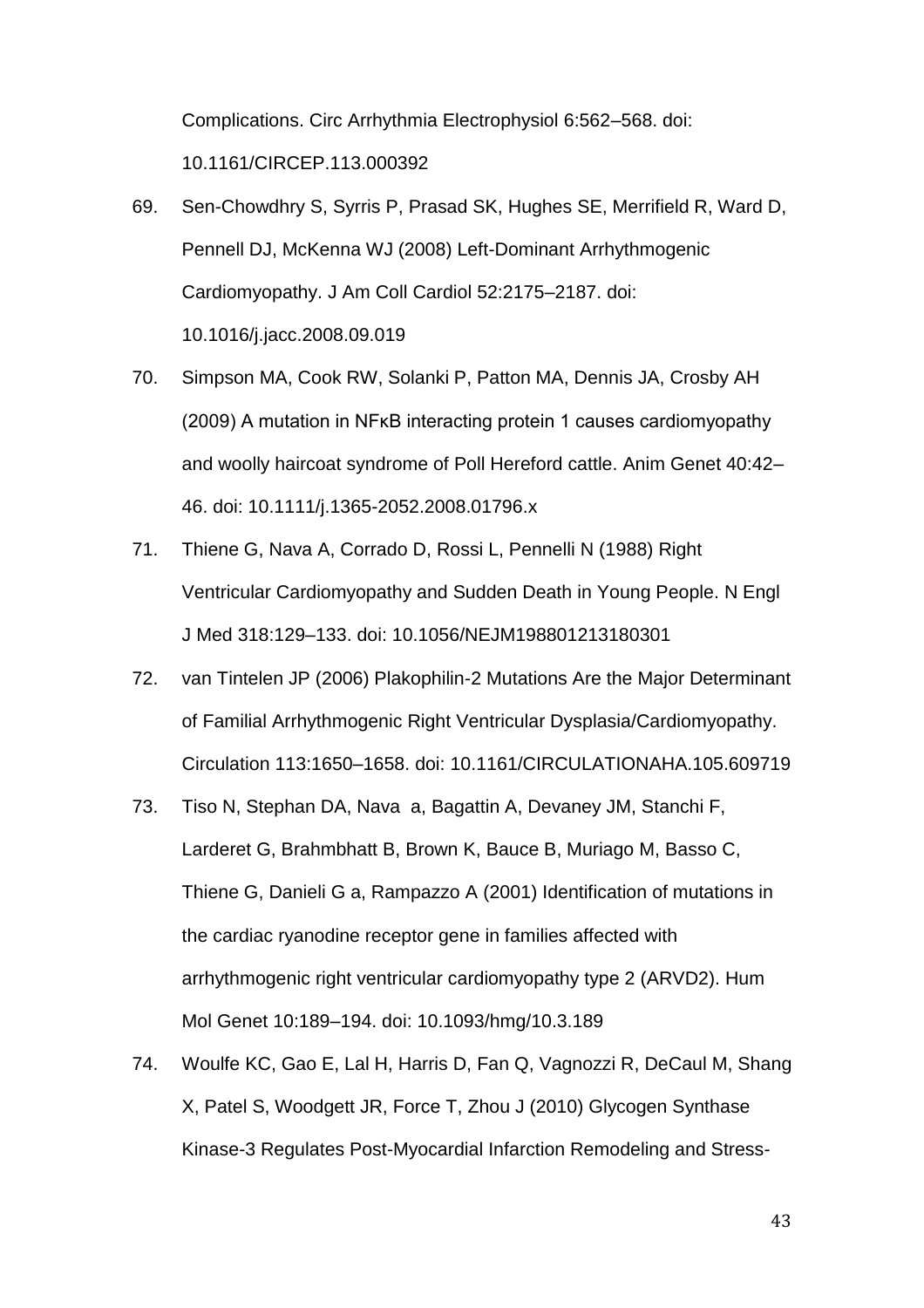Induced Cardiomyocyte Proliferation In Vivo. Circ Res 106:1635–1645. doi: 10.1161/CIRCRESAHA.109.211482

- 75. Yang Z (2006) Desmosomal Dysfunction due to Mutations in Desmoplakin Causes Arrhythmogenic Right Ventricular Dysplasia/Cardiomyopathy. Circ Res 99:646–655. doi: 10.1161/01.RES.0000241482.19382.c6
- 76. Zhang H, Liu S, Dong T, Yang J, Xie Y, Wu Y, Kang K, Hu S, Gou D, Wei Y (2016) Profiling of differentially expressed microRNAs in arrhythmogenic right ventricular cardiomyopathy. Sci Rep 6:28101. doi: 10.1038/srep28101
- 77. Zhang Z, Stroud MJ, Zhang J, Fang X, Ouyang K, Kimura K, Mu Y, Dalton ND, Gu Y, Bradford WH, Peterson KL, Cheng H, Zhou X, Chen J (2015) Normalization of Naxos plakoglobin levels restores cardiac function in mice. J Clin Invest 125:1708–1712. doi: 10.1172/JCI80335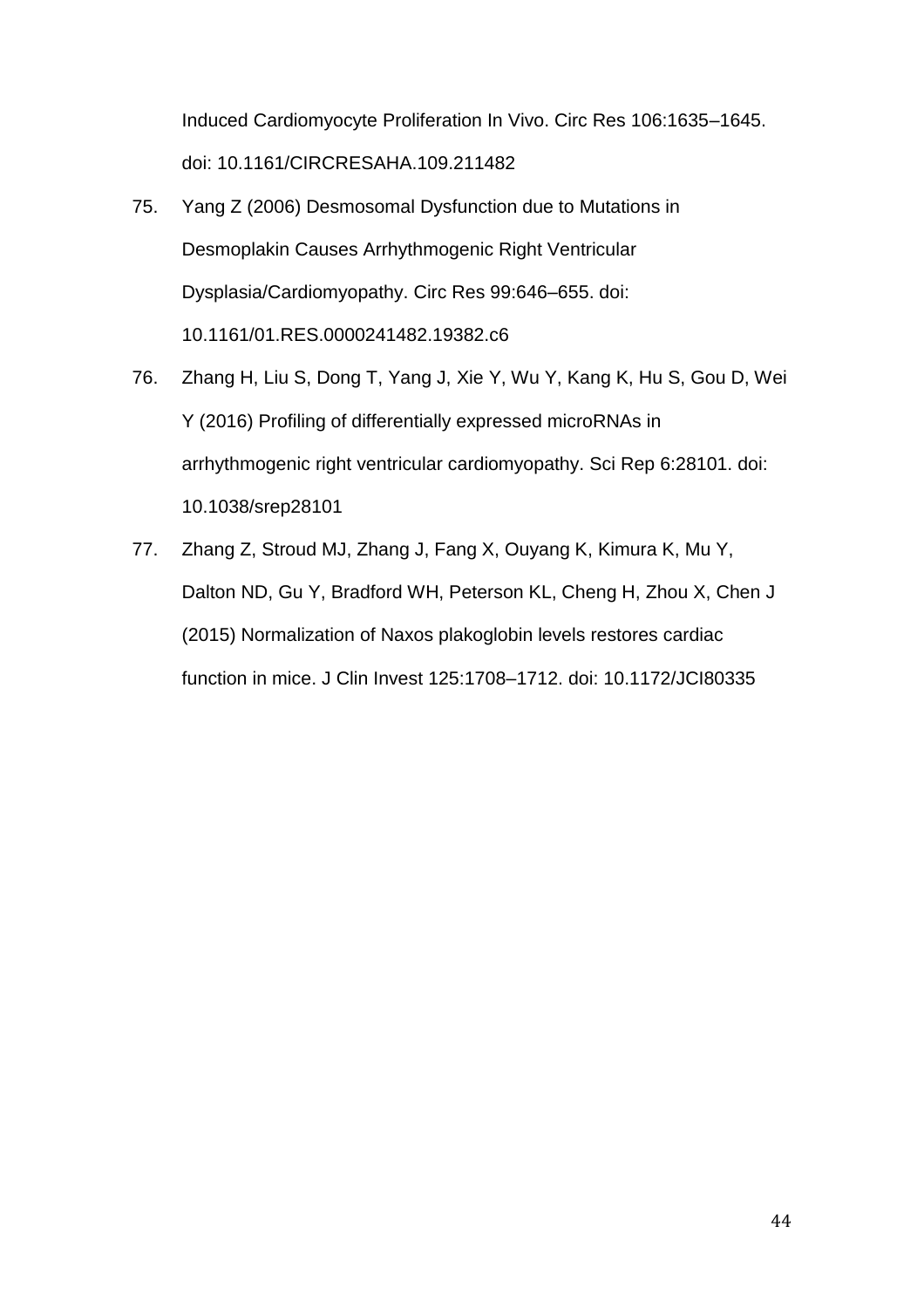# Figure 1.